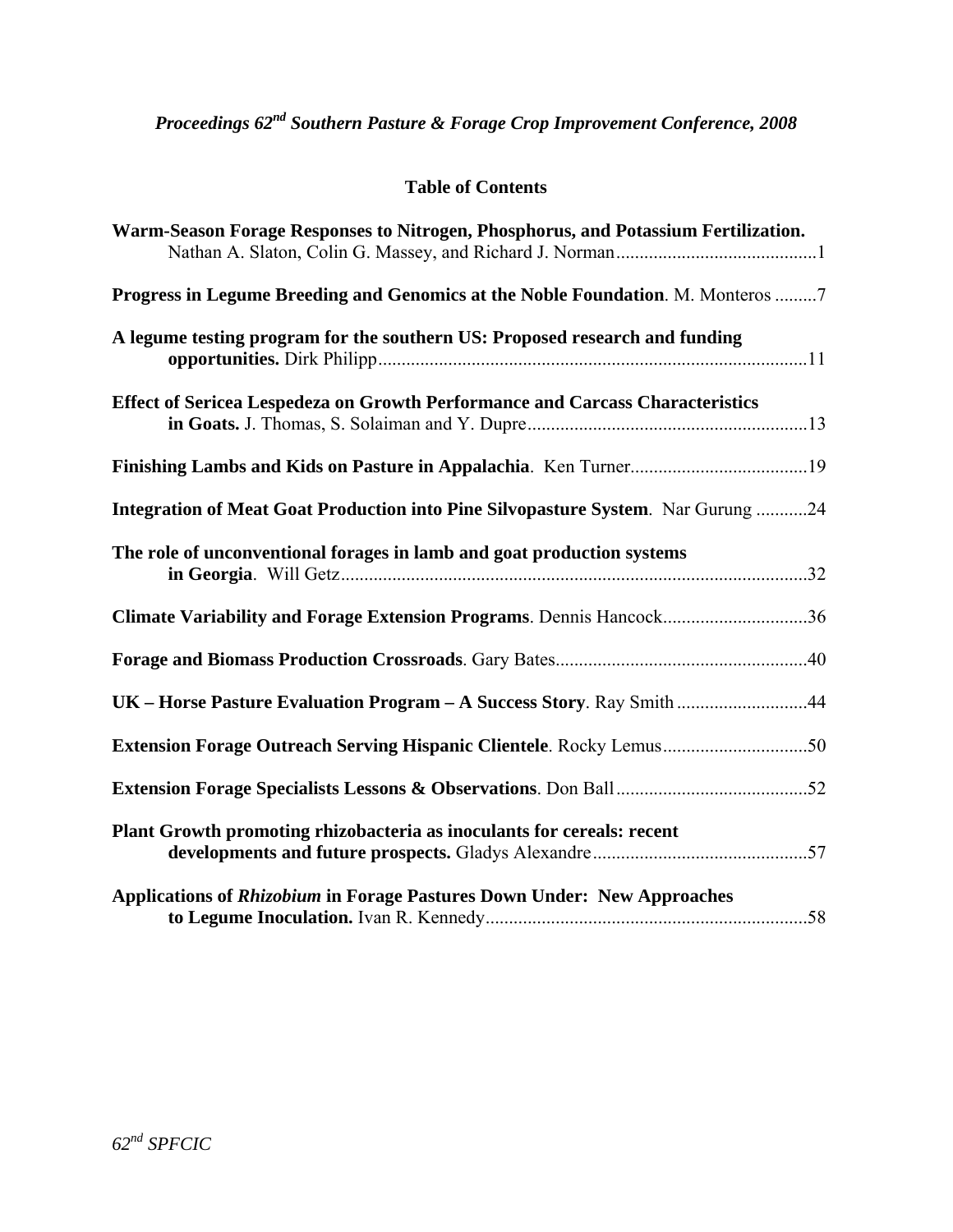# *Proceedings 62nd Southern Pasture & Forage Crop Improvement Conference, 2008 General Program*

### **Warm-Season Forage Responses to Nitrogen, Phosphorus, and Potassium Fertilization**

Nathan A. Slaton<sup>1</sup>, Colin G. Massey<sup>2</sup>, and Richard J. Norman<sup>3</sup> Associate Professor<sup>1</sup>, Graduate Assistant<sup>2</sup>, and Professsor<sup>3</sup> Crop, Soil, and Environmental Sciences Department University of Arkansas, Fayetteville

Warm-season grasses, like bermudagrass [*Cynodon dactylon*], require relatively high nutrient rates for production of high forage yields and maintenance of soil nutrient levels. In western Arkansas, poultry litter has been one of the primary nutrient sources used to fertilize grass forages. Concerns regarding high soil-test P and water quality have resulted in regulations that restrict or prohibit poultry litter applications (DeLaune et al., 2006). In many fields, farmers must now rely on inorganic fertilizers to provide sufficient nitrogen (N), phosphorus (P), and potassium (K) to optimize forage production. This presentation will summarize published and ongoing research from Arkansas pertaining to warm-season forage response to 1) N-fertilizer rate and source, 2) P-fertilizer rate, and 3) K-fertilizer rate.

#### **Bermudagrass Yield Response to Nitrogen Rate and Source**

A summary of 15 site-years of published and unpublished N-fertilization trials conducted in northwestern Arkansas illustrates the responsiveness of bermudagrass to N fertilization (Table 1). Non-irrigated bermudagrass receiving no N fertilizer generally yields <2 ton (dry matter)/acre. Sites that produced relatively high yields with no N had generally received high rates of manure in previous years or were first year production fields. Near maximal forage yields were produced with <170 lbs N/acre at these high yielding sites during the first year, but afterwards relative yields declined and responsiveness to N increased. Data indicate that adequate N fertilizer is needed to produce high bermudagrass yields that can serve to sustain the cattle industry as well as maintain lush ground cover which may reduce runoff.

| <b>Yield Range</b> | Site years | Relative Yield |
|--------------------|------------|----------------|
| tons/acre          | #          | % of maximum   |
|                    |            |                |
| $1 - 2$            |            | 26             |
| $2 - 3$            |            | 39             |
| $3 - 4$            |            | 52             |
| 4-5                |            |                |
|                    |            |                |

Table 1. Typical yield of non-irrigated bermudagrass receiving no N fertilizer at 14 site-years in Washington and Benton counties of Arkansas.

Data from seven site-years having maximum N rates >400 lb N/acre were used to calibrate N rates for bermudagrass production in northwestern Arkansas. Relative yields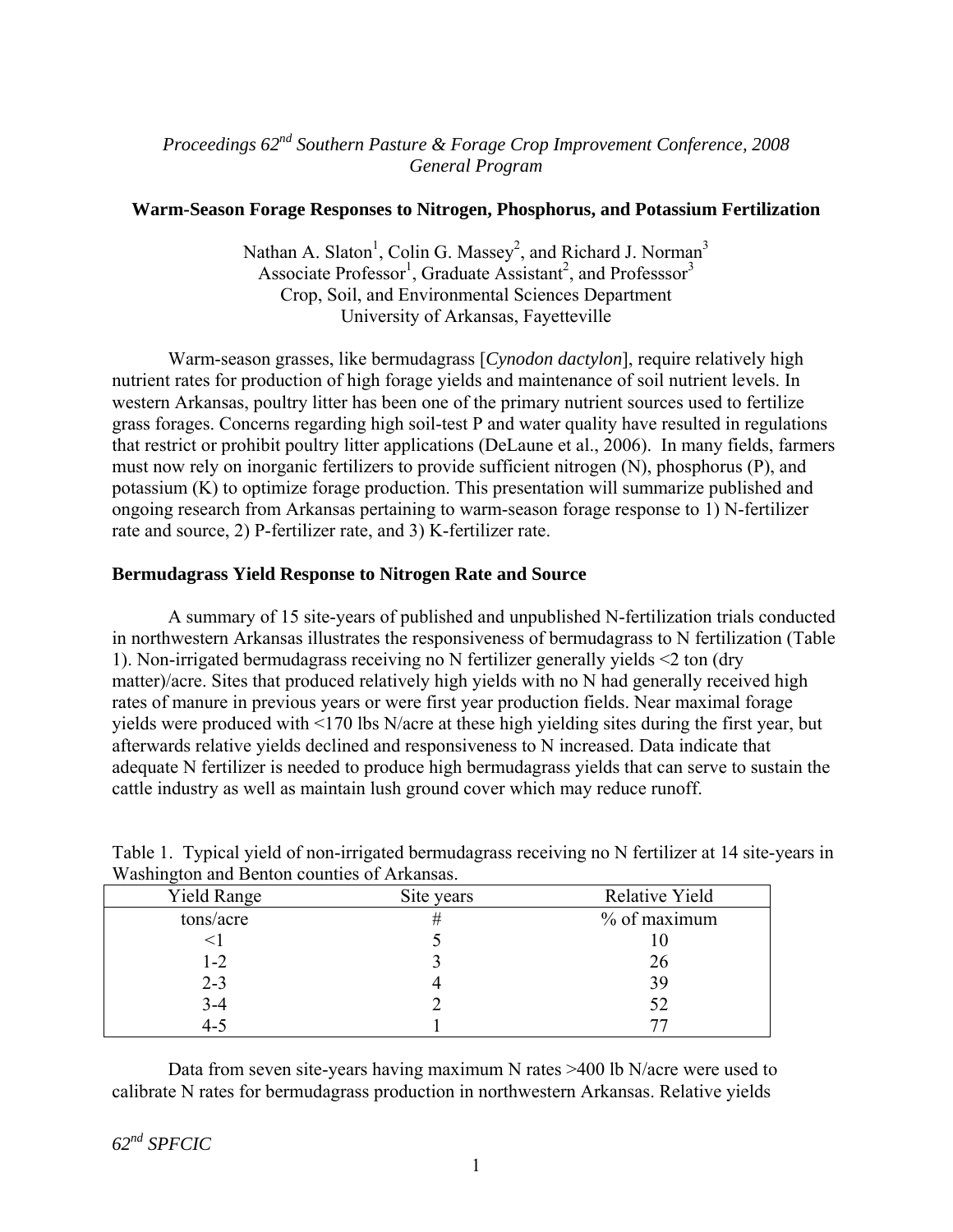increased nonlinearly (quadratic) as N rate increased. The mean of bermudagrass yields receiving no N was 1.6 ton/acre and the highest yielding treatment averaged 7.5 ton/acre. The quadratic relationship predicted a maximum relative yield of 98% with ~550 lbs N/acre. Nitrogen-fertilizer rates of 274 and 364 lbs N/acre were predicted to produce 80 and 90% relative yields, respectively.

The N-fertilizer value of fresh poultry litter (FPL) has been researched and debated within Arkansas as well as other poultry-producing states. Bitzer and Sims (1988) reported that, on average, 67% (range 21-100%) of the organic N in 20 poultry litter sources mineralized during a 140 day incubation. State recommendations often generalize that 50-60% of the organic N in poultry litter is mineralized during the first year of application. Few published studies have compared yield (or N uptake) of warm-season forage receiving N from inorganic N fertilizers and FPL across a range of N rates. To estimate the N availability in FPL relative to  $NH_4NO_3$ (applied at rates up to 400 lbs N/acre) we calculated relative forage yield (season total) and regressed it against total N rate using data from a 5-year study reported by Honeycutt et al. (1988). The rate of yield increase per unit of applied total N (i.e., slope values) was numerically higher (not statistically compared) for  $NH<sub>4</sub>NO<sub>3</sub>$  than FPL, but the intercepts were quite different (Fig. 1). The relationships suggest that FPL must be applied at nearly twice the total-N rate as  $NH<sub>4</sub>NO<sub>3</sub>$  to produce similar relative forage yields. Thus, an estimate of 50% plant available N in FPL for warm-season forage appears reasonable when calibrated against yields produced with inorganic-N fertilizer.

Ammonium nitrate, the preferred inorganic N fertilizer for forage, has become increasingly difficult to obtain during the last five years due to safety and national security regulations concerning its explosive properties. The lack of available  $NH<sub>4</sub>NO<sub>3</sub>$  requires growers use other inorganic-N fertilizers and various N-fertilizer amendments to satisfy the forage N requirement and maximize N use efficiency. We have ongoing studies comparing  $NH<sub>4</sub>NO<sub>3</sub>$ , urea, urea amended with the urease inhibitor NBPT (Agrotain, 4 qt/ton urea), and pelleted poultry litter (PPL; Slaton et al., 2007; Massey et al., 2008). Three site-years of research indicate that i) urea produces 90-100% of the season total yield as  $NH<sub>4</sub>NO<sub>3</sub>$ , ii) amending urea with Agrotain provided no season-total yield benefit compared with urea alone, and iii) PPL produces, on average, 85% of the yield of inorganic-N fertilizer per unit of applied N. These are preliminary results from an ongoing study and conclusions may change as more data is gathered.

Forage receiving urea with Agrotain produced significantly greater yields than urea alone for only 1 of 10 individual harvests at three site-years. Fertilization with Agrotain treated urea increased total N uptake for 3 of 7 individual harvests at two site-years where total N uptake was measured. The lone harvest that Agrotain treated urea provided a yield advantage over urea was for the third harvest when N fertilizer was applied in July and it did not rain for more than 10 days. Sufficient rainfall occurred within 24 to 48 hours after 4 of 8 N applications where Agrotain treated urea and urea produced similar forage yields, averaged across N rates.

The potential benefits of Agrotain are further illustrated by examining its influence on  $NH<sub>3</sub>$  volatilization. We measured NH<sub>3</sub> volatilization for 15 days following each application of 120 lbs N/acre (360 lbs N/acre/year) using the method described by Griggs et al. (2006). By 15 days after fertilizer application, cumulative NH<sub>3</sub>-N losses, expressed as the percentage of applied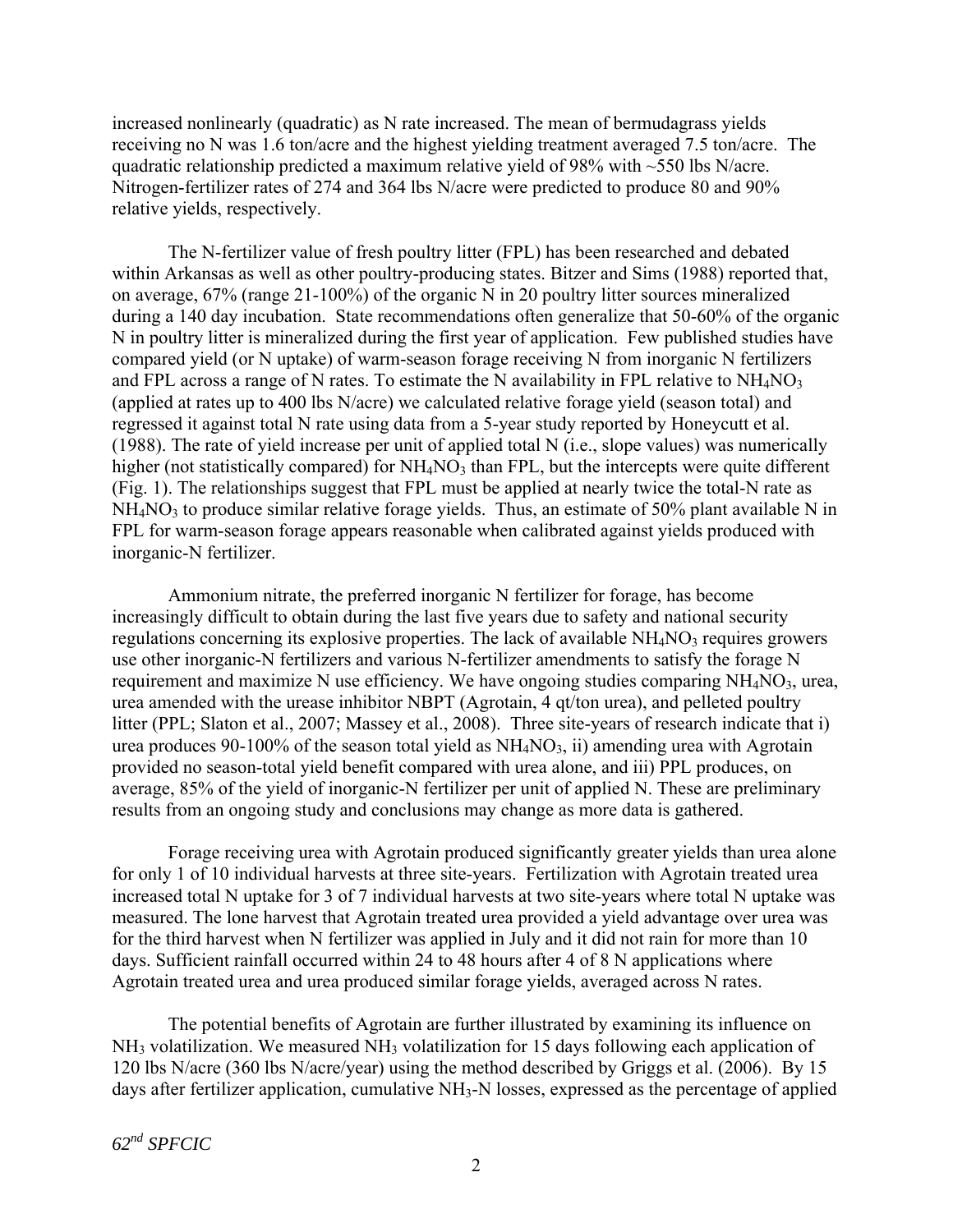N and averaged across three N application times, averaged  $\leq 0.5\%$  for NH<sub>4</sub>NO<sub>3</sub>, 1% for PPL, 3% for Agrotain treated urea, and 14% for urea (Fig. 2). For urea,  $82\%$  ( $\sim$ 12% of applied N) of the cumulative NH3-N loss occurred during the first 3 days and was essentially complete by 6 days. In comparison, for Agrotain treated urea, only 14 and 66% (0.5 and 2% of applied N) of the cumulative NH3-N loss occurred after 3 and 6 days, respectively, indicating the urease inhibitor successfully delayed urea hydrolysis. It should be noted the method used to determine NH<sub>3</sub> volatilization from applied N fertilizer indicates the potential for NH3-N loss and not actual losses under field conditions. Although forage yield and N uptake were not always increased by amending urea with Agrotain, the potential for  $NH_3$  volatilization loss from urea is significant and can be reduced by use of the urease inhibitor. Based on our data, treating urea with Agrotain should be considered when i) the chance for rainfall within 24-48 hours after urea application is low and ii) air temperature is high enough for rapid urea hydrolysis (e.g., mid- and late-summer N applications).

The low amount of  $NH_3-N$  loss from PPL was surprising, but very consistent across N application times. We performed another NH3-N volatilization study in late August 2007 to compare two fresh litter sources against PPL. Results showed all litter sources had relatively low cumulative (15 day) NH3-N losses with fresh litter losing about 3% of total applied N and PPL losing only 1% of the total applied N. When NH<sub>3</sub>-N losses were calculated using only the total NH4-N content of each litter source, which comprised about 10% of the total N, the values were about 30% and 10% of the total applied NH4-N for fresh litter and PPL, respectively. The differences in cumulative NH<sub>3</sub> losses are likely linked to the pH of fresh ( $pH = 8.6$ ) and pelleted litter  $(7.2)$  with the greater pH resulting in greater NH<sub>3</sub> loss.

#### **Management of Other Nutrients**

Nutrient management recommendations for sites without high soil-test P should involve, or at least consider, poultry litter or other available animal manures as a nutrient source. In Arkansas, moist broiler litter contains, on average, 61 lbs N, 70 lbs  $P_2O_5$ , and 60 lbs K<sub>2</sub>O/ton with an average pH of 8.3 and moisture of 31% (unpublished data, University of Arkansas Diagnostic Laboratory 2005-2007). Based on retail prices of \$0.76/lb  $P_2O_5$  and \$0.42/lb K<sub>2</sub>O in the first quarter of 2008 the broiler litter has P and K fertilizer value of \$78.40/ton. Furthermore, broiler litter has some value as a lime material. After two-years of N fertilization, soil receiving 360 lbs N/acre/year had average soil pH (1:2 soil weight:water volume) values of 4.8 for NH<sub>4</sub>NO<sub>3</sub>, 4.9 for urea and Agrotain treated urea, and 5.9 for PPL compared with a pH of 5.5 for soil receiving no N (Massey, unpublished data, 2008). Feed ration differences among poultry types and/or changes across time (i.e., decades) have likely altered its the elemental composition and reaction in soil. For example, Hileman (1965) reported annual application of 2 and 8 tons broiler litter/acre/year reduced the pH of a silt loam from 6.6 for the no N control to 6.2 and 5.8, respectively. Thus, changes in animal feed rations and manure processing (e.g., Alum and pelletizing) in response to environmental concerns involving poultry litter and its nutrient content, availability, and behavior in soil may also change which requires continuous research to document its value as a fertilizer and soil amendment.

Two years of research evaluating bermudagrass response to P fertilization on a Captina silt loam (116 ppm) shows that, on average, 12.5 lbs  $P_2O_5/$ ton is removed by harvested forage,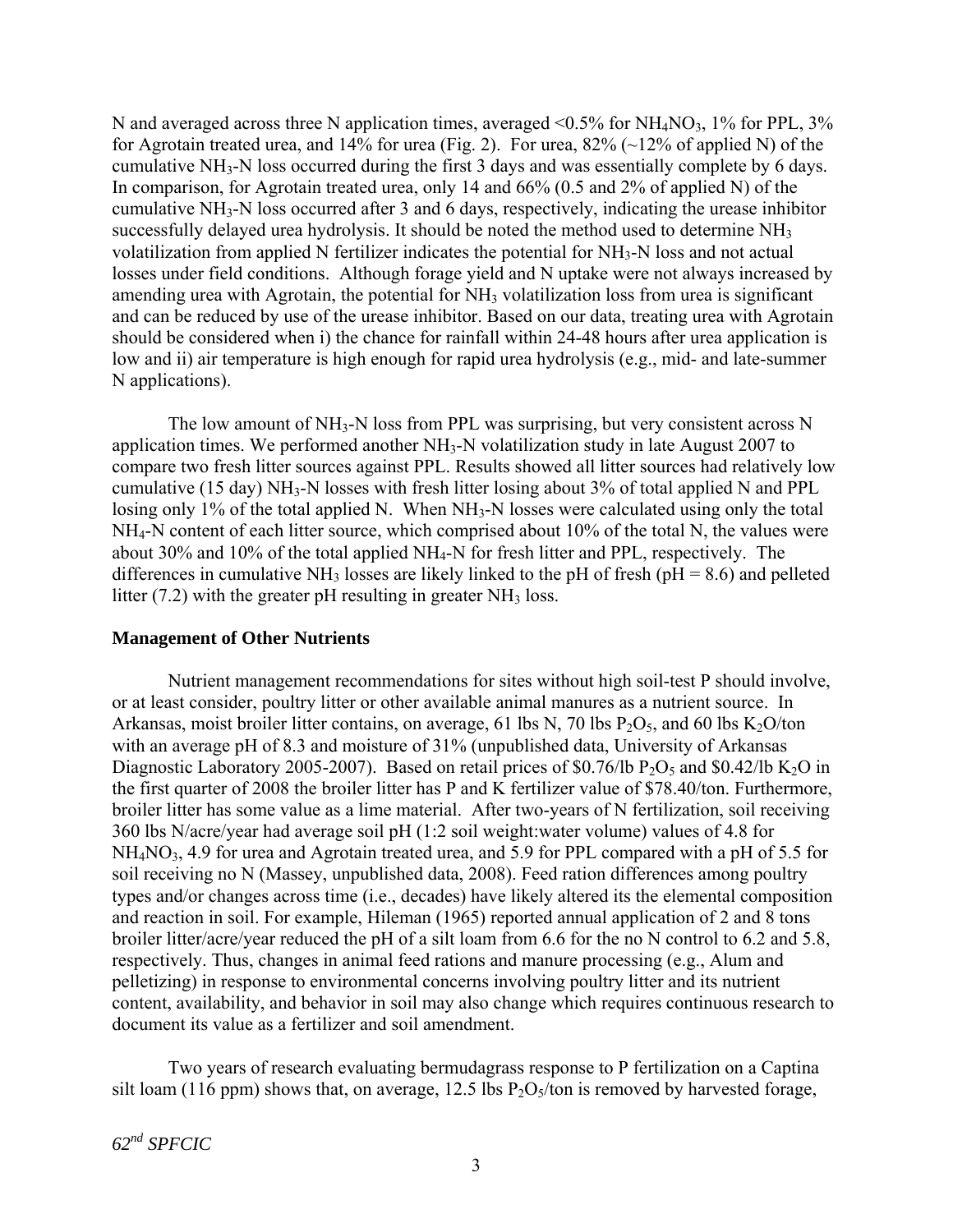Mehlich-3 extractable P changes by ! 1 ppm/! 4 lbs net  $P_2O_5$  added or removed/acre (note the ! symbol indicates either a net increase or decrease based on nutrient balance), and season total bermudagrass yields have not responded to P fertilization. Yields for the first and second harvests each year have been unaffected by P fertilization, but, third harvest yields have increased significantly (10-25%) from P fertilization each year. These findings suggest that bermudagrass grown on some soils with an 'Above Optimum' soil-test P (>50 ppm Mehlich-3 P) may benefit from P fertilization, which warrants further study to determine the consistency and magnitude of late-season yield responses to P-fertilization strategies.

Forage yield responses to K fertilization of a Captina silt loam with an initial soil-test K of 115 ppm (Mehlich-3) have been consistent and significant. Season total yields were increased by 14-18% for the first year and 36-69% for the second year with annual K rates of 200 to 500 lbs K<sub>2</sub>O/acre/yr required to maximize yields. On average, 45-50 lbs K<sub>2</sub>O/ton were removed by harvested bermudagrass receiving sufficient K to produce near maximum yields. After 2-years of cropping Mehlich-3 extractable K (0-to 4-inch depth) changed by !1 ppm/! 2.5 lbs net  $K_2O/(\text{acc})$ . These data highlight the need for frequent soil analysis for K and sufficient K fertilization to maintain productivity of soil managed for moderate to high forage yields which remove large quantities of K.

#### **Summary**

 Nutrient management strategies developed for warm-season grasses grown for hay are changing rapidly in response to environmental quality and national security issues and require additional research to insure that agronomic efficiency is not being compromised. Agronomic research is needed to develop and update nutrient management recommendations that are agronomically sound, environmentally friendly, and economically sustainable. For example, slow- or controlled-release N sources such as polymer-coated urea, and urease (e.g., Agrotain) and nitrification inhibitors (e.g., DCD) warrant further investigation as to their potential to minimize N transformation and loss from the soil and their utility to optimize N efficiency in forage systems.

#### **References**

Bitzer, C.C., and J.T. Sims. 1988. Estimating the nitrogen availability in poultry litter through laboratory and field studies. J. Envir. Qual. 17:47-54.

DeLaune, P.B., B.E. Haggard, T.C. Daniel, I. Chaubey, and M.J. Cochran. 2006. The Eucha/Spavinaw phosphorus index: a court mandated index for litter management. J. Soil Water Cons. 61:96-105.

Griggs, B.R., R.J. Norman, C.E. Wilson, and N.A. Slaton. 2006. Ammonia volatilization and nitrogen uptake by conservation and conventional tilled delayed flood rice. Soil Sci. Soc. Amer. J. 70:745-751.

Hileman, L.H. 1965. The effect of broiler litter on soil under orchardgrass sod. Ark. Farm. Res. 14(1):6.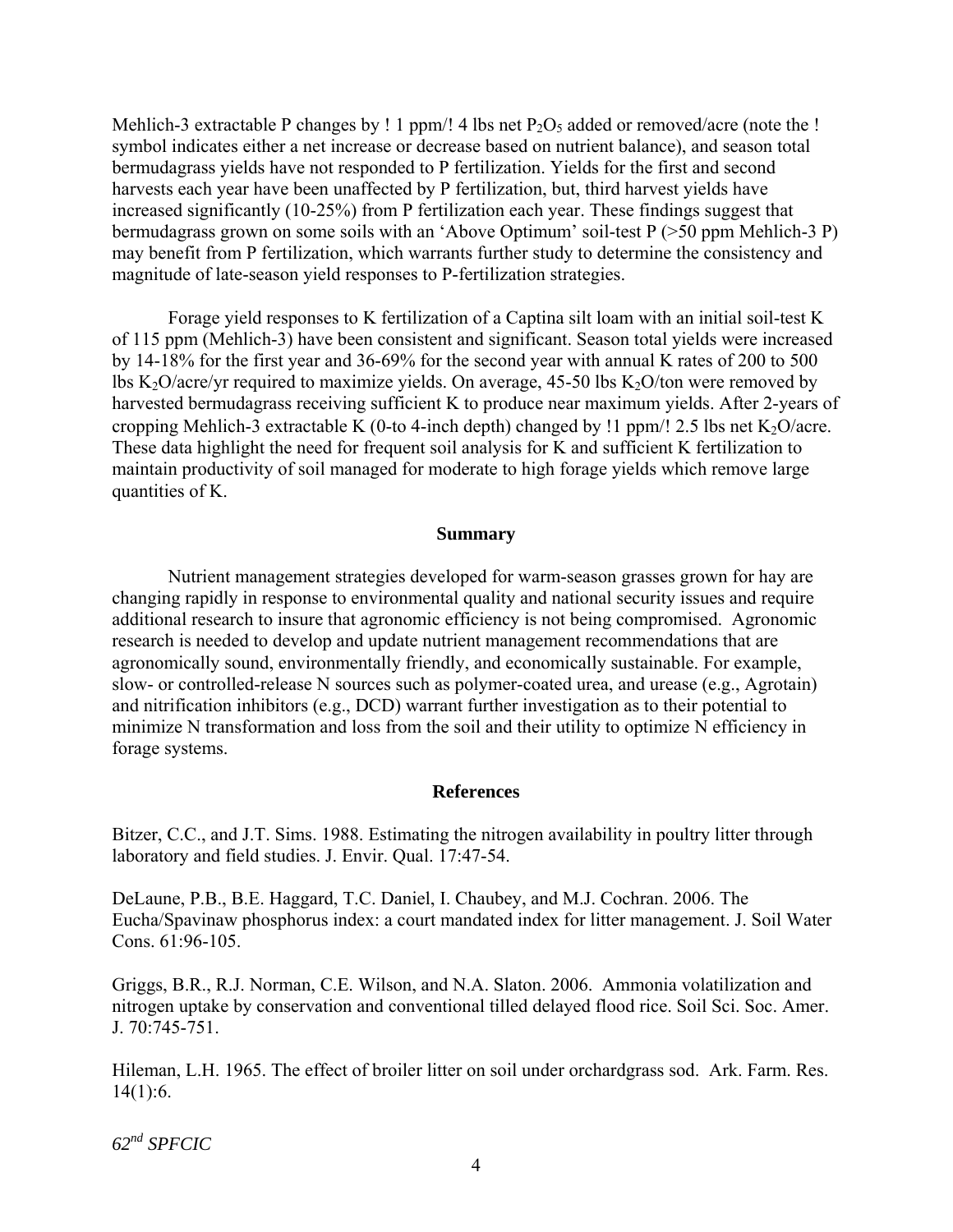Honeycutt, H.J., West, C.P., and Phillips, J.M. 1988. Responses of bermudagrass, tall fescue and tall fescue-clover to broiler litter and commercial fertilizer. Ark. Agric. Exp. Stn. Bull. 913. Fayetteville, AR.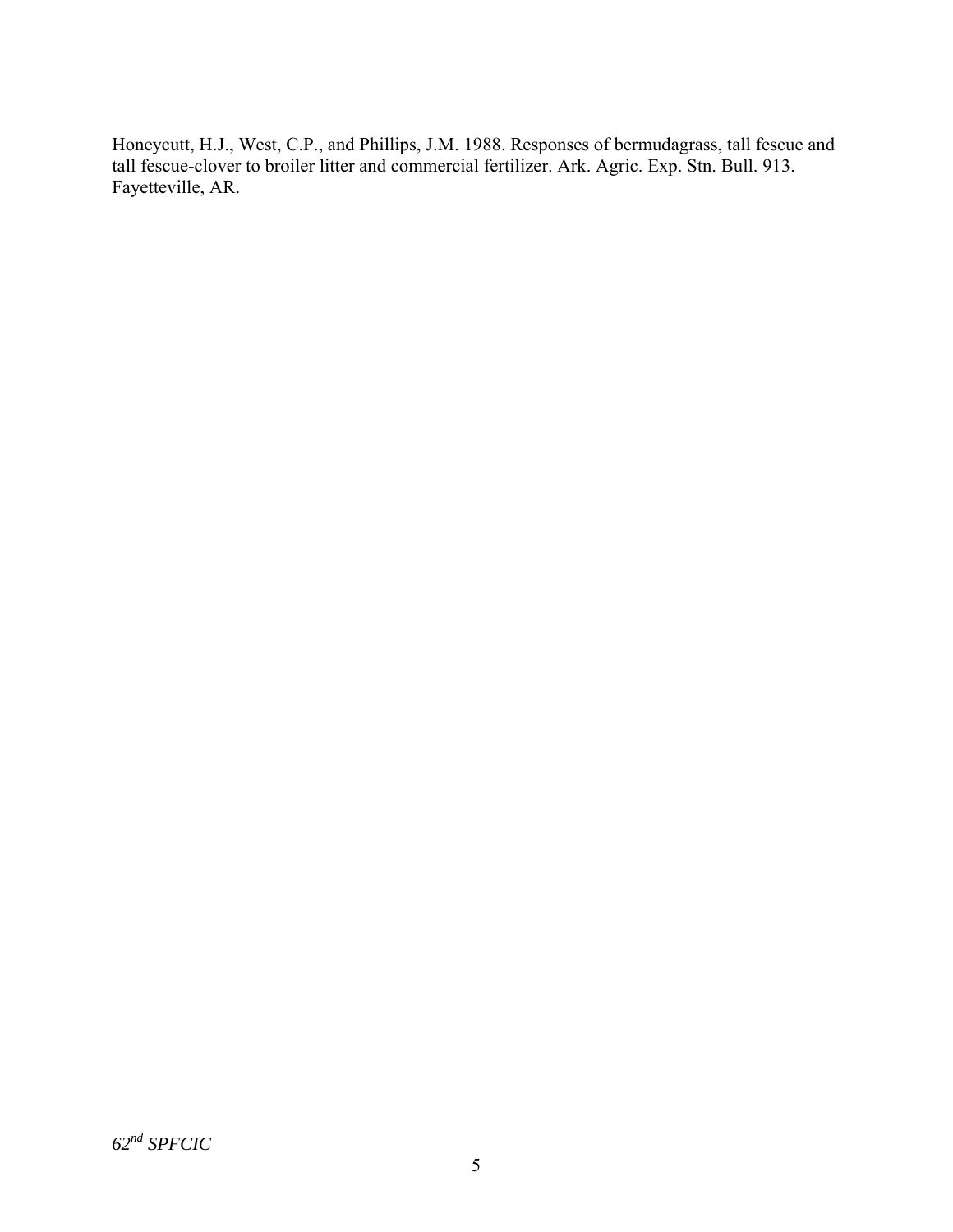

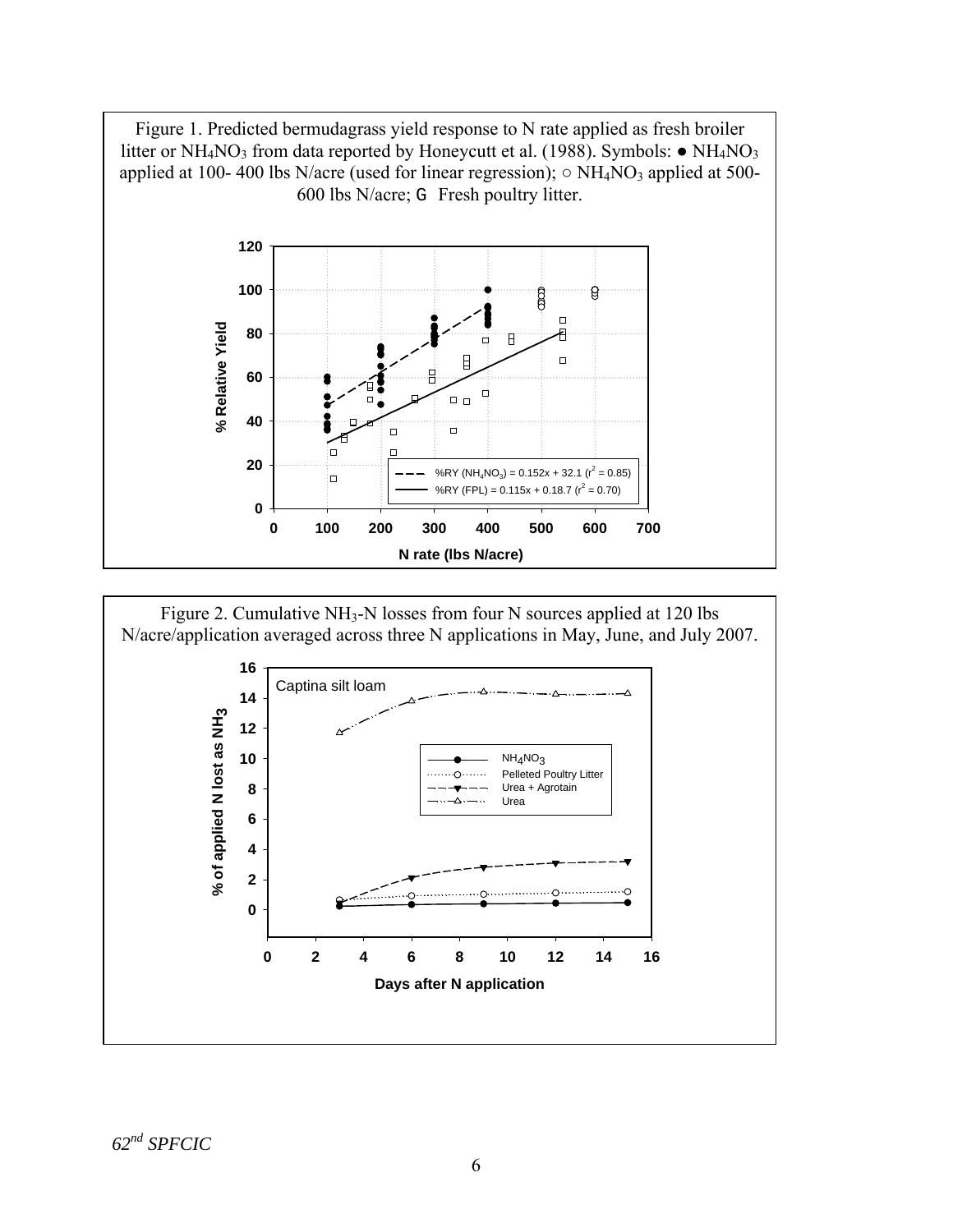*Proceedings 62nd Southern Pasture & Forage Crop Improvement Conference, 2008 Forage Breeders Work Group* 

# **Progress in Legume Breeding and Genomics at the Noble Foundation**

Maria J. Monteros

The Samuel Roberts Noble Foundation, Ardmore, Oklahoma 73401

#### **Introduction**

 Legumes have the ability to fix atmospheric nitrogen, are a good source of dietary protein, and account for a significant part of the world's crop production. In addition, the price increase of commercial nitrogen fertilizer has sparked renewed interest in utilizing legumes in agricultural production systems to offset nitrogen costs of grass-driven biofuel systems. The overall goals of the forage legume breeding and genomics program at the Noble Foundation are to identify genetic solutions for abiotic and biotic limitations in forage legume productivity and to develop molecular technologies to improve the efficiency of cultivar development.

### **Alfalfa**

 Alfalfa (*Medicago sativa* L.) is the most important forage legume crop species in the U.S. (Barnes et al., 1988) and is recognized as one of the best forage crops for feeding ruminant animals (Barnes and Sheaffer, 1995; Engels and Jung, 1998). Some of the main abiotic and biotic stress factors limiting alfalfa productivity include drought and aluminum toxicity, and alfalfa potato leafhopper and cotton root rot, respectively. Additional target traits for improvement include increased biomass yield, nutritional quality and persistence.

## **Abiotic stress**

 Drought is considered the most important cause of yield reduction in crop plants (Bohnert and Jensen, 1996). Soils with low water availability constitute about 45% of the U.S. land surface and drought alone accounted for 41% of the insurance indemnities for crop losses between 1940 and 1978 (Boyer, 1982). In most of the Southern Great Plains and western U.S., inadequate surface water supplies, declining water tables, and high water pumping costs limit alfalfa production (Ray et al., 1999). The regulation of drought tolerance in plants is genetically and physiologically complex (Valliyodan and Nguyen, 2006). Drought stress on perennial forages is a regular feature in this region and reduces forage yield and limits persistence. A collaborative project with New Mexico State University aims to identify genetic mechanisms associated with drought tolerance and forage biomass production in two tetraploid alfalfa populations derived from a cross between genotypes of *M. sativa* subsp. *sativa* var. Chilean (low water-use efficiency) and *Medicago sativa* subsp. *falcata*, var. Wisfal (high water-use efficiency). Forage biomass yield was evaluated under both irrigated and drought conditions at two locations (NM and OK) and used to identify molecular markers associated with increased yields under both water regimens. Current efforts include evaluating a core collection of alfalfa germplasm including various subspecies and genotypes collected from arid regions to identify additional sources of useful genetic variation in the drought-stress response. Approaches to enhance drought tolerance in alfalfa using biotechnology are also being considered.

 Worldwide, aluminum (Al) is one of the most important factors limiting crop production in acid soils (Foy et al., 1978). A reduction in yields due to inhibited root growth and nutrient uptake are some of the symptoms caused by Al toxicity (Kochian et al., 2005). The mechanisms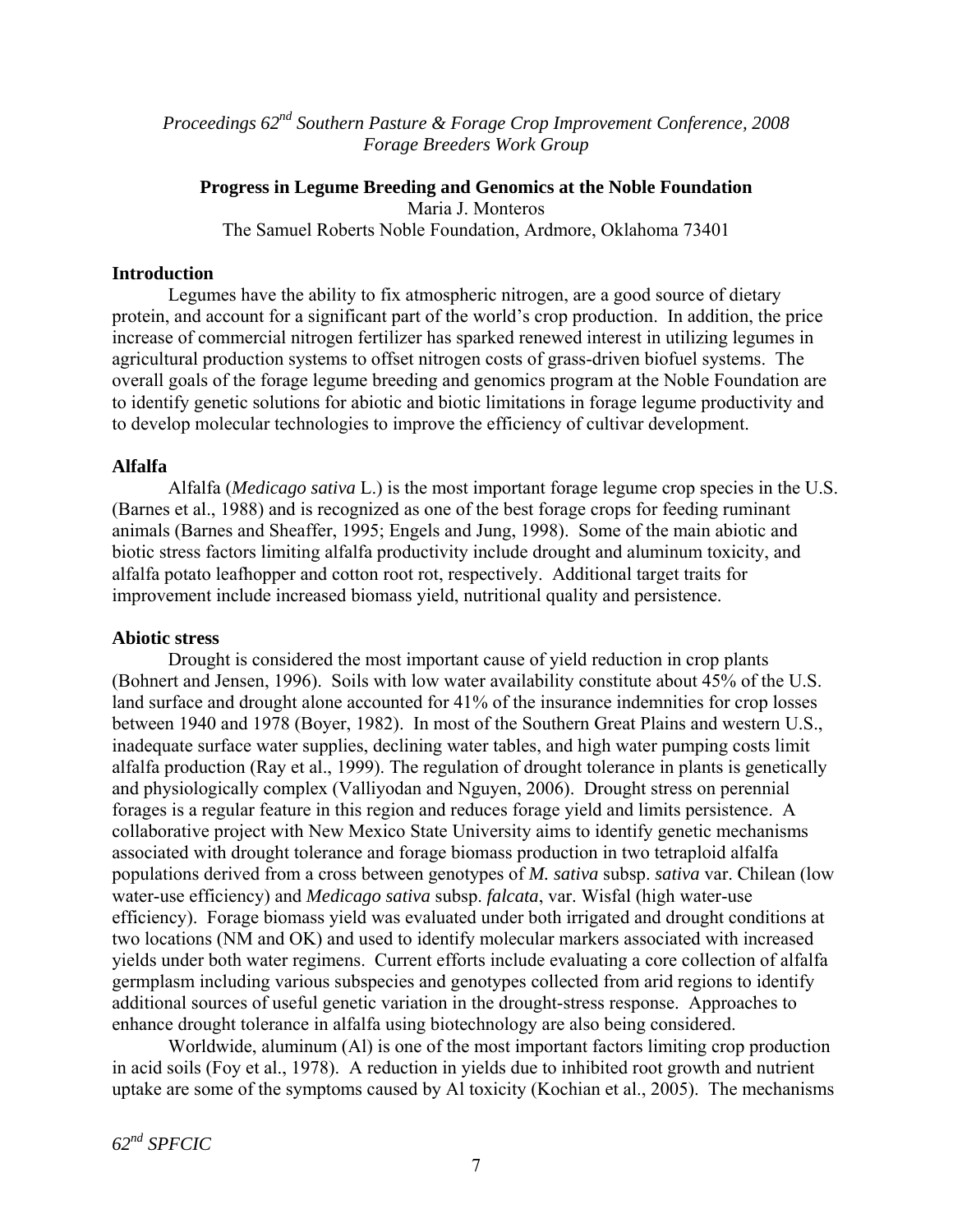underlying resistance to Al toxicity in forage legumes have yet to be determined and to date, no alfalfa germplasm with Al tolerance is commercially available. Our strategy is to utilize a combination of tissue culture, nutrient solution and soil-based assays to evaluate mapping populations developed at Noble and at The University of Georgia using the tetraploid Al-tolerant germplasm, Altet-4. The objective is to identify molecular markers associated with Al tolerance in alfalfa. Microsatellites and markers developed from candidate genes previously associated with the Al tolerance response in other crops are being used to genotype the populations and to construct linkage maps. The expected outcome of this research is to develop Al tolerant alfalfa cultivars using markers to identify desirable genotypes with favorable alleles for Al tolerance.

#### **Biotic stress**

 Potato leafhopper (PLH) feeding in alfalfa causes losses in biomass yield and nutritive quality (Hutchins and Pedigo, 1990; Sulc et al., 2004). A collaborative effort with Forage Genetics International using bulk segregant analysis is underway to identify molecular markers associated with alfalfa potato leafhopper resistance. The goal is to use these markers in an applied breeding program to develop alfalfa cultivars with durable PLH resistance. Cotton root rot (CRR), caused by the soil-borne fungus *Phymatotrichopsis omnivora*, is a devastating disease in alfalfa. No effective cultural or chemical control system and no sources of natural resistance have been identified. One of the research targets of the Oklahoma Consortium for Legume Research is to identify a solution to the cotton root rot problem in alfalfa. The disease affects various plant species grown in Oklahoma, Texas, New Mexico, Arizona, southern California and Mexico. Anti-fungal compounds that are effective against cotton root rot have been identified and genotypes of *Medicago truncatula,* a close relative of alfalfa, with some level of natural tolerance have been identified. Current efforts include screening diverse alfalfa germplasm with the goal of identifying useful sources of CRR tolerance.

#### **Nutritional quality**

 Lignin content is a key factor affecting forage digestibility and the conversion of biomass to biofuels (Chen and Dixon, 2007). Alfalfa lines independently down-regulated in all key enzymatic steps of the monolignol biosynthetic pathway have been developed. The objectives of this research are to better understand the biological mechanisms underlying agronomic traits of alfalfa lines with altered lignin composition to enhance the efficiency of the lignocellulosic biomass conversion process while maintaining good agronomic performance.

#### **White clover**

 White clover (*Trifolium repens* L.) is a major cool-season forage legume species often utilized as a companion species in grass pastures (Brink et al., 1999). The focus of most white clover breeding programs in the USA has been developing ladino white clover due to their large leaves and high yields. However, intermediate types have a higher stolon density and have good persistence (Hoveland and Bouton, 2000). When tested as a renovation legume for grass pastures in the Southeastern USA, the intermediate-type white clover experimental line GA-43, registered as 'Durana', possessed better stand persistence than currently used ladino cultivars (Bouton et al., 2005). A white clover population developed from a cross between a single clone each from Durana and SRVR (Gibson et al., 1989) was used to identify genomic regions associated with desirable traits including persistence under grazing and grass competition, plant spreading, and stolon density. We have established a pipeline to identify additional molecular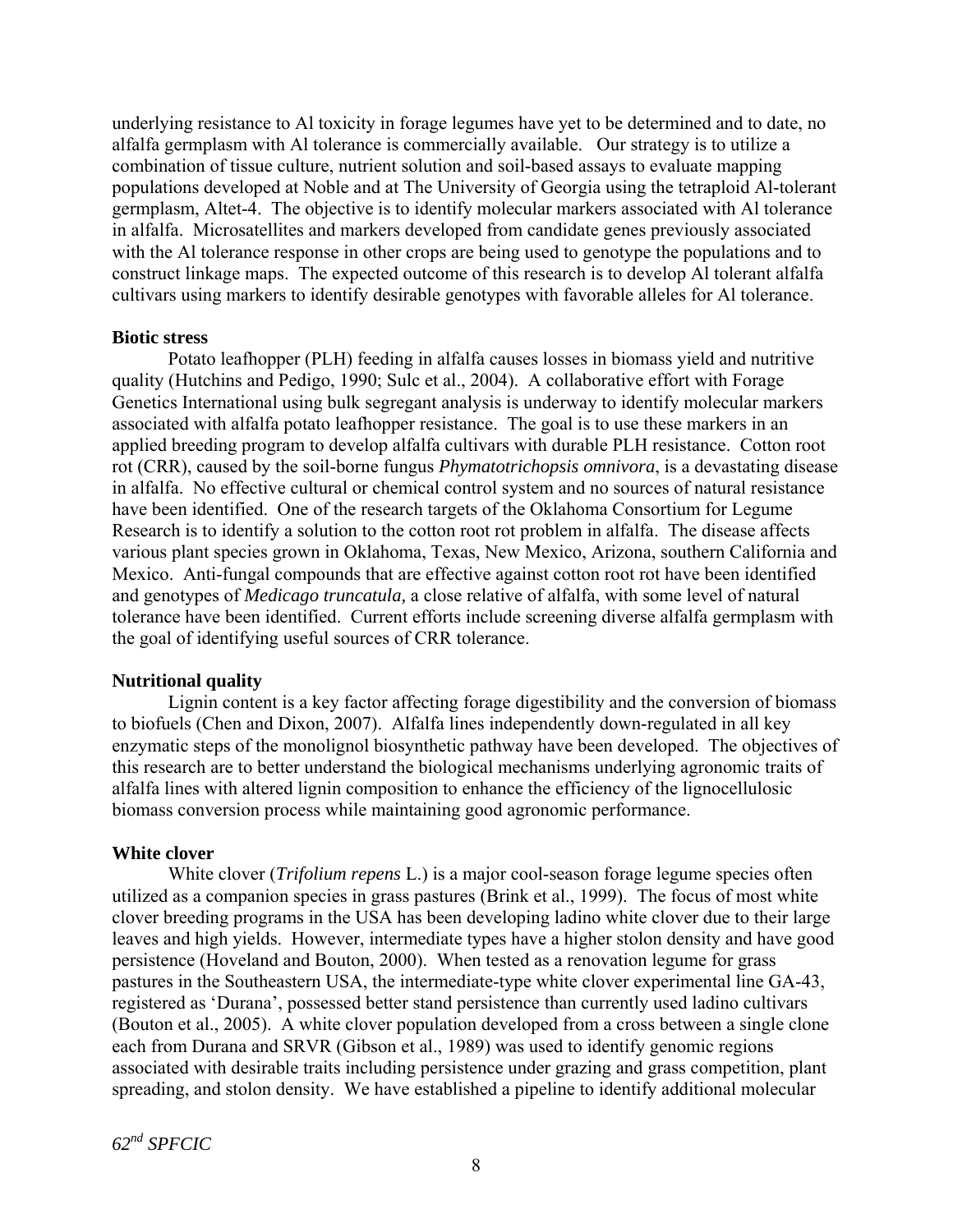markers which are currently being used to enhance the resolution of the genetic linkage map and to identify regions associated with drought tolerance and ornamental traits.

#### **Other legumes**

 The approaches described and the genomic resources developed can be utilized to enhance progress in other forage legume species with none or limited genomic resources. As an example, the molecular markers developed for our target forage legume species are being utilized to assess the genetic diversity of perennial native legume populations under consideration for use in rangeland restoration applications by researchers at the USDA-ARS in Logan, UT.

 Overall, a combination of high-throughput genotyping technologies, the identification of genes underlying complex traits of agronomic importance, and traditional breeding strategies has the potential to accelerate the development of forage legume cultivars enhanced for traits with a high impact potential for farmers and ranchers.

### **References**

- Barnes, D.K., B.P Goplen, and J.E. Baylor. 1988. Highlights in the USA and Canada. p.1-24. *In*  A.A. Hanson, D.K. Barnes, and R.R. Hill (ed) Alfalfa and alfalfa improvement. ASA, CSSA, and SSSA. Madison, WI, USA.
- Barnes, D.K., and C.C. Sheaffer. 1995. Alfalfa. p. 205-216. *In* Barnes, R.F., Miller, D.A., and C.J. Nelson. Forages Vol.1: An introduction to grassland agriculture. Ames, IA, USA. Iowa State Univ. Press. p. 205-216.
- Brink G.E., G.A. Pederson, M.W. Alison, D.M. Ball, J.H. Bouton, R.C. Rawls, J.A. Steudemann, and B.C. Venuto. 1999. Growth of white clover ecotypes, cultivars, and germplasms in the southeastern USA. Crop Sci. 39:1809–1814.
- Bouton, J.H., D.R. Woodfield, J.R. Caradus, and D.T. Wood. 2005. Registration of 'Durana' white clover. Crop Sci. 45:797.
- Bohnert, R.H., and R.G. Jensen. 1996. Strategies for engineering water-stress tolerance in plants. Trends in Biotech. 14:89-97.
- Boyer, J.S. 1982. Plant productivity and environment. Science 218:444-448.
- Chen, F., and R.A. Dixon. 2007. Lignin modification improves fermentable sugar yields for biofuel production. Nature Biotech. 25:759-761.
- Engels, F.M. and H.G. Jung. 1998. Alfalfa stem tissues: Cell-wall development and lignification. Ann. of Botany 82:561-568.
- Foy, C.D., R.L. Cheny, and M.C. White. 1978. The physiology of metal toxicity in plants. Ann. Rev. Plant Physiol. 29:511-566.
- Gibson, P.B., O.W. Barnett, G.A. Pederson, M.R. McLaughlin, W.E. Knight, J.D. Miller, W.A. Cope, and S.A. Tolin. 1989. Registration of southern regional virus resistant white clover germplasm. Crop Sci 29:241–242.
- Hoveland, C.S., and J.H. Bouton. 2000. Persistence of selected white clovers in closely grazed tall fescue and bermudagrass sods. p. 11. *In* Proc XVI Trifolium Conference. Pipestem, WV. 20-22 June 2000.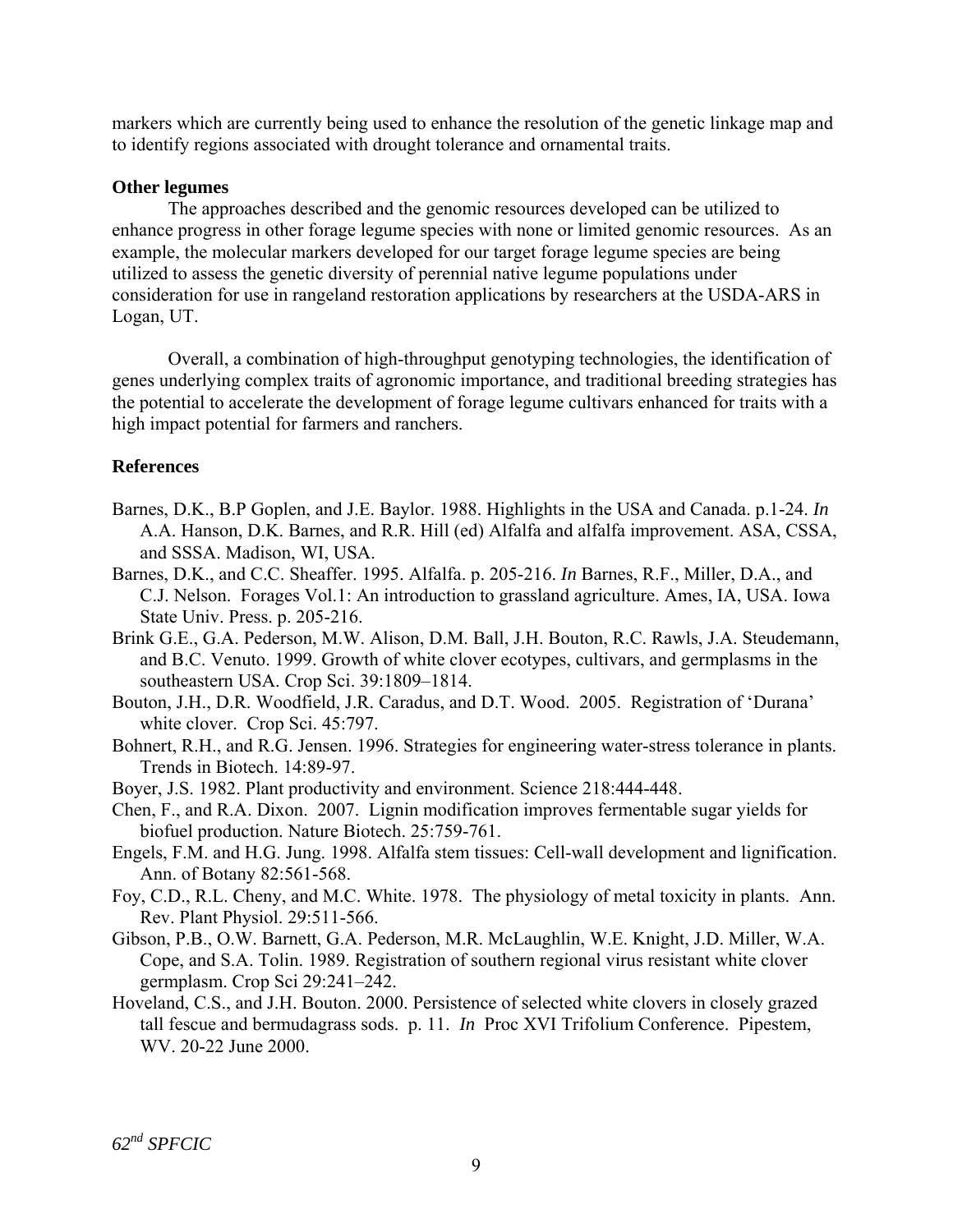- Hutchins, S.H., and L.P. Pedigo. 1990. Phenological disruption and economic consequence of injury to alfalfa induced by potato leafhopper (Homoptera: Cicadellidae). J. Econ. Entomol. 83:1587-1594.
- Kochian, L.V., M.A. Piñeros, and O.A. Hoekenga. 2005. The physiology, genetics and molecular biology of plant aluminum resistance and toxicity. Plant Soil 274:175-195.
- Ray, I.M., S.M. Townsend, C.M. Muncy, and J.A. Henning. 1999. Heritabilities of water-use efficiency traits and correlations with agronomic traits in water-stressed alfalfa. Crop Sci. 39:494-498.
- Sulc, R.M., K.D. Johnson, C.C. Sheaffer, D.J. Undersander, and E. van Santen. 2004. Forage quality of potato leafhopper resistant and susceptible alfalfa cultivars. Agron. J. 96:337-343.
- Valliyodan, B., and H.T. Nguyen. 2006. Understanding regulatory networks and engineering for enhanced drought tolerance in plants. Curr. Opin. Plant Biol. 9:1-7.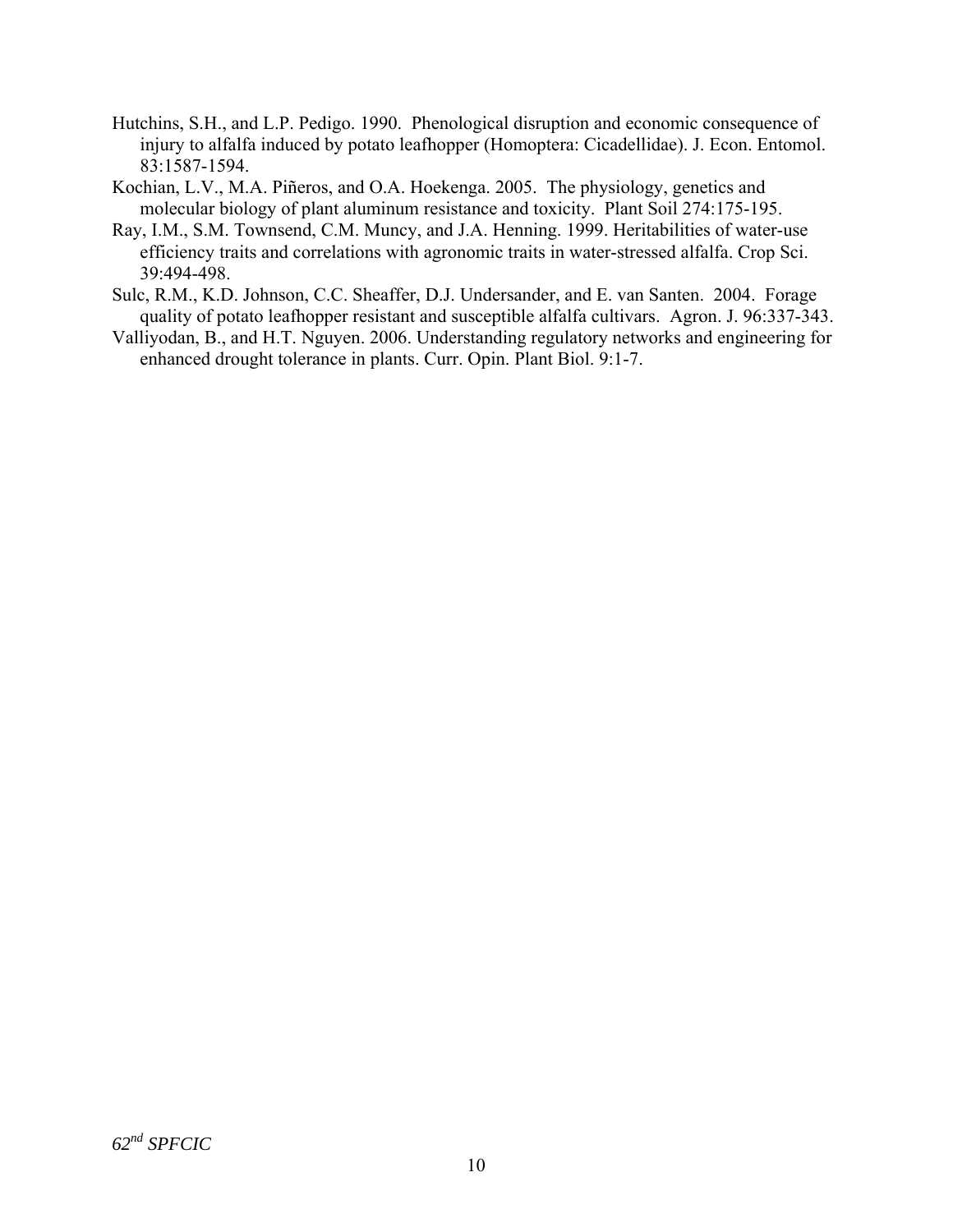*Proceedings 62nd Southern Pasture & Forage Crop Improvement Conference, 2008 Forage Breeders Work Group* 

#### **A legume testing program for the southern US: Proposed research and funding opportunities**

Dirk Philipp, Animal Science Department, University of Arkansas

The utilization of legumes in forage and grazing systems has declined during past decades in the Unites States and overseas resulting from widespread use of inexpensive inorganic N fertilizer (Taylor, 2008; Rochon et al., 2004). Consequently, several breeding programs, particularly those addressing clovers (*Trifolium* spp.), have been closed in the southern US during the past 25 years (Quesenberry, 2002), while some strong breeding programs are still being maintained by universities, federal agencies, and private institutions.

A recent sharp increase in energy prices has prompted stakeholders to reconsider legumes as an alternative to traditional forage and pasture management procedures. This renewed interest is largely based on the perceived economic benefits legumes may generate as part of agroecosystems. Besides documented nutritional advantages of legumes as pure stands or in pasture mixes, emphasis is now placed on potential savings through biological N fixation and positive environmental effects, including improved water quality through reduced N loss, erosion control, and a reduction in greenhouse gas emissions due to savings of fossil fuels used for industrial N synthesis.

However, there are several practical constraints present that hamper the widespread renewed adaptation of legumes. Besides biotic stresses such as pest pressure and diseases which have been addressed in breeding programs (Taylor, 2008), abiotic stresses are more difficult to overcome in the long term. These stresses include unfavorable soil conditions such as low pH, low water holding capacity, and low fertility of P and K. Major difficulties could also arise in the future from shifts in climatic patters that could result in magnified abiotic stresses such as prolonged periods of drought or heat in currently more temperate areas. Moreover, a major problem remains the poor natural reseeding ability of some species, including crimson clover (*T. incarnatum* L.), berseem clover (*T. alexandrinum* L.), and subterranean clover (*T. subterraneum* L.; Barnes et al., 2003). This results in recurring establishment costs that may put the overall sustainability of particular forage or grazing systems into question. Unfortunately, lack of skills among producers with respect to management of legume-grass swards does not simplify the agronomic challenges resulting from environmental stresses.

To address some of these challenges, a group of agronomists, breeders, animal scientists, ecologists, and plant physiologists started in spring of 2008 a concerted effort to secure funding with the goal to evaluate existing improved legume varieties under a range of soils and climates prevalent in the southern US encompassing 13 test locations in 10 states. The objective of this initial project is to screen varieties of annual winter legumes including arrowleaf clover (*T. vesiculosum* Savi), crimson clover, hairy vetch (*Vica villosa* Roth), common vetch (*V. sativa* L.), ball clover (*T. nigrescens* Viv.), berseem clover, rose clover (*T. hirtum* All.), and black medic (*Medicago lupulina* L.) regarding their adaptability, N-fixation rate, and percentage of hard-seed production. This study has ecologic and economic implications for grassland agriculture in the southern United States. First, testing legume species across a wide spectrum of climates and soils will result in greater confidence for choosing appropriate species for particular situations in this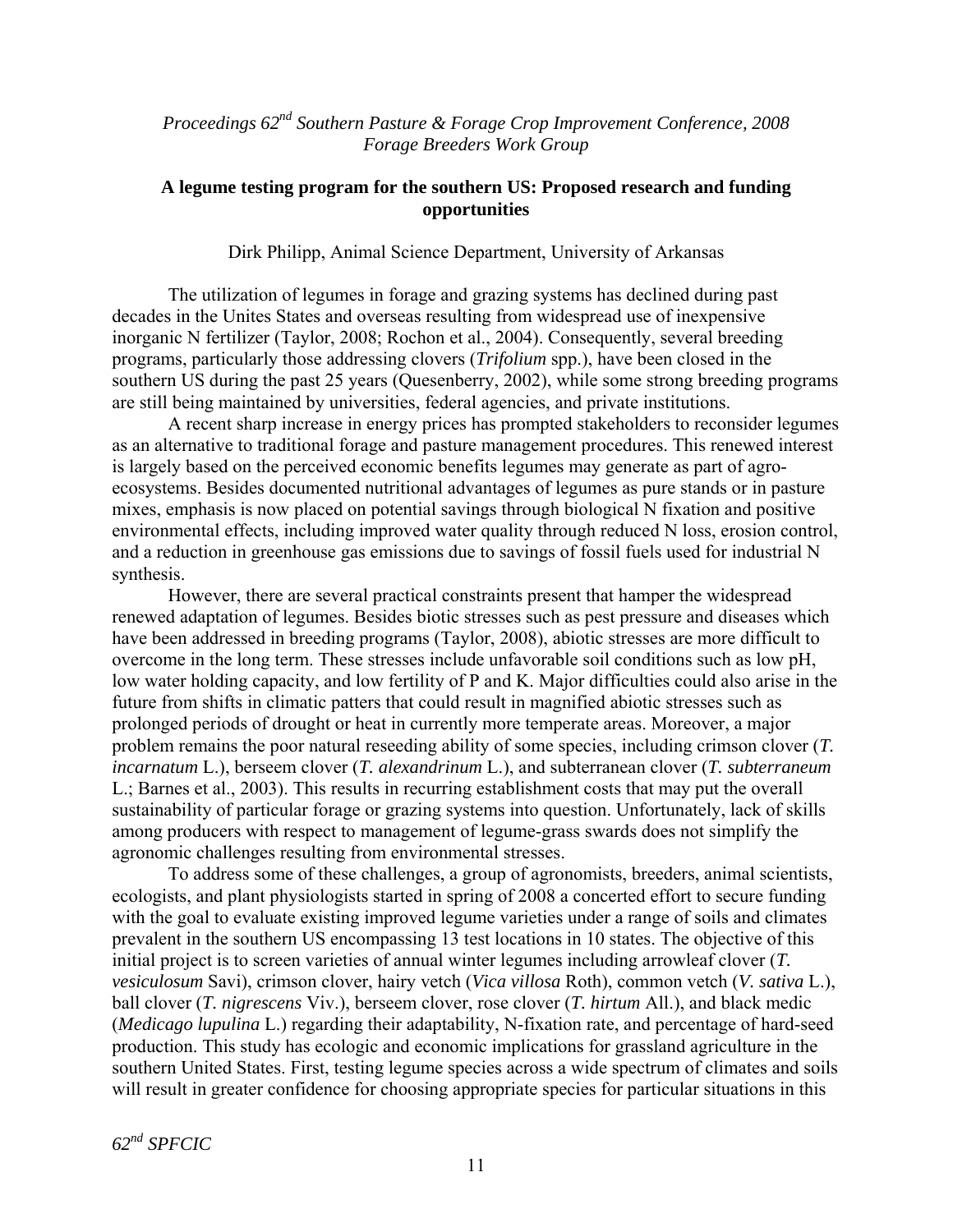region. Further, identifying the N fixation rates and reseeding potential of selected annual legumes will have positive effects on the economic sustainability of livestock operations. Ideally, this project will provide comprehensive information on legume species and variety performance under differing environmental conditions that will close a major gap of missing information required by agricultural professionals to improve existing forage and grazing systems.

In the long term, above-mentioned constraints imply further research in the following areas: a) Soil-plant-animal interrelationships for a broad range of legume species under differing soils and climates; and b) Sustainable livestock production systems under which legume persistence is maintained despite environmental stress. Both of these topics should ideally be addressed using an interdisciplinary approach. Traditional funding programs for this type of research are available through USDA-Southern SARE (Sustainable agriculture research and education program), and the National Research Initiative (NRI) Competitive Grants Program. The SARE program offers mainly research and education grants, producer grants, and on-farm research grants, and has a strong emphasis on sustainable agriculture research based on a systems approach linked to producer education. The NRI program offers grants in specific emphasis areas that are suitable for focused and basic research on specific topics related to plant performance. This includes the Plant Biology program with a plant breeding emphasis, but also the Biobased Products and Bioenergy Production Research program that offers opportunities for research on alternative uses of legumes. Research across a wide spectrum of issues is possible with the Managed Ecosystems program within the Agroecosystems and Rural Prosperity cluster of NRI. The success of future interdisciplinary research endeavors in forage breeding and utilization will depend on the ability of involved researchers to formulate focused research questions, identify existing funding opportunities, and communicate future funding needs to policy makers.

#### **References:**

- Barnes, R.F, C.J. Nelson, M. Collins, and K.J. Moore. 2003. Forages. 6<sup>th</sup> ed., Iowa State Press, Ames.
- Quesenberry, K.H. 2002. Red, white, crimson, and other southern clovers: Where have they gone and why? Proc. 57<sup>th</sup> Southern Pasture and Forage Crop Improvement Conference, Athens, GA April 23-25.
- Rochon, J.J., J.J. Doyle, J.M. Greef, A. Hopkins, G. Molle, M. Sitzia, D. Scholefield, and C.J. Smith. 2004. Grazing legumes in Europe: a review of their status, management, benefits, research needs and future prospects. Grass Forage Sci., 59:197-214.
- Taylor, N.L. 2008. A century of clover breeding developments in the United States. Crop Sci. 48:1-13.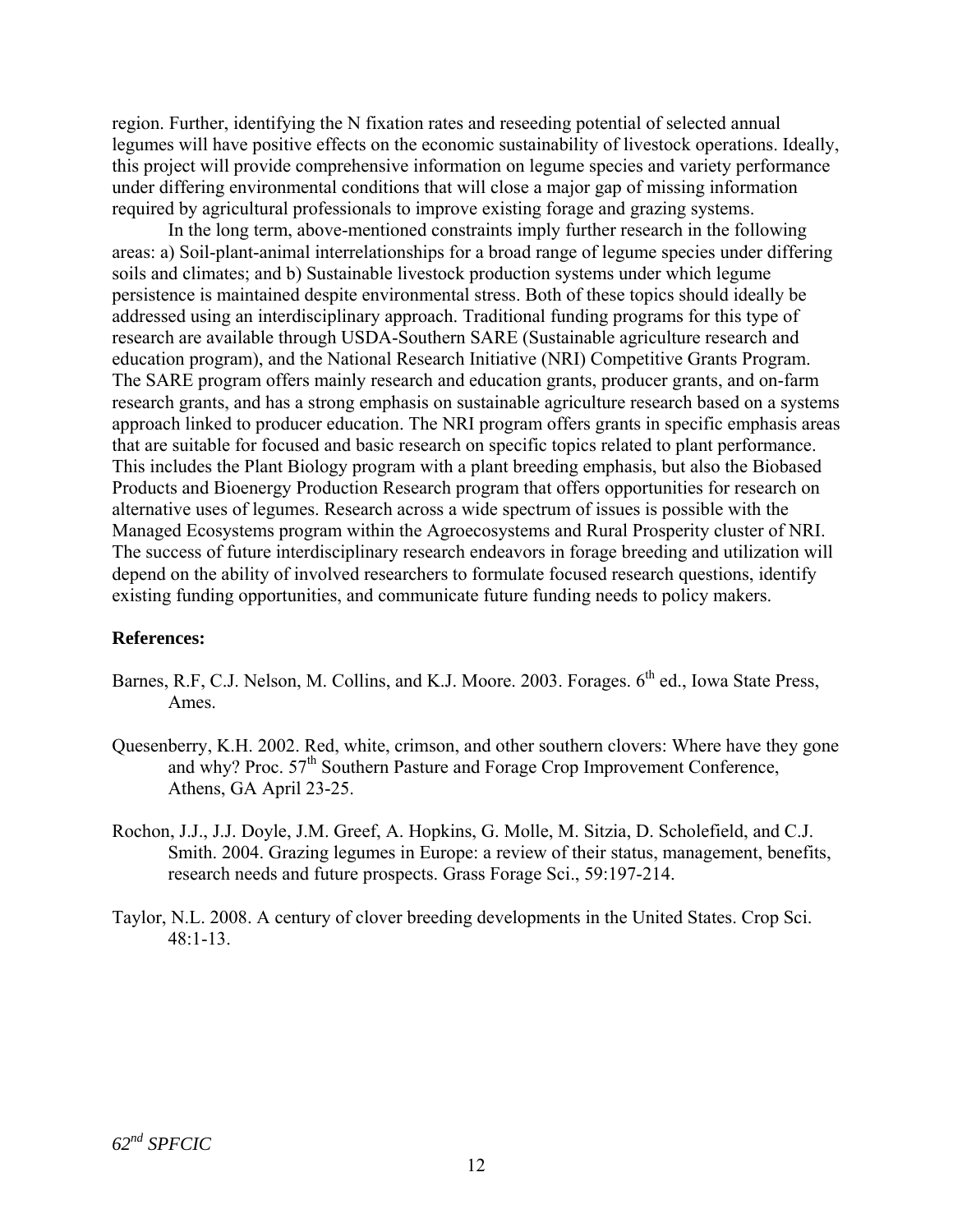*Proceedings 62nd Southern Pasture & Forage Crop Improvement Conference, 2008 Forage Utilization Work Group* 

### **Effect of Sericea Lespedeza on Growth Performance and Carcass Characteristics in Goats**

J. Thomas, S. Solaiman and Y. Dupre, Tuskegee University, AL

#### **Abstract**

Twenty four Kiko X Boer intact bucks were stratified by BW and randomly assigned into 4 experimental groups and fed diets with different levels of SL, diet A: 0% SL (control), diet B: 10% SL, diet C: 20% SL and diet D: 30% SL. All animals were fed 70% (of the total diet) SL mix and 30% bermudagrass hay, adjusted every 3 - 4 days so that  $4 - 6$  % was refused (in total) daily. Body weights were taken every 2-4 wk and blood was collected at the beginning and end of the study for complete analysis. At the completion of the study, all goats were harvested and carcass measurements taken. There was no difference in initial or final BW of goats; however, ADG was higher (quadratic,  $P = 0.01$ ) in goats consuming either alfalfa or sericea lespedeza. Average daily feed intake increased (linear, *P* = 0.03) as the level of SL increased in the diet and G:F decreased (linear,  $P = 0.09$ ) as level of SL increased and it was lower for 10 or 20% SL diets (quadratic,  $P = 0.002$ ). Scrotal circumference tended to decrease (quadratic,  $p = 0.07$ ) and height decreased (linear,  $P = 0.05$ ) with addition of SL. Adjusted fat decreased (linear,  $P = 0.02$ ) with added SL and dressing percentages ranged from  $37.6$  to  $39.1 + 1.5$  were low for all diets. White blood cells decreased (linear,  $P = 0.05$ ) and lymphocytes % increased (linear,  $P = 0.05$ ). Serum Alanine Aminotransferase increased (linear, *P* = 0.0002) and serum amylase decreased (linear,  $P = 0.01$ ) as the level of SL increased. Thee was no effect of added SL on fecal egg count. In conclusion, addition of SL up to 30% in the diet adversely affected the growth performance and gain efficiency and produced low quality carcasses.

#### **Introduction**

As the production of goat meat increases throughout the US, infection with gastrointestinal nematodes (GIN), particularly *Haemonchus contortus*, is the biggest concern to farmers and a profitable goat production (Shaik, 2006). Common solutions to the parasite problems include anthelmintics, however, due to an increased anthelmintic resistance a preferable non-chemical alternative is needed to increase profitability of small ruminant and maintain the health of animals. Sericea lespedeza (SL) contains condensed tannins, which are responsible for decreasing the amount of GIN in sheep and goats, as reported by Paolini et al. (2003) and has been considered an effective method of controlling parasites (Shaik, 2006). Condensed tannin containing forages are responsible for decreasing the amount of GIN in sheep and goats (Paolini, 2003). The condensed tannin forage, sericea lespedeza, fed as hay or pellet has been investigated as to reduce the number of common GIN in goats (Shaik, 2006). However, the effects of sericea lespedeza on the carcass characteristics and growth performance had not been investigated. This study will sought to determine the effects of, the condensed tannin containing forage, sericea lespedeza on the growth performance and carcass characteristics of Boer Bucks.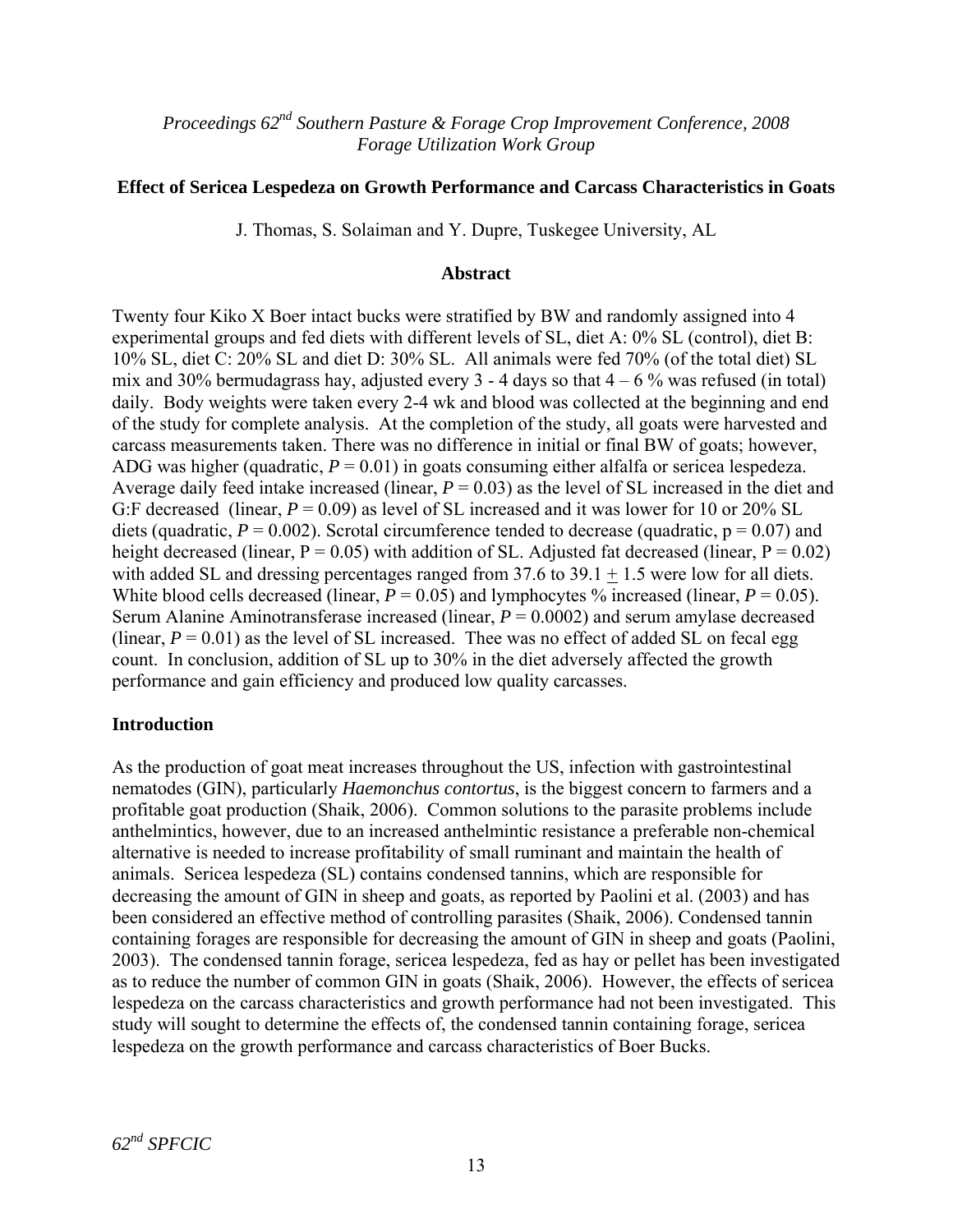### **Methodology**

After the acclamation period, goats were weighed and 24 of the 27 goats were stratified by BW and were randomly assigned to four experimental diets ( $n = 6$ ); diet A, the control group – 0% sericea lespedeza (SL),  $B - 10\%$  SL,  $C - 20\%$  SL, and  $D - 30\%$  SL. Sericea lespedeza was incorporated in the grain mix portion of the diet (Table 1). Goats were housed individually indoors in pens of approximately 4' X 6'. An adjustment period of 2 weeks allowed goats to become acclimated to pen living, routine feeding and to allot time of proper diet adjustment before the start of the study.

Goats were fed 70% grain mix with varying amounts of SL and 30% bermudagrass hay (Table 1) once daily. Animals had accesses to feed and water ad libitum. Refusals for grain mix and hay were recorded daily. Projected daily refusal was  $4 - 6\%$ , so diets were adjusted every forth day to maintain the preferred daily refusal rate. Goats were weighed monthly and fecal egg counts collected twice during the study, at middle and end. Blood was collected in vacutainer tube via jugular vein for complete analysis, twice throughout the study.

At the completion of the study, goats were weighed again for final weight and slaughter at the Auburn University Meat Lab and carcass characteristics were measured after 24 hour.

|                                   | Sericea Lespedeza, % |      |      |      |  |  |  |
|-----------------------------------|----------------------|------|------|------|--|--|--|
| <b>Item</b>                       | 0                    | 10   | 20   | 30   |  |  |  |
| Ingredient, % of dry matter (DM)  |                      |      |      |      |  |  |  |
| Concentrate mix                   | 71.3                 | 70.1 | 70.1 | 71.9 |  |  |  |
| Bermudagrass hay                  | 28.7                 | 29.9 | 29.9 | 28.1 |  |  |  |
| Composition of concentrate mix, % |                      |      |      |      |  |  |  |
| Sericea Lespedeza                 | $\Omega$             | 14.2 | 28.8 | 43   |  |  |  |
| Alfalfa pellets                   | 43                   | 28.8 | 14.2 | 0    |  |  |  |
| Cracked corn                      | 23.6                 | 20.8 | 17.2 | 14   |  |  |  |
| <b>Whole Oats</b>                 | 11                   | 11   | 11   | 11   |  |  |  |
| Soybean meal (48% Crude Protein)  | 8.4                  | 11.2 | 14.8 | 18   |  |  |  |
| Soy hulls                         | 8.8                  | 8.8  | 8.8  | 8.8  |  |  |  |
| Molasses                          | 3                    | 3    | 3    | 3    |  |  |  |
| Vitamin, Mineral Mix              | 1.2                  | 1.2  | 1.2  | 1.2  |  |  |  |
| Salt                              | 0.5                  | 0.5  | 0.5  | 0.5  |  |  |  |
| NH <sub>4</sub> CI                | 0.5                  | 0.5  | 0.5  | 0.5  |  |  |  |

#### **Table 1. Ingredients composition of different experimental diets containing different levels of sericea lespedeza**

## **Results**

Growth performance of goats consuming diets containing different levels of SL are present in Table 2. As indicated in this Table, there was no difference in initial or final BW of goats; however, ADG was higher (quadratic,  $P = 0.01$ ) in goats consuming either 30% alfalfa or 30%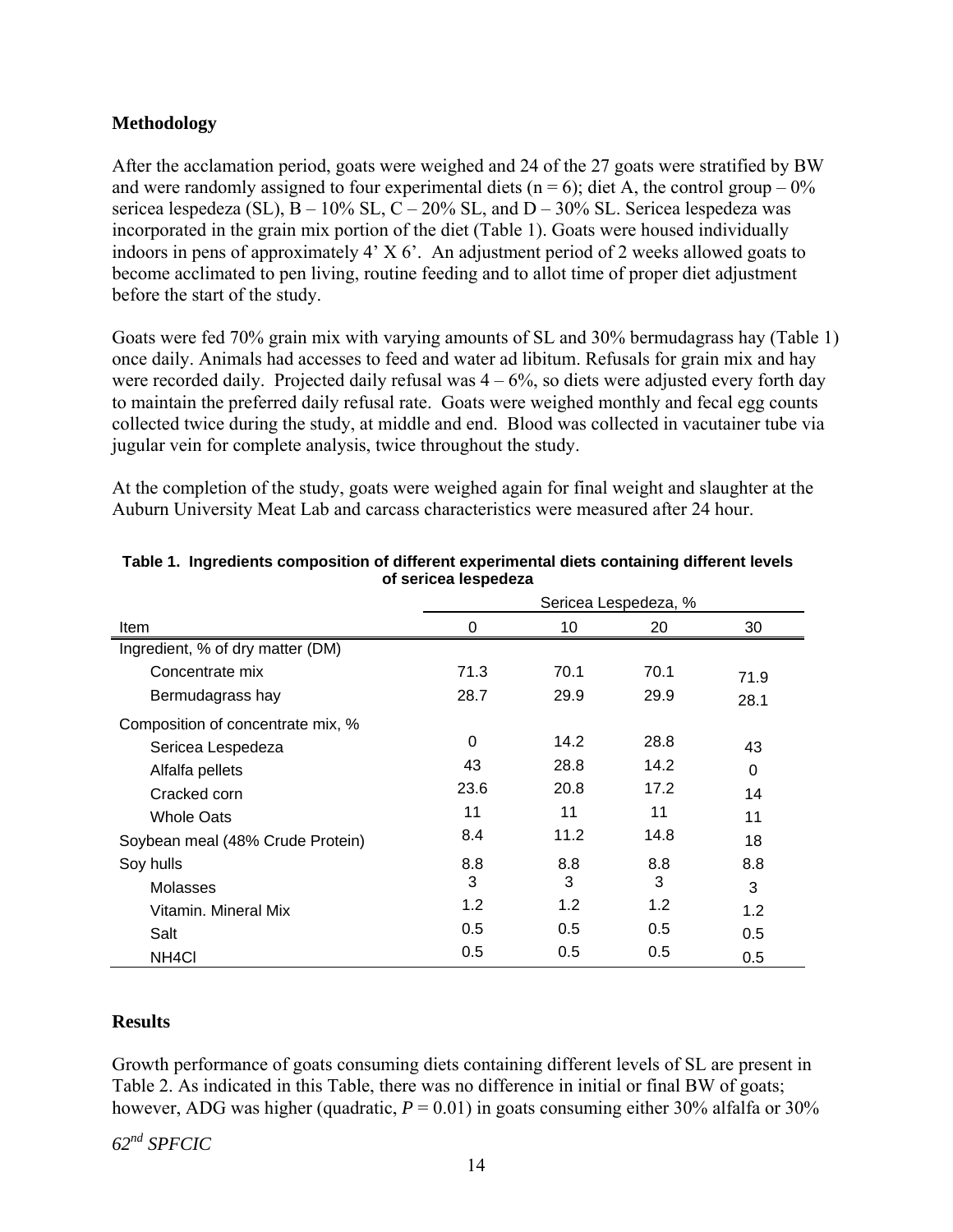sericea lespedeza in their diet. Average daily feed intake increased (linear,  $P = 0.03$ ) as the level of SL increased in the diets and G:F decreased (linear, *P* = 0.09) as level of SL increased and it was lower for goats consuming 10 or 20% SL diets (quadratic,  $P = 0.002$ ). Scrotal circumference tended to decrease (quadratic,  $p = 0.07$ ) and height decreased (linear,  $P = 0.05$ ) with addition of SL.

|                              | Sericea Lespedeza % |        |        |        |            |        | P-value <sup>a</sup> |       |
|------------------------------|---------------------|--------|--------|--------|------------|--------|----------------------|-------|
| Item                         | 0                   | 10     | 20     | 30     | <b>SEM</b> | Linear | Quadratic            | Cubic |
| BW, kg                       |                     |        |        |        |            |        |                      |       |
| Initial                      | 27.9                | 27.4   | 28.7   | 27.5   | 2.2        | 0.99   | 0.82                 | 0.54  |
| Final                        | 36.1                | 32.2   | 34.7   | 35.6   | 1.9        | 0.89   | 0.24                 | 0.4   |
| Average daily gain, g        | 129.6               | 77     | 94.9   | 129.9  | 14.1       | 0.77   | 0.01                 | 0.45  |
| Average daily feed intake, g | 1064.8              | 1082.4 | 1195.4 | 1414.5 | 111.5      | 0.03   | 0.4                  | 0.98  |
| Grain DM Intake, g           | 760.1               | 761.5  | 841.7  | 1017.7 | 81.7       | 0.03   | 0.32                 | 0.96  |
| Hay DM Intake, g             | 304.8               | 320.9  | 353.7  | 396.7  | 30.5       | 0.04   | 0.68                 | 0.96  |
| Gain: Feed (G:F)             | 0.12                | 0.07   | 0.07   | 0.09   | 0.009      | 0.09   | 0.002                | 0.32  |
| <b>Body Measurements</b>     |                     |        |        |        |            |        |                      |       |
| Scrotal circumference, in    | 10.3                | 8.95   | 9.62   | 9.48   | 0.3        | 0.21   | 0.07                 | 0.96  |
| Height, in                   | 26.1                | 24.3   | 24.6   | 25.5   | 0.5        | 0.05   | 0.01                 | 0.53  |
| Girth, in                    | 38.9                | 36.7   | 38.7   | 37.6   | 0.91       | 0.68   | 0.57                 | 0.11  |

**Table 2. Growth performance of goats consuming various levels of sericea lespedeza** 

<sup>a</sup> Based on orthogonal contrast for equally spaced treatments.

Carcass characteristics of goats consuming different levels of SL in their diet are presented in Table 3. As indicated, there was no difference in hot carcass weight, cold carcass weight, shrink or dressing %. However, adjusted fat decreased (linear,  $P = 0.02$ ) with increasing levels of SL in

|                     | Sericea Lespedeza % |       |       |       |            |        | $P$ -value $b$ |       |
|---------------------|---------------------|-------|-------|-------|------------|--------|----------------|-------|
| Characteristic<br>a | 0                   | 10    | 20    | 30    | <b>SEM</b> | Linear | Quadratic      | Cubic |
| Live wt., kg        | 38                  | 33.5  | 33.9  | 35.9  | 1.98       | 0.52   | 0.13           | 0.73  |
| $HCW$ (kg)          | 14.3                | 13.2  | 13    | 13.8  | 0.99       | 0.73   | 0.35           | 0.98  |
| CCW, kg             | 14.2                | 12.9  | 12.6  | 13.6  | 0.95       | 0.67   | 0.27           | 0.95  |
| Shrink, %           | 1.18                | 1.74  | 2.89  | 1.51  | 0.89       | 0.6    | 0.31           | 0.47  |
| Dressing, %         | 37.6                | 39.1  | 38.4  | 38.6  | 1.5        | 0.72   | 0.67           | 0.65  |
| ADF, cm             | 0.085               | 0.088 | 0.069 | 0.062 | 0.007      | 0.02   | 0.53           | 0.38  |
| BF, cm              | 0.03                | 0.02  | 0.02  | 0.017 | 0.005      | 0.09   | 0.92           | 0.99  |
| LM area, $cm2$      | 16.8                | 14.6  | 15.9  | 15.8  | 0.9        | 0.69   | 0.25           | 0.26  |
| <b>BCS</b>          | 4.41                | 4.5   | 4.6   | 4.08  | 0.17       | 0.25   | 0.1            | 0.45  |

**Table 3. Carcass characteristics of goats consuming various levels of sericea lespedeza** 

<sup>a</sup> HCW, hot carcass weight; CCW, cold carcass weight; ADF, Adjusted Fat; BF, body fat; LM, longissimus muscle.

**Based on orthogonal contrast for equally spaced treatments.**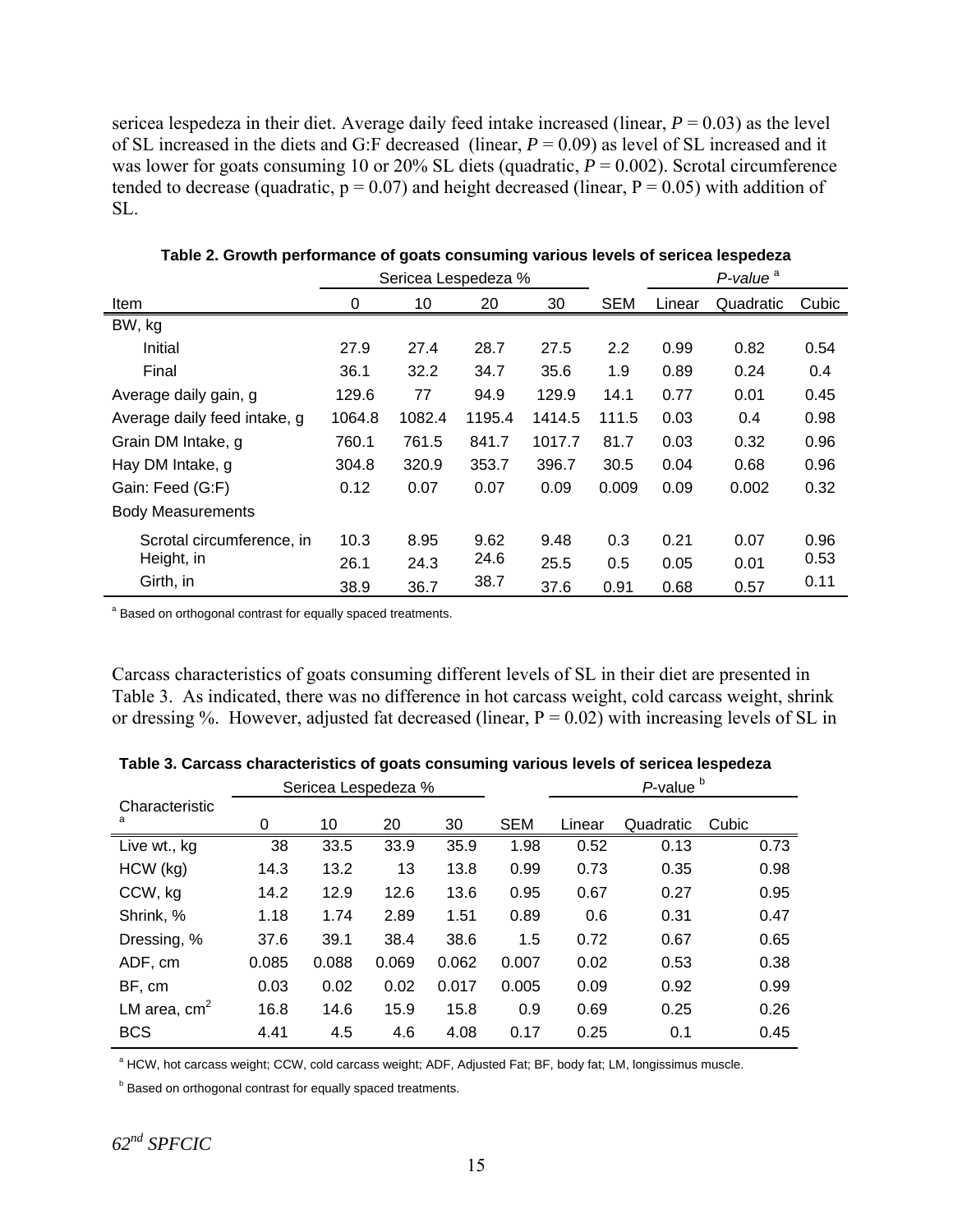the diet. Dressing percentages ranged from 37.6 to 39.1  $\pm$  1.5, were low for all diets and lower for those reported by Solaiman et al. (2006) for goats on higher grain diets (dressing percentage about 45%).

Hemogram of goats consuming different levels of SL in their diet is presented in Table 4. As it is indicated, most of the parameters are similar in goats consuming different experimental diets; however, white blood cells decreased (linear, *P* = 0.05) and lymphocytes % increased (linear, *P*  $= 0.05$ ) as the level of SL increased in the diets.

|                             | Sericea Lespedeza % |      |      |      |            |        | P-value <sup>b</sup> |       |
|-----------------------------|---------------------|------|------|------|------------|--------|----------------------|-------|
|                             |                     |      |      |      |            |        |                      |       |
| <b>Blood Characteristic</b> | 0                   | 10   | 20   | 30   | <b>SEM</b> | Linear | C                    | Cubic |
| RBC, $10^6/\mu L$           | 7.85                | 7.89 | 8.47 | 8.18 | 0.36       | 0.32   | 0.64                 | 0.4   |
| Hemoglobin, g/dL            | 9.81                | 10.1 | 9.88 | 10.7 | 0.3        | 0.078  | 0.4                  | 0.29  |
| Hematocrit, %               | 16.9                | 17.2 | 18.8 | 17.2 | 1.2        | 0.62   | 0.42                 | 0.4   |
| MCV, fL                     | 21.4                | 21.7 | 22.1 | 22   | 0.26       | 0.07   | 0.42                 | 0.72  |
| MCH, pg                     | 12.8                | 12.9 | 11.9 | 13.1 | 0.55       | 0.99   | 0.29                 | 0.19  |
| MCHC, %                     | 60.1                | 59.6 | 54   | 59.8 | 2.96       | 0.63   | 0.29                 | 0.24  |
| WBC, $10^3$ /uL             | 12.5                | 11.3 | 10.4 | 10.5 | 0.8        | 0.054  | 0.441                | 0.377 |
| As a % of WBC               |                     |      |      |      |            |        |                      |       |
| <b>Neutrophils</b>          | 52                  | 46.9 | 52.3 | 45   | 4.5        | 0.43   | 0.81                 | 0.27  |
| Lymphocyte                  | 32.9                | 38.5 | 37.1 | 41   | 2.6        | 0.053  | 0.76                 | 0.32  |

#### **Table 4. Hemogram of goat kids consuming various levels of sericea lespedeza**

<sup>a</sup> RBC, red blood cell; MCV, mean corpuscular volume; MCH, mean corpuscular hemoglobin; MCHC, mean corpuscular hemoglobin %; WBC, white blood cells.

**Based on orthogonal contrast for equally spaced treatments.**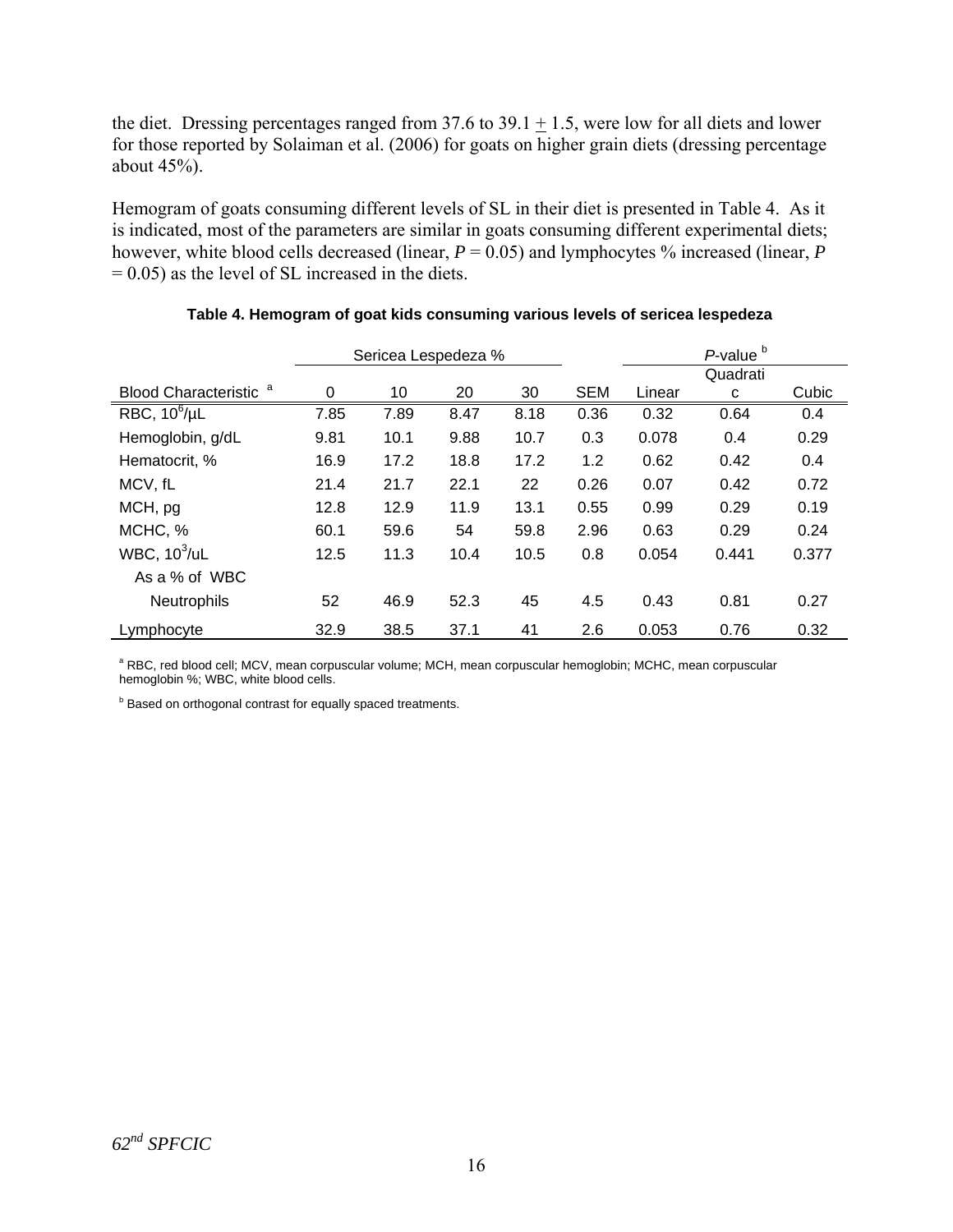Blood serum chemistry of goats consuming SL diets are in Table 5. Blood serum enzymes Alkaline phosphatase tended to decrease (linear,  $P = 0.09$ ) while Creatinine kinase and Alanine aminotransferase increased (linear,  $P = 0.001$  and  $P = 0.0002$ , respectively). No changes were observed in blood serum metabolite as SL increased in the diets, however, serum Ca decreased (linear,  $P = 0.0002$ ).

|                                      | Sericea Lespedeza % |       |       |       |            | P-value <sup>a</sup> |           |       |  |
|--------------------------------------|---------------------|-------|-------|-------|------------|----------------------|-----------|-------|--|
| Blood serum enzymes, $(^{10}/_L)$    | 0                   | 10    | 20    | 30    | <b>SEM</b> | Linear               | Quadratic | Cubic |  |
| Alkaline phosphatase                 | 229.3               | 196.2 | 191.7 | 180.1 | 19.4       | 0.09                 | 0.6       | 0.7   |  |
| Aspartate aminotransferase           | 62.6                | 65.8  | 69    | 64.3  | 2.7        | 0.5                  | 0.17      | 0.55  |  |
| Creatinine kinase                    | 155.7               | 162   | 180.3 | 222.9 | 19.1       | 0.01                 | 0.08      | 0.89  |  |
| Gama glutamyletransferase            | 43.7                | 44.2  | 40.2  | 42.9  | 1.59       | 0.37                 | 0.5       | 0.16  |  |
| Alanine aminotransferase             | 12.4                | 11.1  | 15.8  | 15.6  | 0.8        | 0.0002               | 0.52      | 0.006 |  |
| Amylase                              | 29.6                | 31    | 20.5  | 25.7  | 1.8        | 0.01                 | 0.32      | 0.003 |  |
| Blood serum protein $(^{9} / _{dL})$ |                     |       |       |       |            |                      |           |       |  |
| Total protein                        | 6.17                | 6.41  | 6.3   | 6.28  | 0.16       | 0.7                  | 0.45      | 0.57  |  |
| Albumin                              | 2.52                | 2.54  | 2.49  | 2.58  | 0.06       | 0.047                | 0.76      | 0.78  |  |
| Blood serum metabolites (mg/dL)      |                     |       |       |       |            |                      |           |       |  |
| <b>Total bilirubin</b>               | 0.22                | 0.17  | 0.23  | 0.21  | 0.03       | 0.83                 | 0.74      | 0.28  |  |
| Creatinine                           | 0.6                 | 0.61  | 0.69  | 0.64  | 0.002      | 0.09                 | 0.3       | 0.13  |  |
| Blood urea nitrogen                  | 15.5                | 17.3  | 14.5  | 15.3  | 1.07       | 0.5                  | 0.67      | 0.12  |  |
| Glucose                              | 66.2                | 64    | 65    | 64.7  | 1.7        | 0.62                 | 0.58      | 0.57  |  |
| Triglyceride                         | 35.9                | 28.9  | 35.1  | 28.1  | 2.5        | 0.14                 | 0.98      | 0.04  |  |
| Blood serum minerals $(^{mg}/_{dL})$ |                     |       |       |       |            |                      |           |       |  |
| Calcium                              | 9.97                | 9.84  | 9.44  | 9.27  | 0.13       | 0.0002               | 0.91      | 0.44  |  |
| Phosphorous                          | 7.47                | 6.6   | 6.49  | 6.56  | 0.41       | 0.51                 | 0.31      | 0.64  |  |
| Blood serum electrolytes, mEq / L    |                     |       |       |       |            |                      |           |       |  |
| Sodium                               | 143.7               | 143.7 | 143.3 | 143.2 | 0.73       | 0.52                 | 0.95      | 0.86  |  |
| Chloride                             | 109.1               | 108.1 | 107.8 | 107.7 | 0.64       | 0.13                 | 0.53      | 0.87  |  |
| Potassium                            | 4.94                | 4.96  | 5.12  | 4.9   | 0.16       | 0.96                 | 0.49      | 0.52  |  |

#### **Table 5. Blood serum chemistry of goat kids consuming various levels of sericea lespedeza**

<sup>a</sup> Based on orthogonal contrast for equally spaced treatments.

#### Fecal egg count table

Table 6 presents fecal egg count in goats consuming different SL diets. There were no differences in fecal egg count of goats consuming up to 30% of SL in their diets. Condense tannin (Table 7) in sericea lespedeza did not reduce parasite load in goats as indicated by fecal egg counts.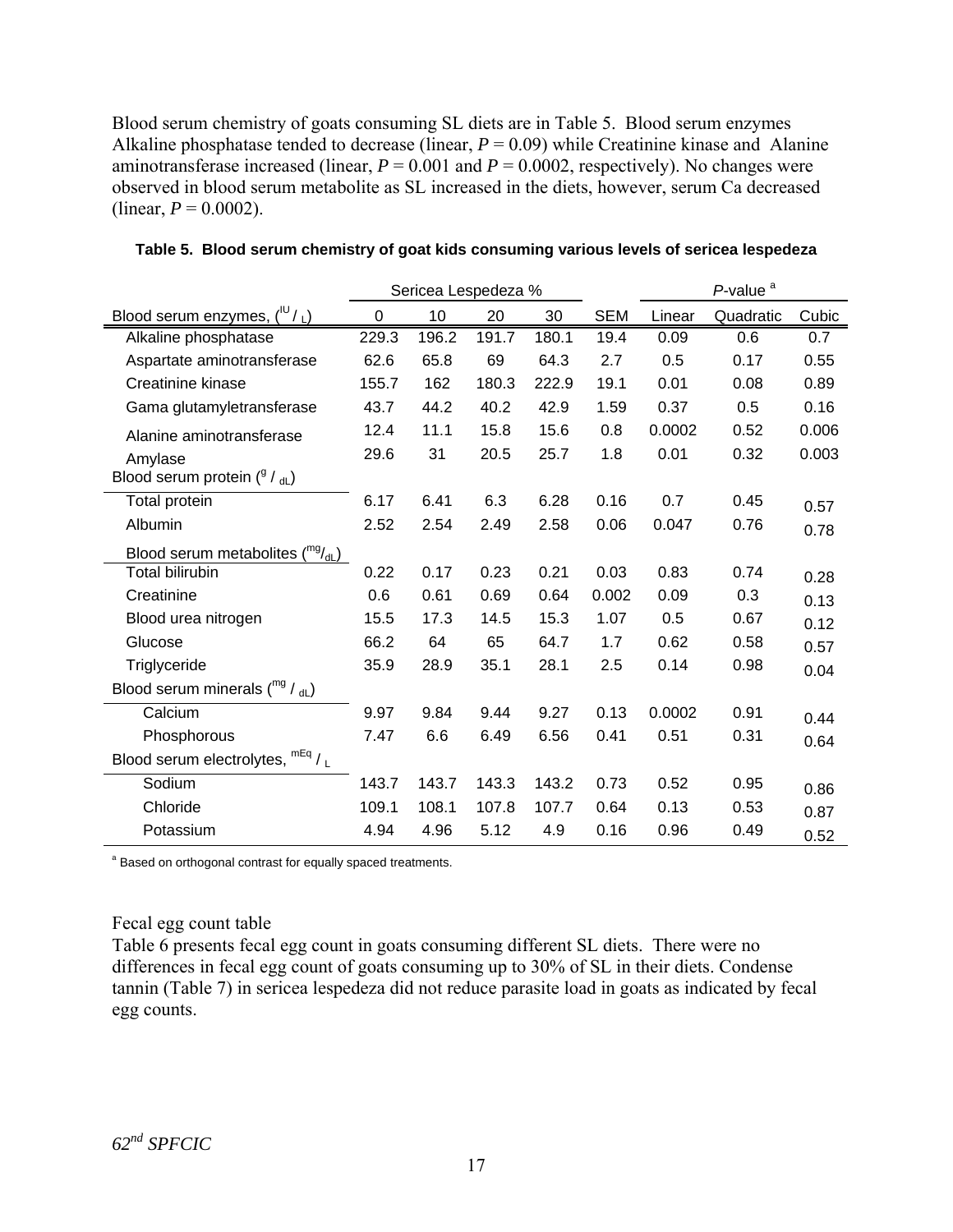|                                 |      |      | Sericea Lespedeza % |      |      |        | P-value <sup>b</sup> |       |
|---------------------------------|------|------|---------------------|------|------|--------|----------------------|-------|
| Fecal Egg Counts<br>/Eggs<br>ΠI |      | 10   | 20                  | 30   | SEM  | Linear | Quadratic            | Cubic |
| Period 1 (P1),                  |      |      |                     |      |      |        |                      |       |
| 28-Nov-07                       | 2550 | 1360 | 2990                | 1316 | 638  | 0.48   | 0.72                 | 0.06  |
| Period 2 (P2),                  |      |      |                     |      |      |        |                      |       |
| 10-Jan-08                       | 142  | 230  | 290                 | 140  | 78.5 | 0.89   | 0.17                 | 0.64  |
| Average                         | 1346 | 795  | 1640                | 728  | 326  | 0.51   | 0.6                  | 0.05  |

#### **Table 6. Fecal egg counts of goat kids consuming various levels of sericea lespedeza**

<sup>a</sup> P1, goats not treated for internal parasites; P2, goats were treated; Average, data analyzed using both period as repeated measure.

**b** Based on orthogonal contrast for equally spaced treatments

| Sample | Extractable CT | <b>Protein Bound CT</b> | Fiber-Bound CT | $\tau$ otal CT |
|--------|----------------|-------------------------|----------------|----------------|
|        | 1.31           | 4.62                    | 0.44           | 6.37           |
|        | 1.38           | 4.74                    | 0.43           | 6.55           |

#### **Table 7. Condensed tannin (CT) analysis of sericea lespedeza Hay\***

\* Values are relative to a purified Sericea Lespedeza standard (on an as-fed basis)

### **Conclusions**

Addition of up to 30% sericea lespedeza in the diet aversely affected average daily gain and gain efficiency. Animals consuming SL had lower scrotal circumference and lower height and feeding high forage diets produced low dressing percentage and quality carcasses.

#### **Acknowledgements**

Special acknowledgment is given to Dr. Tom Terrill, Fort Valley State University for providing the sericea lespedeza hay; T. Przekurat, V. Wolc, K. Beguesse, M. Jones, M. Rodgers and K. Jackson for their diligent work throughout the duration of the study.

#### **References**

Poalini, V., A. Frayssines, F. De La Farge, P. Dorchies and H. Hoste. 2003. Effects of condensed tannins on established populations and on incoming larvae of *Trichostrongylus colubriformis* and *Teladorsagia circumcinta* in goats. Vet. Res. 34: 331 – 339.

Shaik, S. A., T. H. Terrill, J. E. Miller, B. Kouakou, G. Kannan, R. M. Kaplan, J. M. Burke and J. A. Mosjidis. 2006. Sericea lespedeza hay as a natural deworming agent against gastrointestinal nematode infection in goats. Vet Parasitol. 139: 150 – 157.

Solaiman, S. G, C. E. Shoemaker, W. R. Jones and C. R. Kerth. 2006. The effect of high levels of Cu on serum lipid profile and carcass characteristics in goat kids. J. Anim. Sci. 84:171–177.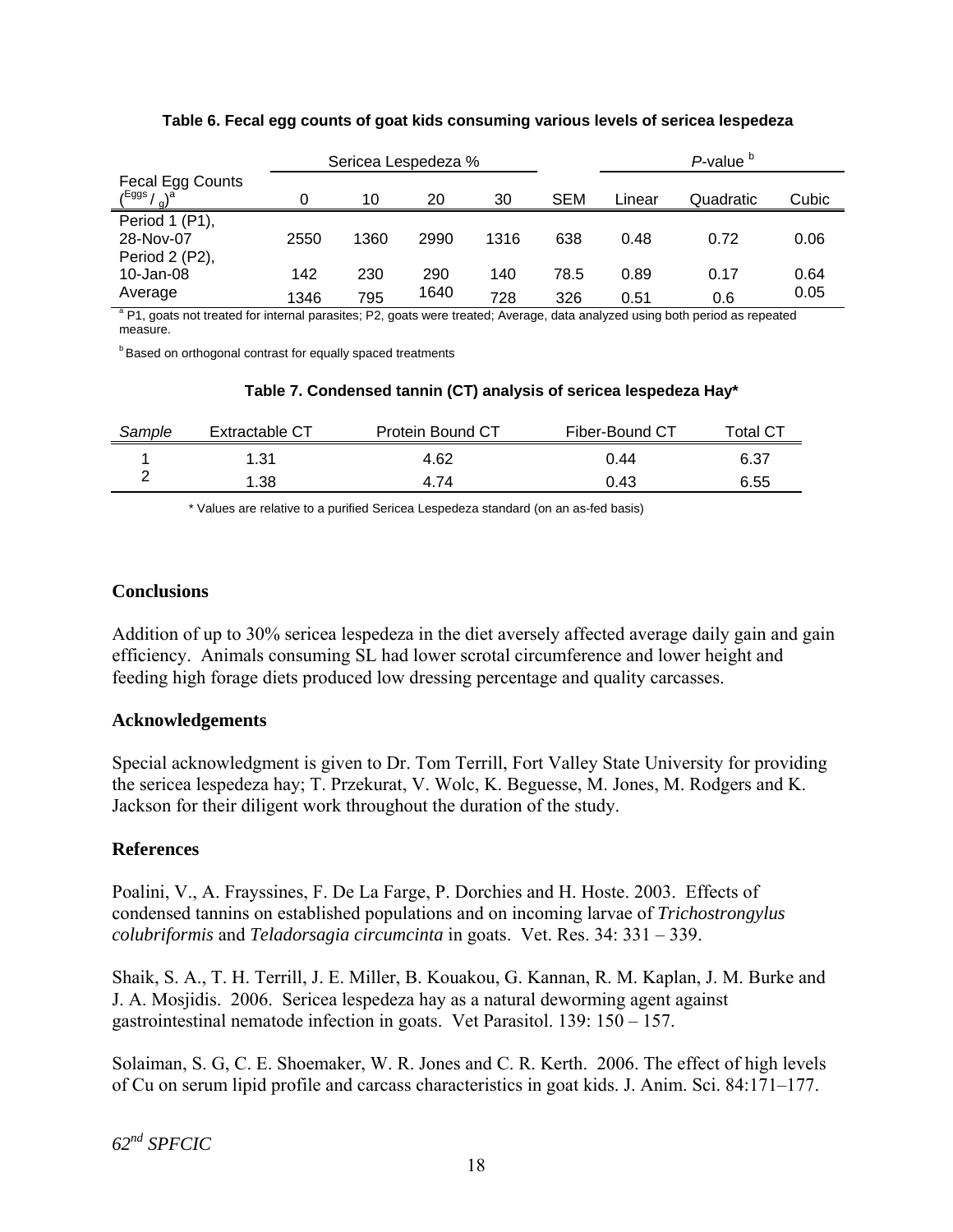*Proceedings 62nd Southern Pasture & Forage Crop Improvement Conference, 2008 Forage Utilization Work Group* 

### **Finishing Lambs and Kids on Pasture in Appalachia**

# **Kenneth E. Turner1 , David P. Belesky<sup>2</sup> , and Kimberly A. Cassida<sup>2</sup>**

## <sup>1</sup> Research Animal Scientist, <sup>2</sup> Research Agronomist, **Appalachian Farming Systems Research Center, USDA, ARS, 1224 Airport Road, Beaver, WV 25813**

#### **Introduction**

Traditional sheep, hair sheep and meat goat industries are growing rapidly in the Appalachian Region, particularly on small farms, to help produce meats for ethnic markets. This niche market offers an economic opportunity for small farms in the U.S., but the viability of meat goat and sheep finishing systems depends upon the ability to manage enterprise costs and market a consistent, high quality product.

Efforts are underway in the US to define breeds and refine crossbreeding programs to improve growth rate and carcass yield of meat-type goats. Particular interest has been placed on crosses with the Boer goat that was specifically developed for meat production in South Africa and introduced into the U.S. about 20 years ago.The Kiko goat introduced into the U.S. from New Zealand is another meat-type goat that is used for meat production in the southeastern U.S. (Browning et al., 2006). Traditional sheep breeds are used for meat production (i.e. Suffolk, Hampshire, etc). The Katahdin is a hair sheep composite breed that was developed in the Northeastern U.S. (Wildeus, 1997) and is gaining in popularity in the eastern hill-land pasture region of the U.S. as they perform well in low-input, sustainable production systems, do not need to be sheared (Jones, 2004), are able to utilize low to moderate quality forages, and have better resistance to gastrointestinal parasites (Burke and Miller, 2004).

Meat packers desire lambs and goat kids under a year of age and weighing 60 – 70 pounds without excessive fat for ethnic markets, especially the Halal market. Site of fat deposition within the carcass and fat composition are related to breed of animal and the diet. In general, hair sheep (Horton and Burgher, 1992), and meat goats (Warmington and Kirton, 1990) yield lightweight carcasses with less subcutaneous fat cover and more internal (kidney) fat compared to traditional sheep breeds of the same age. Forages traditionally are energy limiting and animals finished on pasture without energy supplementation should produce leaner carcasses than animal finished in the feedlot on high concentrate diets.

Numerous forage types are used in small ruminant finishing systems. Alfalfa (*Medicago sativa* L.) is a tall-growing, winter-hardy plant that produces high yields and quality forage (Hoveland, 1992) and supports superior weight gains in goat (Gelaye et al., 1990) and sheep (ref) systems. Red clover (*Trifolium pratense* L.) grows well on fertile and moderately acidic soils, thrives with rotational grazing (Taylor and Smith, 1995), and has higher rumen escape protein compared to alfalfa (Jones et al., 1995). Orchardgrass (*Dactylis glomerata* L.) is a major pasture grass in the northeastern United States (Hoveland, 1992) that works well in grass-legume combinations.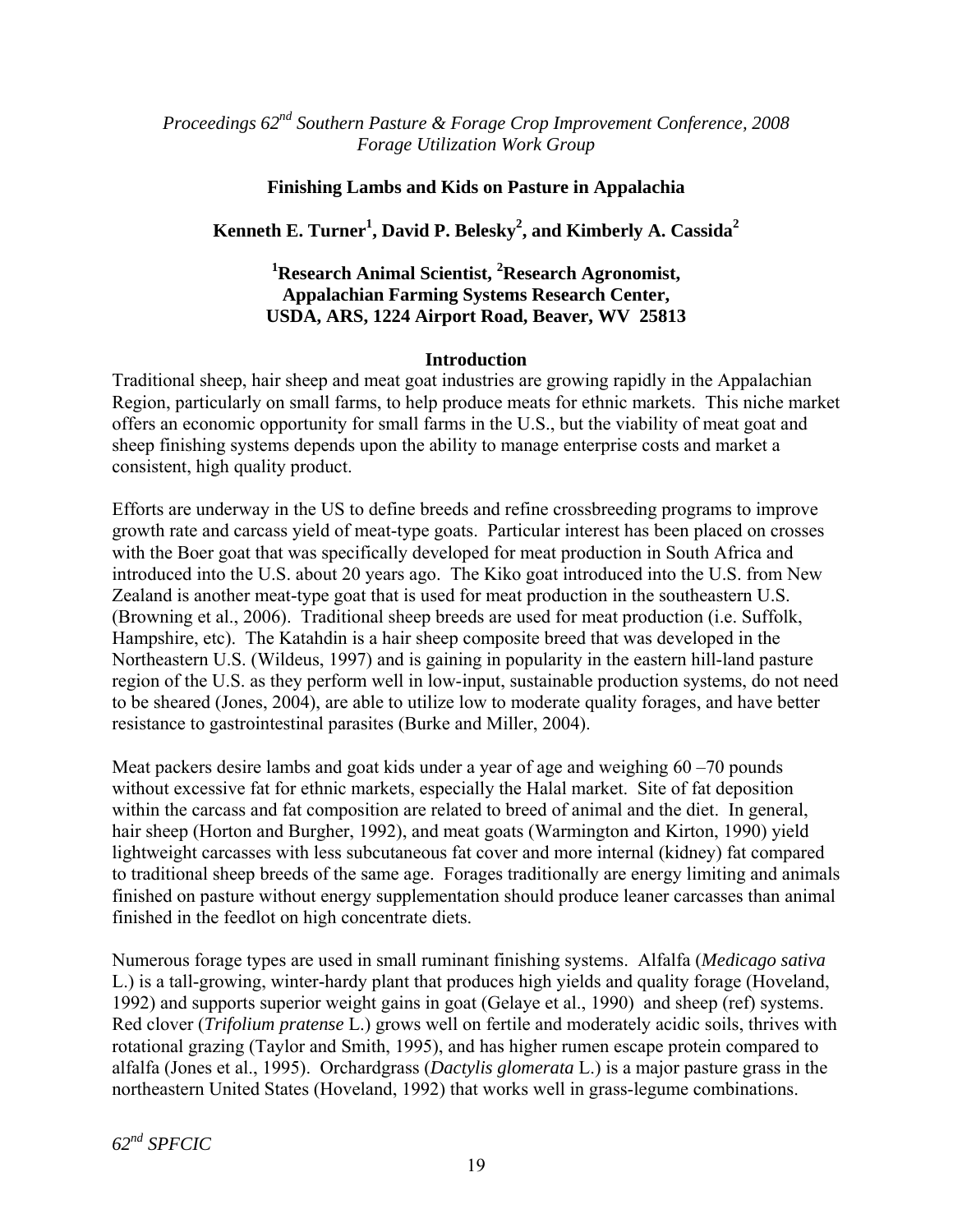White clover (*Trifolium repens* L.) is a common component of hill-land pastures in much of the eastern US and predominately grown for pasture throughout the U.S. (Pederson, 1995).

With the expansion of non-traditional lamb markets that accept smaller and leaner carcasses, there is need to evaluate traditional sheep, hair sheep, and meat goat growth and carcass characteristics when finished on pasture for the ethnic markets.

We summarize performance and carcass parameters from two grazing projects conducted in 2007 with lambs and meat goat kids finished on pastures in Appalachia.

## **Trial 1. Meat Goats Finished on Alfalfa, Red Clover, or Orchardgrass Without Supplementation**

In 2007, seventy-two growing meat goat wethers (at least 75% or greater Boer breeding) were randomly assigned to three pasture treatments: alfalfa (ALF), red clover (RCL) or orchardgrass (OGR) that were each replicated three times, resulting in a stocking density of 16 kids/ac (8 kids/pasture). Each pasture contained 0.5 ac subdivided into ten 0.05-acre paddocks for rotational stocking management based on a target 4-d occupation period.

Grazing was initiated on 6 June and continued until 11 Sept 2007. Animals had access to water and mineral supplement at all times and were dewormed every 30 d with a combination (one from each anthelmintic class: benzimidazole, tetrahydropyrimidine and macrocyclic lactone) of orally administered anthelmintics as prescribed by a collaborating veterinarian.

At the end of the grazing season, animals were processed according to traditional Halal protocol. Carcasses were stored overnight for 12 hr in a walk-in cooler maintained at 34° F prior to recording carcass data. The REA and BF were recorded from the right and left sides of the carcass and averaged. Chilled carcass wt and leg, lean quality, and overall conformation scores were recorded. Dressing percentage was calculated using the chilled carcass wt divided by final shrunk BW.

## **Trial 2. Traditional lambs, Hair-sheep lambs and meat goats finished on pasture with and without supplementation.**

A mixed sward of OGR, RCL, and white clover was used for this experiment in 2007. Hay was harvested from all pastures in May 2007, and nitrogen fertilizer (33 lb N/ac) was broadcast after haying. The area was divided into six grazing pastures (each 1.5 acres) using electrical polywire fencing; each of the six 1.5-acre pastures was subdivided into three grazing paddocks each containing 0.5 ac.

Thirty-six Suffolk crossbred lambs (SX), 36 Katahdin lambs (KA), and 36 Boer x Kiko meat goat kids (GX) were used. All kids and lambs were wethers of the same age (born 1-15 March 2007). Lambs and kids were weighed and assigned to six groups; each grazing group contained 6 SX, 6 KA, and 6 GX wethers. A group of lambs and kids grazed pastures together at a stocking density of 18 animals per 1.5-acre pasture (12 animals per acre). Each pasture was 1.5 ac in size and was subdivided into three 0.5-ac paddocks for rotational stocking management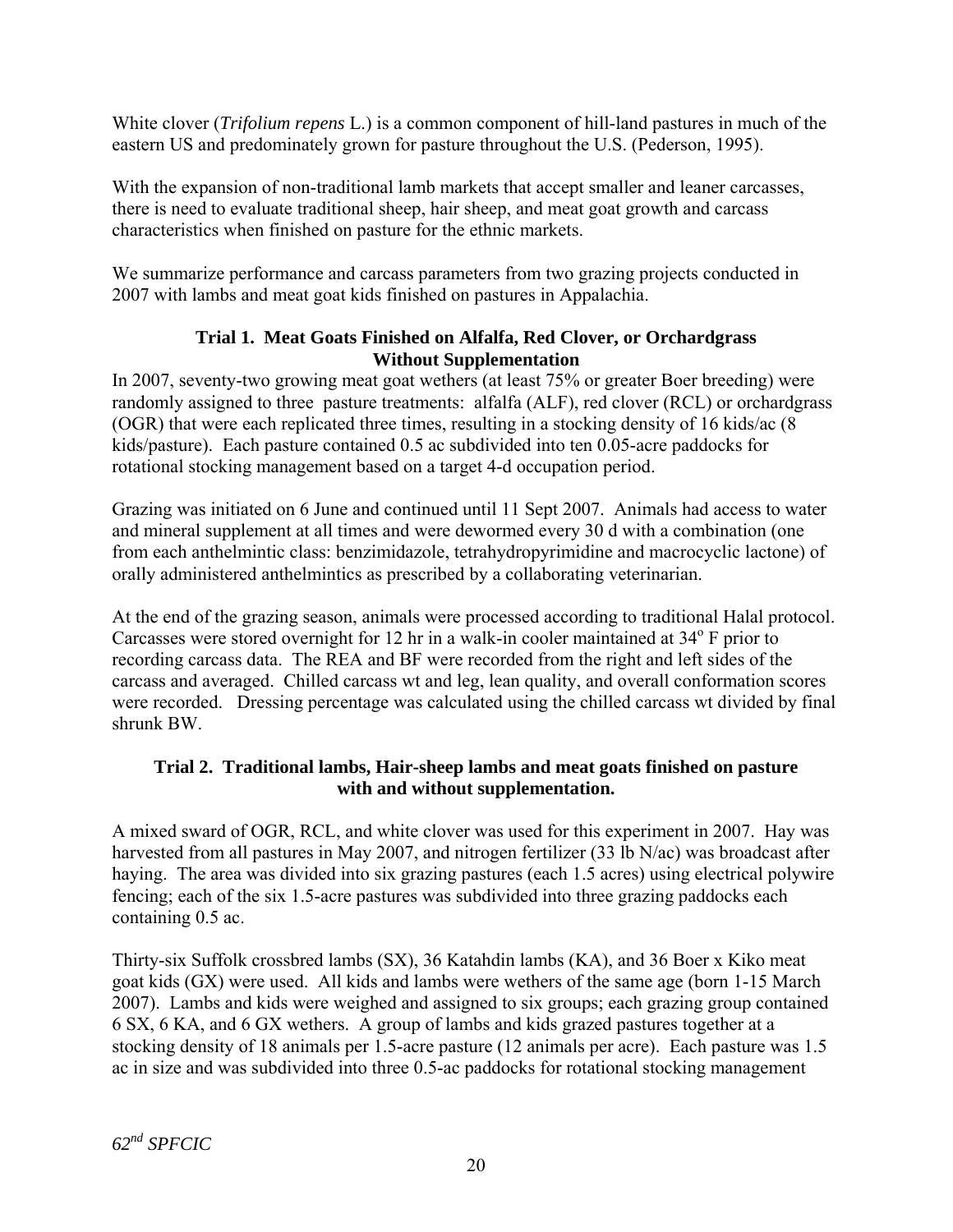based on a target 21-d occupation period. Paddocks were mowed to a 4-in stubble height immediately after each occupation.

Three of the animal groups were supplemented (SUP) with whole cottonseed (WCS) at 0.5% body weight (BW) daily throughout the experiment whereas the other three animal groups were not offered WCS supplement (UNSUP). Animals were weighed every 14 d, BW recorded, and supplement adjusted after each weigh day.

Grazing began on 29 June until 25 Sept 2007. Animals had access to water and mineral supplement at all times and were dewormed only at the beginning of the study each year with a combination (one from each anthelmintic class: benzimidazole, tetrahydropyrimidine and macrocyclic lactone) of orally administered anthelmintics prescribed by a collaborating veterinarian. Individual animals were administered anthelmintics when FAMACHA© eyelid score was 3 or greater; eyelid scores were determined every two wk.

At the end of the grazing season, animals were processed and carcass data collected and calculated as state above. Data in both experiments was analyzed using SAS (Cary, NC).

## **Trial 1. Meat Goats Finished on Alfalfa, Red Clover, or Orchardgrass Without Supplementation**

Performance and carcass data are presented in Table 1. Final BW were greater for ALF and RCL compared to OGR. Overall ADG was greater for ALF compared to RCL and OGR which were similar. Chilled carcass wt was  $ALF > RCL > OGR$ . Dressing percentage of RCL and OGR was similar, and both were greater than ALF. Ribeye area and backfat was higher for kids finished on ALF compared to RCL and OGR. Leg score and conformation score followed a trend of ALF > RCL > OGR; lean score was greater for ALF compared to OGR; RCL was intermediate.

## **Trial 2. Traditional lambs, Hair-sheep lambs and meat goats finished on pasture with and without supplementation.**

Performance and carcass data are presented in Table 2. Overall as the season progressed, final BW and ADG were greater for SUP than UNSUP animals and followed a trend of  $SX > KA >$ GX. There were no treatment effects on carcass wt., dressing %, REA, BF, or leg, lean, or conformation scores. There was a breed effect on all parameters that followed a trend of  $SX >$  $KA > GX$ .

## **Discussion**

There are many factors that affect ruminant performance and carcass characteristics when grazing pasture. Forage mass influences intake and ultimately performance. Lambs had greater intake of alfalfa or red clover in comparison to perennial ryegrass (*Lolium perenne* L.) (Fraser et al., 2004). In addition, Fraser et al. (2004) reported lambs grazing red clover had higher weight gain than those grazing alfalfa or perennial ryegrass. Red clover contains phytoestrogens (i.e. equol) that can increase weight gain (Moorby et al., 2004). Red clover also may improve weight gains via a polyphenol oxidase-mediated increase in rumen escape protein (Jones et al., 1995).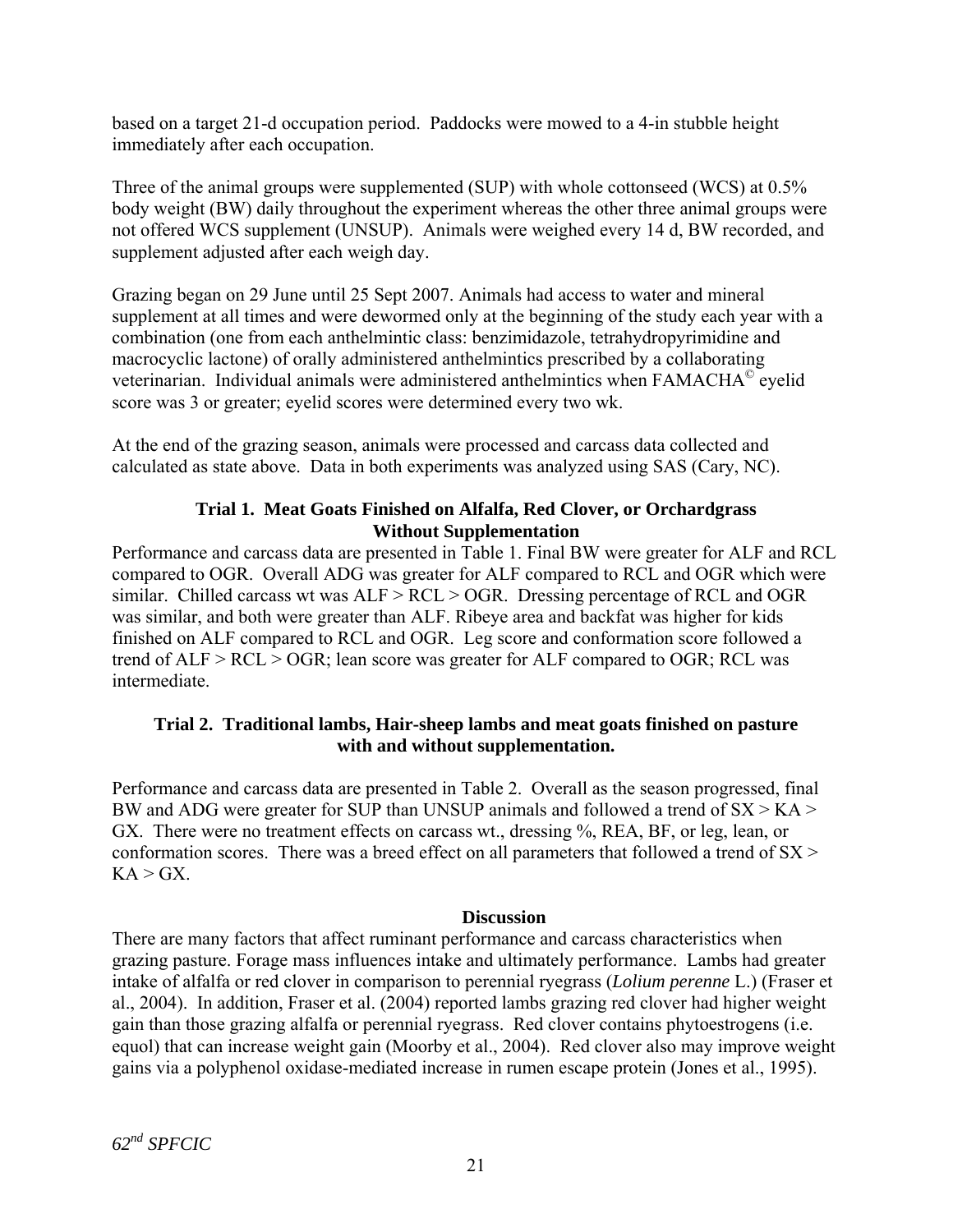In the present study, WCS offered as a supplement to SX and KA lambs and GX kids improved BW and ADG when grazing a mixed grass-legume pasture. Kandylis et al. (1998) reported that liveweight gain and carcass internal fat was greater for lambs offered diets containing 15 or 30% WCS compared to lambs offered diets without WCS. Fat is deposited internally in hair compared to wool breeds of sheep (Horton and Burgher, 1992). Subcutaneous fat deposition in goats is slow compared to traditional sheep (Warmington and Kirton, 1990).

#### **Implications**

Goats finished on ALF, RCL, and OGR produced desirable BW and carcasses for the Halal ethnic market. Katahdin lambs and Boer x Kiko meat goat kids finished on pasture with and without whole cottonseed supplementation produced desirable BW and carcasses for the Halal ethnic market. Heavier weight ( > 100 lbs) Suffolk lambs finished on pasture with and without supplementation may fit better into the traditional or Kosher meat markets.

#### **Literature cited**

- Browning, Jr., R., T., Payton, B. Donnelly, M.L. Leite-Browning, P. Pandya, W. Hendrixson, and M. Byars. 2006. Evaluation of three meat goat breeds for doe fitness and reproductive performance in the southeastern United States. *In*: 8<sup>th</sup> World Congress on Genetics Applied to Livestock Production. 13-18 August 2006, Belo Horizonte, MG, Brasil. [http://www.wcgalp8.org.br/wcgalp8/articles/abstract/4\\_873-1904\\_abstract.pdf](http://www.wcgalp8.org.br/wcgalp8/articles/abstract/4_873-1904_abstract.pdf) Accessed Mar. 28, 2008.
- Burke, J.M, and J.E. Miller. 2004. Relative resistance to gastrointestinal nematode parasites in Dorper, Katahdin, and St. Croix lambs under conditions encountered in the southeastern region of the United States. Small Rumin. Res. 54:43-51
- Fraser, M.D., M.H.M Speijers, V.J. Theobald, R. Fychan, and R. Jones. 2004. Production performance and meat quality of grazing lambs finished on red clover, lucerne, or perennial ryegrass swards. Grass Forage Sci. 59:345-356.
- Gelaye, S., E.A. Amoh, and P. Guthrie. 1990. Performance of yearling goats fed alfalfa and florigraze rhizoma peanut hay. Small Rumin. Res. 3:353-361.
- Horton, G.M.J., and C.C. Burgher. 1992. Physiological and carcass characteristics of hair sheep and wool breeds of sheep. Small Rumin. Res. 7:51-60.
- Hoveland, C.S. 1992. Grazing systems for humid regions. J. Prod. Agric. 5:23-27.
- Jones, B.A., R.D. Hatfield, and R.E. Muck. 1995. Crop quality and utilization: Characterization of proteolysis in alfalfa and red clover. Crop Sci. 35:537-541.
- Jones, K.G. 2004. Trends in the U.S. Sheep Industry. AIB-787. Econ. Res. Serv., USDA.
- Kandylis, K., P.N. Nikokyris, and K. Deligiannis. 1998. Performance of growing-fattening lambs fed whole cottonseed. J. Sci. Food Agric. 78:281-289.
- Karnezos, T.P., A.G. Matches, and C.P. Brown. 1994. Spring lamb production on alfalfa, sainfoin, and wheatgrass pastures. Agron. J. 83:278-286.
- McGregor, B.A., 1985. Growth, development, and carcass composition of goats: A review. Pp. 82-89. *In:* Copland, J.W. (Ed.) Goat Production and Research in the Tropics. Univ. of Queensland, Brisbane, ACIAR.
- Moorby, J.M., M.D. Fraser, V.J. Theobald, J.D. Wood, and W. Haresign. 2004. The effect of red clover formonetin content on live weight gain, carcass characteristics, and muscle equol content of finishing lambs. Anim. Sci. 79:303-313.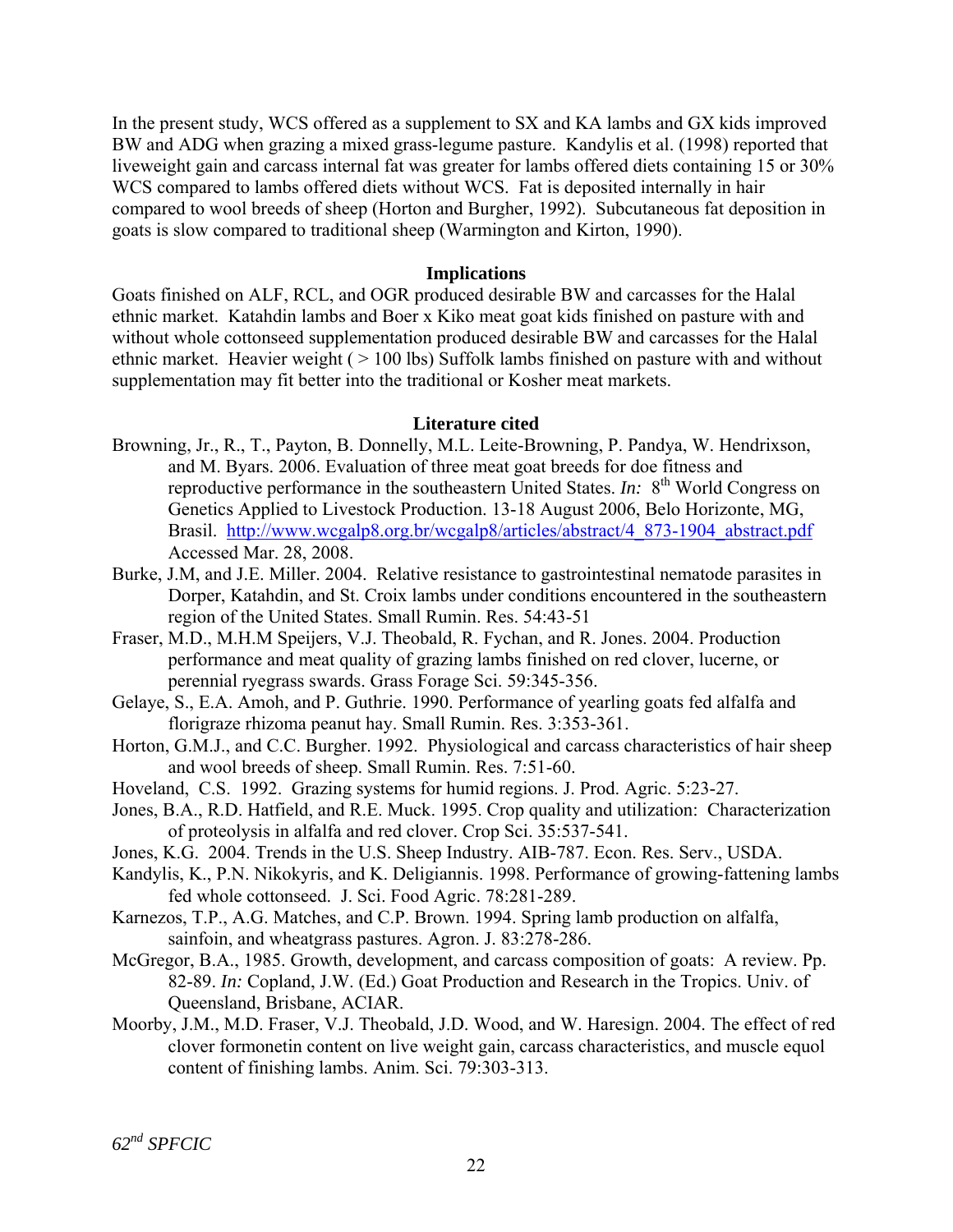- Pederson, G.A. 1995. White clover and other perennial clovers. Pp. 227-236. *In:* R.F Barnes, D.A. Miller, and C.J. Nelson (ed.) Forages. Vol. 1. 5<sup>th</sup> Ed. An Introduction to Grassland Agriculture. Iowa State Univ. Press, Ames.
- Taylor, N.L. and R.R. Smith. 1995. Red Clover. Pp 217-226. *In*: R.F Barnes, D.A. Miller, and C.J. Nelson (Eds.) Forages. Vol. 1. An Introduction to Grassland Agriculture. Iowa State Univ. Press, Ames, IA.
- Van Keuren, R.W., and A.G. Matches. 1988. Pasture production and utilization. Agron. 29:515- 538.
- Warmington, B.G., and A.H. Kirton. 1990. Genetic and non-genetic influence of growth and carcass traits of goats. Small Rumin. Res. 3:147-165.
- Wildeus, S. 1997. Hair sheep genetic resources and their contribution to diversified small ruminant production in the United States. J. Anim. Sci. 75:630-640.

Table 1. Trial 1. Performance and carcass data of meat goat wethers finished on alfalfa (ALF), red clover (RCL), or orchardgrass (OGR) pastures in 2007.

| ALF   | <b>RCL</b>        | <b>OGR</b>        | P value |
|-------|-------------------|-------------------|---------|
| 49.2  | 49.8              | 49.2              | >0.10   |
| 63.7a | 59.9a             | 54.8b             | < 0.001 |
| 0.22a | 0.15 <sub>b</sub> | 0.13 <sub>b</sub> | < 0.001 |
| 29.6a | 26.5 <sub>b</sub> | 23.7c             | < 0.001 |
| 46.4a | 44.2b             | 43.0 <sub>b</sub> | < 0.001 |
| 1.40a | 1.23 <sub>b</sub> | 1.13 <sub>b</sub> | < 0.001 |
| 0.07a | 0.06 <sub>b</sub> | 0.05 <sub>b</sub> | < 0.01  |
| 10.4a | 10.2a             | 9.6 <sub>b</sub>  | < 0.001 |
| 11.0a | 11.3a,b           | 10.7 <sub>b</sub> | < 0.05  |
| 10.7a | 10.5a             | 10.0 <sub>b</sub> | < 0.01  |
|       |                   |                   |         |

<sup>a,b</sup>Means in the same row without common letters differ by the P Level listed.

Table 2. Trial 2. Performance and carcass data when Suffolk (SX) lambs, Katahdin (KA) lambs and meat goat (GX) kids were finished on pasture with and without whole cottonseed supplement in 2007.

|                 |                   |      |           |           |                   |           | Supplement | <b>Breed</b> |
|-----------------|-------------------|------|-----------|-----------|-------------------|-----------|------------|--------------|
|                 | --No Supplement-- |      |           |           | ---Supplement---- |           | Effect     | Effect       |
| Item            | <b>SX</b>         | KA   | <b>GX</b> | <b>SX</b> | KA                | <b>GX</b> | P value    | P value      |
| Begin BW, lb    | 58.3              | 54.8 | 33.9      | 57.1      | 53.5              | 32.2      | >0.10      | < 0.001      |
| Final BW, lb    | 76.5              | 71.2 | 40.5      | 85.3      | 71.7              | 42.5      | < 0.01     | < 0.001      |
| ADG, lb/d       | 0.20              | 0.18 | 0.07      | 0.32      | 0.20              | 0.12      | < 0.001    | < 0.001      |
| Carcass Wt., lb | 39.6              | 38.4 | 19.0      | 42.7      | 36.5              | 20.6      | >0.10      | < 0.001      |
| Dressing $\%$   | 51.7              | 54.0 | 47.0      | 49.9      | 50.9              | 48.5      | >0.10      | < 0.001      |
| REA, sq. in.    | 1.92              | 1.72 | 0.97      | 1.97      | 1.70              | 0.99      | >0.10      | < 0.001      |
| $BF$ , in       | 0.05              | 0.10 | 0.03      | 0.06      | 0.09              | 0.03      | >0.10      | < 0.001      |
| Leg Score       | 11.4              | 12.3 | 9.8       | 12.0      | 11.9              | 9.7       | >0.10      | < 0.001      |
| Lean Score      | 12.3              | 12.3 | 10.7      | 12.4      | 12.7              | 10.7      | >0.10      | < 0.001      |
| Conformation    |                   |      |           |           |                   |           |            |              |
| Score           | 11.3              | 12.1 | 9.8       | 11.9      | 11.8              | 9.7       | >0.10      | < 0.001      |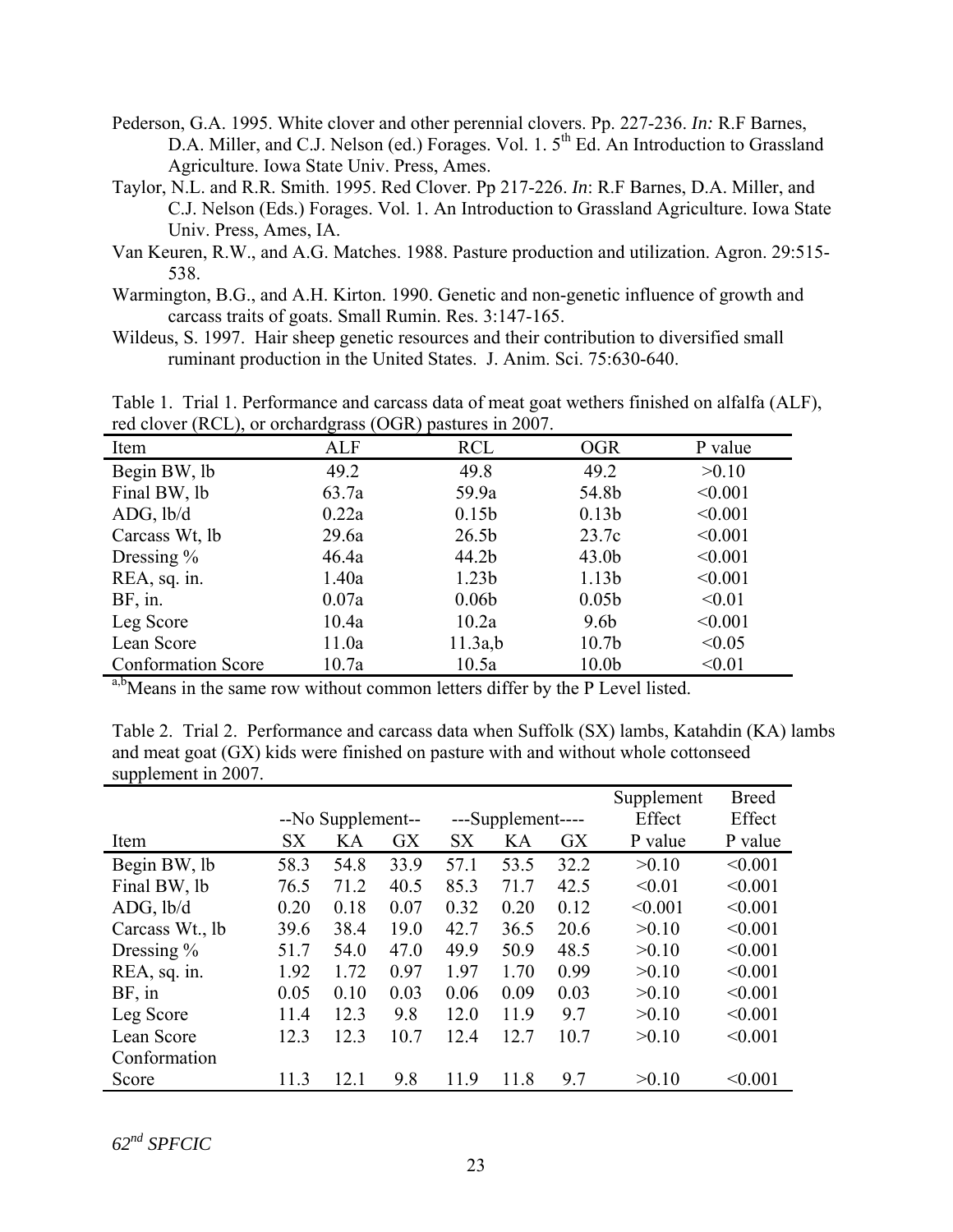*Proceedings 62nd Southern Pasture & Forage Crop Improvement Conference, 2008 Forage Utilization Work Group* 

## **Integration of Meat Goat Production into Pine Silvopasture Systems**

Rodney Lawler<sup>1</sup>, Nar Gurung<sup>1</sup>, Uma Karki<sup>2</sup>, Mary Goodman<sup>2</sup>, and Olga Bolden-Tiller<sup>1</sup> <sup>1</sup>Department of Agricultural and Environmental Sciences, College of Agricultural, Environmental and Natural Sciences, Tuskegee University, Tuskegee, AL 36088, and <sup>2</sup>Department of Agronomy and Soils, Auburn University, Auburn, AL 36849

# **INTRODUCTION**:

Very limited information is available on guidelines for proper management of meat goats on pine silvopasture systems in the Southeastern U. S. Goats could be used as management tools to design pine silvopasture systems to provide economic returns to pine growers during early years of pine growth while creating a sustainable, biologically diverse system long-term. In silvopasture, livestock and trees are combined to form a carefully designed practice that is an integration of intensive forage management, animal husbandry, and silviculture (Clason and Sharrow, 2000). Silvopasture is practiced with most success in regions with mild, moist climates suited for commercial timber and livestock production (Rietveld and Francis, 2000). Pine growers are seeking alternative enterprises to earn incomes, while waiting for the long-term profits from pine plantations. Meat goat production can provide an alternative source of income especially for limited resource famers and landowners as there is an increased demand of goat meat due to influx of goat meat eating ethnic populations and niche markets in the U.S. (Solaiman, 2005). The objectives of the current study were to evaluate stocking rate effects on changes in understory vegetation quantity, quality and botanical composition and the effects on growth rates of meat goats foraging in a pine silvopasture system. The ultimate goal is to find out optimum equilibrium point between maximum stocking rate, sustainable vegetation (browse, forbs and grass) and loblolly pine growth.

# **MATERIALS AND METHODS:**

The experiment was a collaborative study conducted on property of the Federation of Southern Cooperatives in Epes, Alabama. An existing 6-acre, 7-year old loblolly pine plantation was thinned and pruned and divided into 12 paddocks of approximately 0.5-acre each. The four treatments included: control (no grazing; Trt1), 0.2 Animal Unit Equivalent (AUE/acre; Trt2), 0.3 AUE/acre (Trt3) and 0.4 AUE/acre (Trt4) (equivalent to 4, 6 and 8 goats/acre, respectively). Each treatment was replicated three times. The ungrazed plots were used for baseline data. The existing vegetation consisting of grasses, browse and forbs were characterized for species composition and available biomass at the beginning (baseline) and at the end of the experiment**.** 

The Shannon-Weiner diversity index was calculated for understory, midstory and overstory plant species present at the beginning and at the end of the foraging period. Initial evaluation of data indicated that the experimental plots were similar in plant species composition.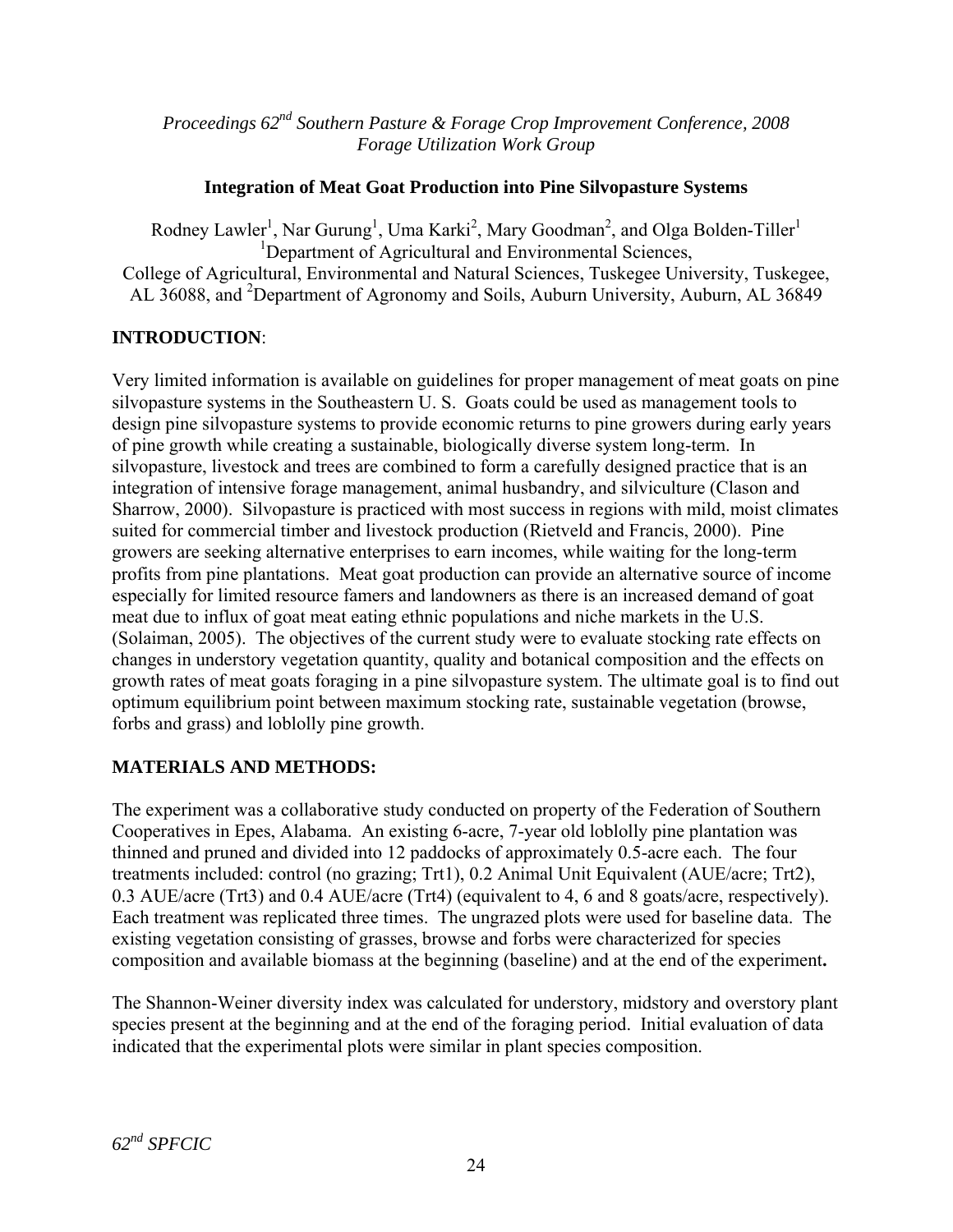For plant species composition determination, three levels were designated: level 1 (0 to 36 inches from ground level); level 2 (36 to 60 inches), and level 3 (above 60 inches from ground level) and 300 points were read for each level. Herbaceous biomass was determined by hand clipping 10 0.25-m<sup>2</sup> quadrats/paddock and dried samples were analyzed for crude protein, acid detergent fiber, neutral detergent fiber and acid detergent lignin (AOAC, 1990). The forage biomass data were transformed to the power of  $0.4$  to achieve the normality assumption; forage biomass and quality data were compared across treatments and between May and October using the Mixed procedure in SAS 9.1 with replication as a random factor (Littell *et al.*, 2006).

Goats were dewormed for the control of internal parasites. Goats were also weighed prior to stocking the paddocks and were then weighed monthly to measure liveweight changes. Fecal samples were taken at weekly intervals to conduct NIRS to determine the quality of diets selected by goats. Blood samples were taken at monthly intervals to determine blood urea nitrogen (BUN) concentrations. Body condition scores were recorded at monthly intervals. Goats were stocked onto the paddocks in early June 2007 and remained until the end of the grazing season (30 September 2007). No supplemental feeds were provided except trace mineralized salts which were provided ad libitum. Goats had access to clean water and temporary sheds.

## **RESULTS AND DISCUSSION:**

The fence prevented any entry of predators from June 2007 through the end of September, 2007. This was one of the driest years in Epes, Alabama. Typically, parasitic larva infection is low during dry, hot summer periods. However, fecal egg counts were not determined because goats were browsing off the ground in late spring and early summer.

Grasses and sedge species were dominated by bahiagrass, carex species and tickle grass in May and the trend continued in October for bahiagrass but cool-season grass species and carex species decreased dramatically (Table 1). Warm-season forbs increased across treatments from May to October, especially white heath aster and ragweed, while cool-season species such as buttercup and rubus species decreased (Table 1). The understory cover was dominated by litter (unidentified dead plant materials and pine needles) both in May and October but more so in October across treatments.

The midstory cover was predominantly open in May and October (Table 2). Blackberry was completely defoliated by goats probably as a result of their preference for this species. Vere (1979), Luginbuhl et al. (1999) and Escobar et al. (2000) observed that goats were effective at controlling blackberries. Goldenrod and groundsel trees increased across treatments from May to October. The increase was dramatic on ungrazed plots (control). Treatment effects were not evident in midstory cover categories.

The overstory was dominated by open sky. The values were 78, 81, 71 and 82 percent (Table 3) for treatments 1 to 4 in May and the corresponding values were 72, 75, 61 and 76 percents for October, respectively. There was an increase in pine proportion from May to October across all treatments (Table 3).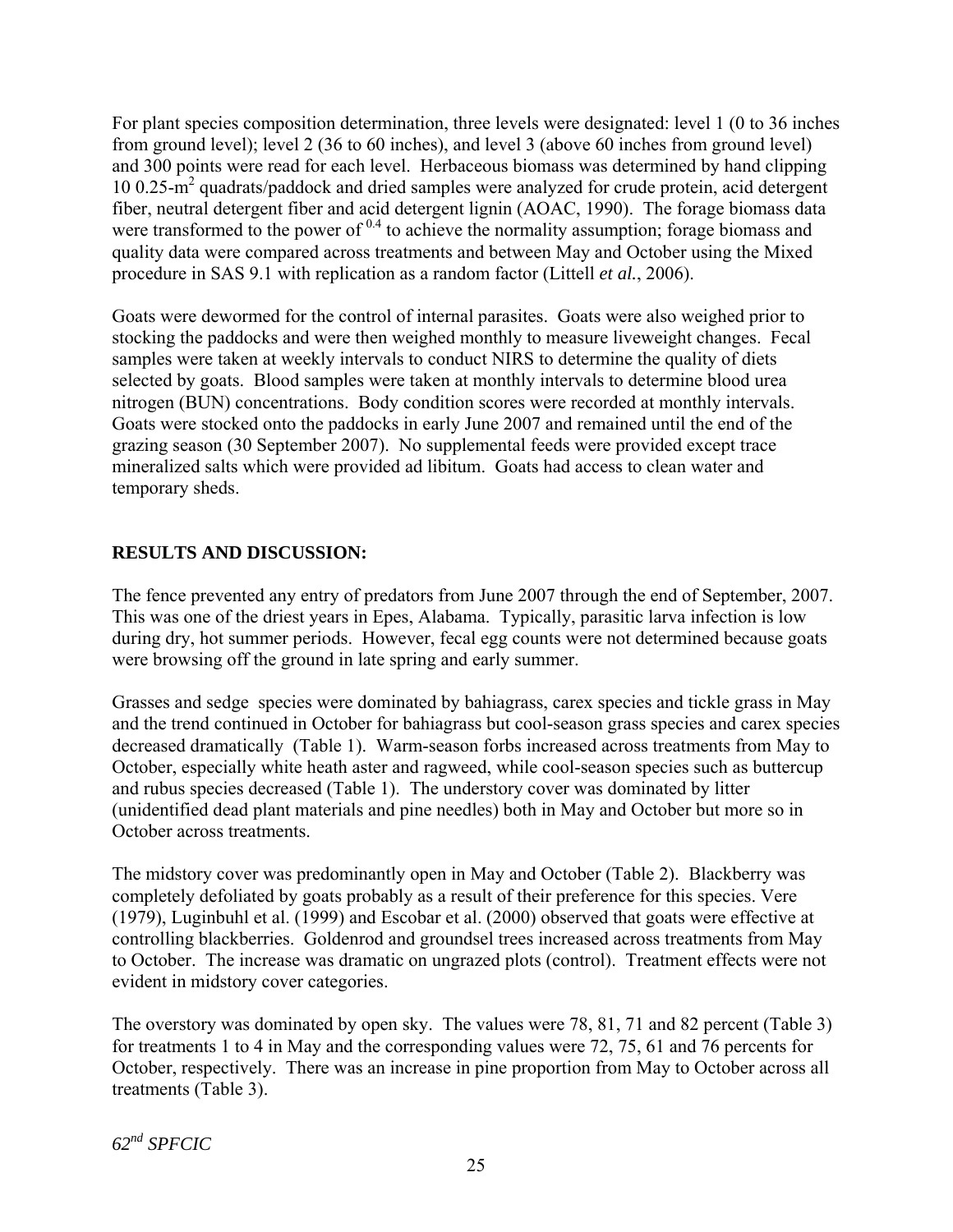The plant biomass (average of 10 quadrats) were 15.5, 13.9, and 15.3 kg/ha (transformed to  $^{0.4}$ ) in May 2007 prior to the start of the experiment in Trt2, Trt3, and Trt4, respectively (Table 4). The ungrazed (control) plots contained an average of 15.3  $\left(\frac{kg}{ha}\right)^{0.4}$ . After three months of grazing, the corresponding values for Trts 2, 3, and 4 were 17.5, 11.6, and 14.0  $\left(\frac{kg}{ha}\right)^{0.4}$ , respectively. Dry matter declined as the season progressed on plots with high stocking rates. The percent changes were +82.8, +35.0, -35.1, and -21.3 for the control, low stocking rate (Trt2), medium stocking rate (Trt3), and high stocking rate (Trt4), respectively. There were significant differences (P<0.05) between May and October values for treatment one and three (Table 4). The differences were also evident among treatments in October ( $P < 0.05$ ).

Acid detergent fiber (ADF), neutral detergent fiber (NDF) and acid detergent lignin (ADL) levels were similar (P>0.05) among treatments at the beginning of the trial (May; Table 5) but crude protein  $(CP)$  levels were highest  $(P<0.05)$  at the highest stocking rate compared to control and low stocking rate. The CP levels were not different among treatments in October and were numerically higher than the values observed in May (Table 6). The ADF and NDF levels were highest for the highest stocking rate (P<0.05), most likely as a result of more digestible (less mature) species being grazed off. The lignin values were numerically higher in October across all treatments compared to May values.

The body condition scores were not different across treatments  $(P>0.05)$ . There were no differences in BUN concentrations between treatments at day 0 and at day 30 (table 7). By day 60, BUN concentration for the highest stocking rate was significantly higher compared to the lowest stocking rate (P<0.06). Similarly, BUN concentration at day 90, differed between the lowest stocking rate goats and the medium stocking rate goats (P<0.06; Table 7). When BUN concentrations were compared across time and treatments, there was a definite trend. As stocking rates increased so did BUN concentrations. The relatively high concentrations of BUN are indicative of excess dietary protein (nitrogen) relative to digestible energy intake (Hammond et al., 1994). The protein degradability and level of protein intake can also affect BUN.

Goats gained less weight as the season progressed regardless of stocking rates (Table 8). Gains dropped off dramatically at the end of period 3 (third month). The average daily gains (ADG) were determined at monthly intervals and for the entire period (Table 8). The average daily gains for the first month were not different among treatments (P>0.05) but the highest stocking rate gained the most (32.8 g/head/day) followed by the medium stocking rate (25.2 g/head/day) and the lowest stocking rate (12.6 g/head/day). This was an interesting observation because one would expect the lowest stocking rate to gain the most. Perhaps, goats at higher stocking rates selected more nutritious parts of the plants and could also have caused more severe defoliation.

The trend was reversed in the following month. It is likely that goats learned to penetrate some of the browse and forbs species, but gains were still not significantly different (P>0.05) between treatments. Gains dropped off after the first two months (day 60 to 90).

Escobar et al. (1998) reported similar gain drops for goats grazing a mature stands of Shinnery oak where there were little grass or forbs available. However, the lowest stocking rate still gained weight (17.6 g/hg/day). When daily gains were compared for the entire period, the daily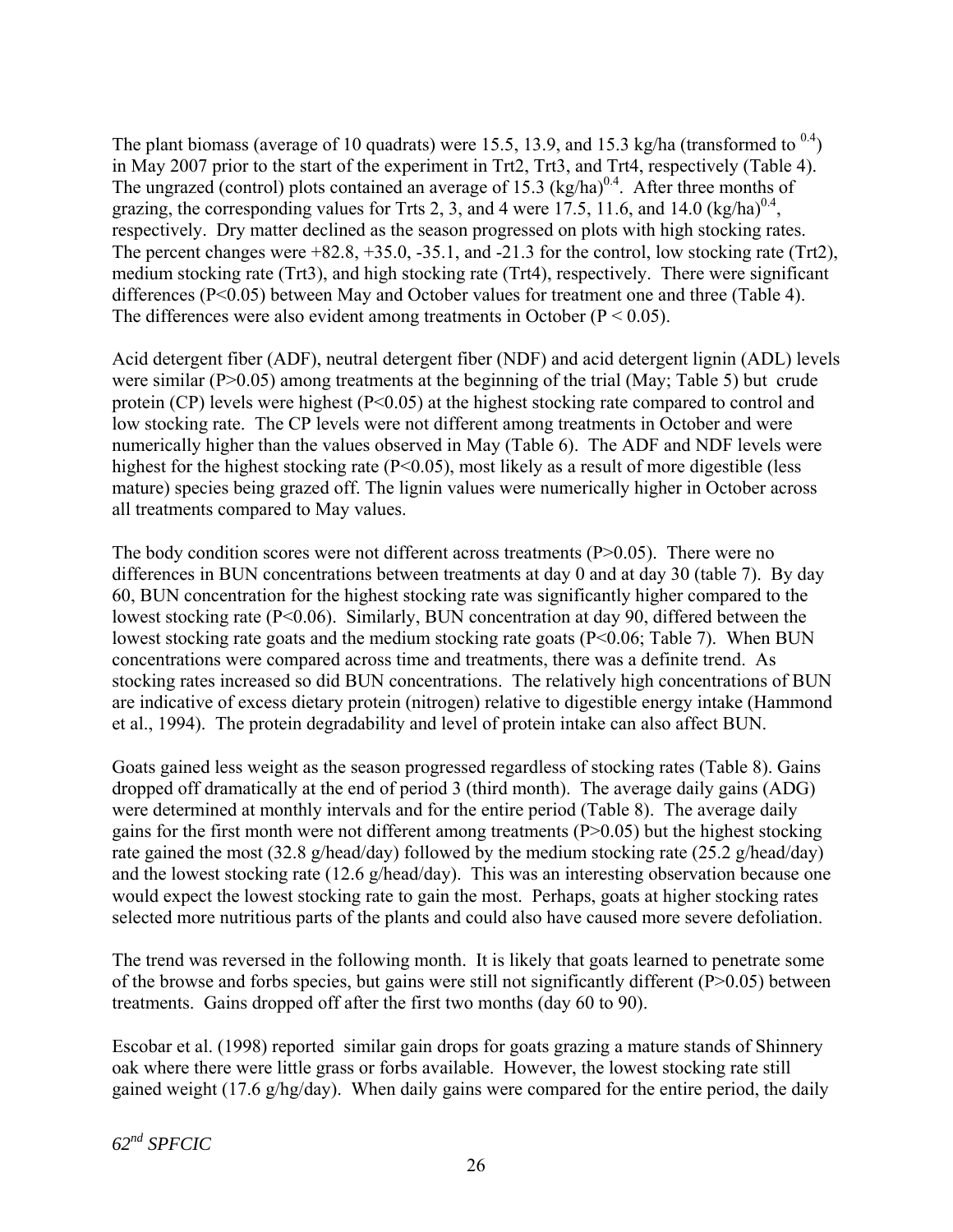gains decreased as stocking rates increased but the differences were not significant (P>0.05). Gains were not as good as expected because these were yearling wethers put in a new environment with no previous experience in eating these plants.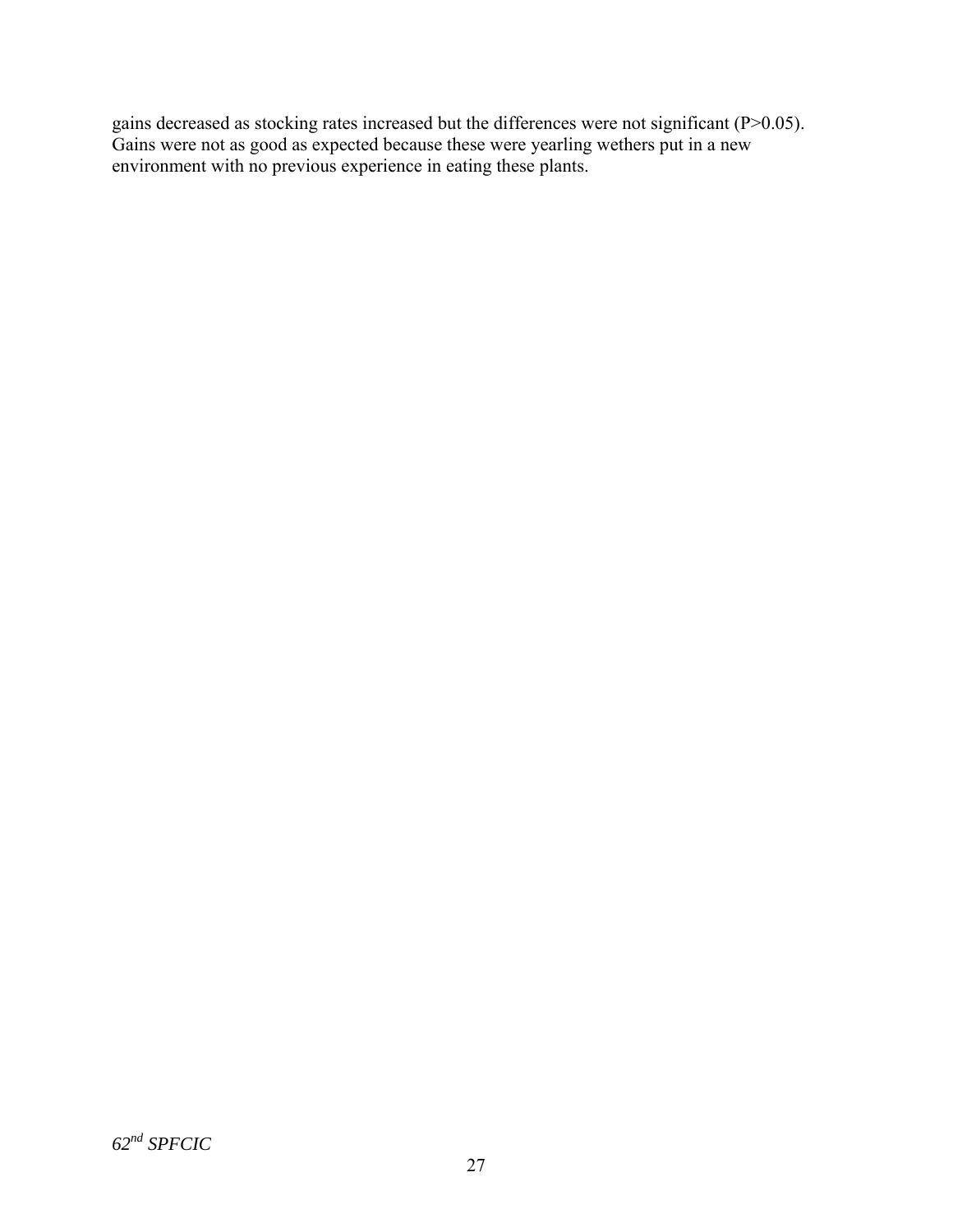|       | Cover category    |       | May   |       |       |        | October |       |       |  |
|-------|-------------------|-------|-------|-------|-------|--------|---------|-------|-------|--|
|       |                   | Trt1  | Trt2  | Trt3  | Trt4  | Trt1   | Trt2    | Trt3  | Trt4  |  |
|       |                   |       |       |       |       | $\%$ - |         |       |       |  |
| Grass | Bahiagrass        | 8.12  | 10.40 | 5.87  | 17.79 | 15.07  | 22.53   | 18.67 | 25.73 |  |
|       | Carpet grass      | 0.13  | 0.27  | 0.13  | 0.55  | 2.27   | 2.00    | 1.20  | 3.47  |  |
|       | Carex spp.        | 14.78 | 9.87  | 10.13 | 8.83  | 3.07   | 0.53    | 4.00  | 0.67  |  |
|       | Tall fescue       | 0.93  | 3.47  | 5.47  | 0.97  | 0.27   | 4.13    | 2.40  | 0.53  |  |
|       | Tickle grass      | 7.32  | 8.00  | 4.80  | 5.93  | 0.00   | 0.00    | 0.00  | 0.00  |  |
|       | Other grasses     | 3.33  | 8.00  | 2.80  | 4.41  | 3.73   | 1.73    | 1.60  | 3.47  |  |
| Forbs | White heath aster | 3.99  | 1.87  | 2.80  | 1.79  | 10.13  | 3.47    | 1.07  | 2.13  |  |
|       | <b>Buttercup</b>  | 5.19  | 4.53  | 4.80  | 1.79  | 0.00   | 0.00    | 0.00  | 0.00  |  |
|       | Goldenrod         | 5.99  | 6.93  | 4.67  | 4.00  | 4.53   | 4.93    | 2.53  | 2.53  |  |
|       | Groundsel         | 1.07  | 2.80  | 1.07  | 2.34  | 1.20   | 0.93    | 0.13  | 0.27  |  |
|       | Ragweed           | 0.00  | 0.00  | 0.00  | 0.00  | 5.07   | 3.20    | 5.07  | 0.67  |  |
|       | Rubus spp.        | 7.06  | 6.67  | 8.40  | 5.79  | 3.47   | 4.80    | 5.47  | 2.53  |  |
|       | Trumpet creeper   | 0.13  | 0.27  | 0.67  | 0.28  | 1.60   | 0.40    | 0.27  | 0.00  |  |
|       | Verbena           | 0.27  | 0.13  | 0.13  | 0.14  | 0.93   | 0.67    | 0.67  | 0.40  |  |
|       | Other forbs       | 7.59  | 5.07  | 11.07 | 9.52  | 7.33   | 2.80    | 3.33  | 2.00  |  |
| Other | Bare ground       | 2.00  | 0.00  | 0.40  | 0.41  | 0.27   | 0.67    | 1.47  | 2.27  |  |
|       | Litter            | 26.63 | 24.13 | 26.27 | 30.21 | 34.27  | 38.27   | 41.07 | 46.13 |  |
|       | Pine needles      | 5.46  | 7.60  | 10.53 | 5.24  | 6.80   | 8.93    | 11.07 | 7.20  |  |

Table 1. Understory (0-36 inches) cover categories for different stocking rates observed in May and October 2007, Epes, AL.

Table 2. Midstory (36-60 inches) cover categories for different stocking rates observed in May and October 2007, Epes AL.

|                   | May   |       |       |       | October        |       |       |       |
|-------------------|-------|-------|-------|-------|----------------|-------|-------|-------|
| Cover category    | Trt1  | Trt2  | Trt3  | Trt4  | Trt1           | Trt2  | Trt3  | Trt4  |
|                   |       |       |       |       | $-\frac{0}{0}$ |       |       |       |
|                   |       |       |       |       |                |       |       |       |
| Open sky          | 69.91 | 75.13 | 74.93 | 80.53 | 58.59          | 67.99 | 85.90 | 83.47 |
| Blackberry        | 6.07  | 4.92  | 4.79  | 3.33  | 0.00           | 0.00  | 0.00  | 0.00  |
| Goldenrod         | 3.91  | 5.85  | 2.33  | 2.13  | 10.12          | 9.43  | 6.65  | 3.60  |
| Groundsel tree    | 6.75  | 6.52  | 3.97  | 7.33  | 10.25          | 11.29 | 2.53  | 7.33  |
| Multiflora rose   | 0.81  | 0.13  | 1.23  | 0.00  | 0.27           | 0.00  | 0.13  | 0.00  |
| Pecan             | 6.07  | 2.66  | 3.56  | 3.07  | 1.73           | 0.93  | 0.53  | 2.13  |
| Ragweed           | 0.00  | 0.00  | 0.00  | 0.00  | 7.86           | 6.91  | 0.27  | 0.53  |
| Rubusspp.         | 0.00  | 0.00  | 0.00  | 0.00  | 0.67           | 0.93  | 1.20  | 0.27  |
| Trumpet creeper   | 0.81  | 0.40  | 2.47  | 0.13  | 0.13           | 0.40  | 0.27  | 0.00  |
| Verbena           | 2.16  | 1.60  | 1.92  | 1.47  | 5.06           | 0.66  | 1.73  | 0.80  |
| White heath aster | 1.08  | 1.20  | 1.23  | 0.13  | 1.07           | 0.53  | 0.13  | 1.20  |
| Other             | 2.43  | 1.60  | 3.56  | 1.87  | 4.26           | 0.93  | 0.66  | 0.67  |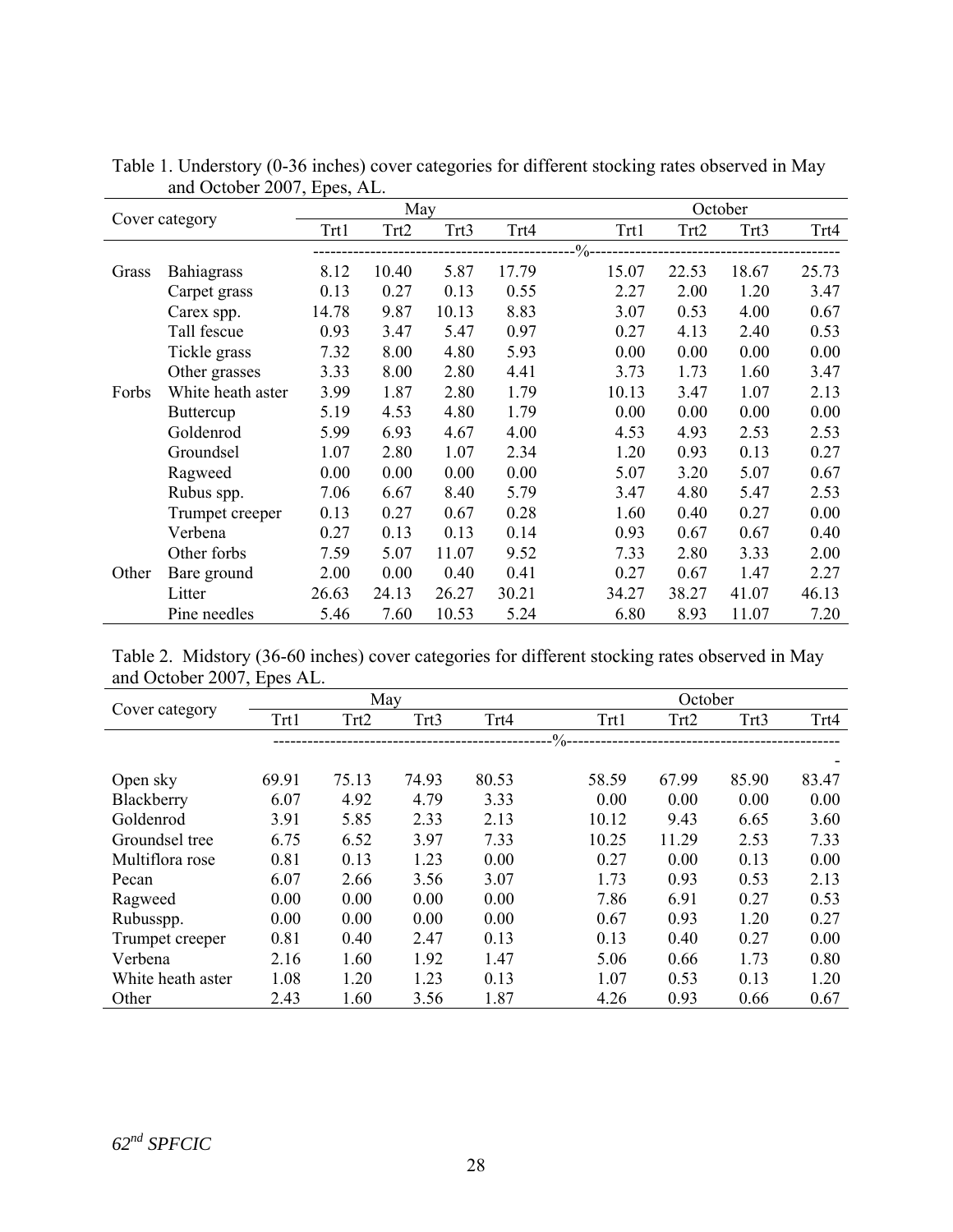| Observation month | Overstory category | Trt1  | Trt2  | Trt3               | Trt4  |
|-------------------|--------------------|-------|-------|--------------------|-------|
|                   |                    |       |       | $-\frac{9}{6}$ --- |       |
| May               | Open sky           | 78.26 | 81.07 | 70.53              | 82.44 |
|                   | Pine               | 18.66 | 17.60 | 24.93              | 13.40 |
|                   | Groundsel tree     | 0.54  | 0.40  | 2.27               | 0.94  |
|                   | Gum                | 0.00  | 0.13  | 0.00               | 0.00  |
|                   | Milkweed           | 0.13  | 0.00  | 0.00               | 0.00  |
|                   | Pecan              | 2.28  | 0.67  | 2.13               | 3.22  |
|                   | Elm                | 0.00  | 0.13  | 0.13               | 0.00  |
|                   | Wild plum          | 0.13  | 0.00  | 0.00               | 0.00  |
| October           | Open sky           | 72.13 | 75.07 | 60.93              | 76.00 |
|                   | Pine               | 26.13 | 21.20 | 36.00              | 20.53 |
|                   | Groundsel tree     | 1.07  | 2.67  | 2.00               | 1.73  |
|                   | Oak                | 0.13  | 0.00  | 0.00               | 0.00  |
|                   | Pecan              | 0.53  | 1.07  | 1.07               | 1.73  |

Table 3. Overstory (>60 inches) cover categories for different stocking rates observed in May and October 2007, Epes, AL.

Table 4. Shoot biomass of forage (LS means  $\pm$  SE) sampled from different stocking rates, May and October 2007, Epes, AL.

| Treatment (trt) | May                            | October                              |
|-----------------|--------------------------------|--------------------------------------|
|                 |                                | $-(\text{kg ha}^{-1})^{0.4\tau}$ --- |
| Trt1            | $15.3 \pm 0.97^{\ddagger}_{x}$ | $19.4 \pm 1.15^a$ <sub>y</sub>       |
| Trt2            | $15.5 \pm 0.95$                | $17.5 \pm 1.10^a$                    |
| Trt3            | $13.9 \pm 1.06_x$              | $11.6 \pm 1.05^{\circ}$ <sub>y</sub> |
| Trt4            | $15.3 \pm 1.02$                | $14.0 \pm 0.94$ <sup>c</sup>         |
| $\mathcal{L}$   |                                |                                      |

† Transformed data

<sup>‡</sup>LS means within a row with different subscript are different (Trt 1: P < 0.001; trt 3: P < 0.05); LS means within a column with different superscripts are different (trt  $1\&$  trt  $3$ , trt  $1\&$  trt  $4$ , and trt 2 & trt 3: P < 0.0001; trt 2 & trt 4: P < 0.01; trt 3 & trt 4: P < 0.05).

Table 5. Effects of grazing goats with different stocking rates on quality parameters (LS means  $\pm$ SE) of forages sampled in May 2007, Epes, AL.

|           |                            | Forage quality parameters |                 |                |  |  |  |  |
|-----------|----------------------------|---------------------------|-----------------|----------------|--|--|--|--|
| Treatment | $\mathsf{CP}$              | NDF                       |                 | ADL            |  |  |  |  |
|           |                            |                           | $\frac{0}{0}$   |                |  |  |  |  |
| Trt1      | $8.4 \pm 0.31^{\text{ta}}$ | $57.4 \pm 1.96$           | $38.4 \pm 0.86$ | $7.5 \pm 0.60$ |  |  |  |  |
| Trt2      | $8.1 \pm 0.26^a$           | $60.9 \pm 1.69$           | $39.6 \pm 0.60$ | $7.8 \pm 0.35$ |  |  |  |  |
| Trt3      | $8.8 \pm 0.34^{ab}$        | $58.6 \pm 2.15$           | $38.9 \pm 0.83$ | $8.2 \pm 0.60$ |  |  |  |  |
| Trt4      | $9.4 \pm 0.37^b$           | $58.9 \pm 1.97$           | $38.4 \pm 0.44$ | $7.6 \pm 0.70$ |  |  |  |  |

<sup>†</sup>LS means within a column with different superscripts are different (trt 1 & trt 4: P < 0.05; trt 2 & trt 4:  $P < 0.01$ ).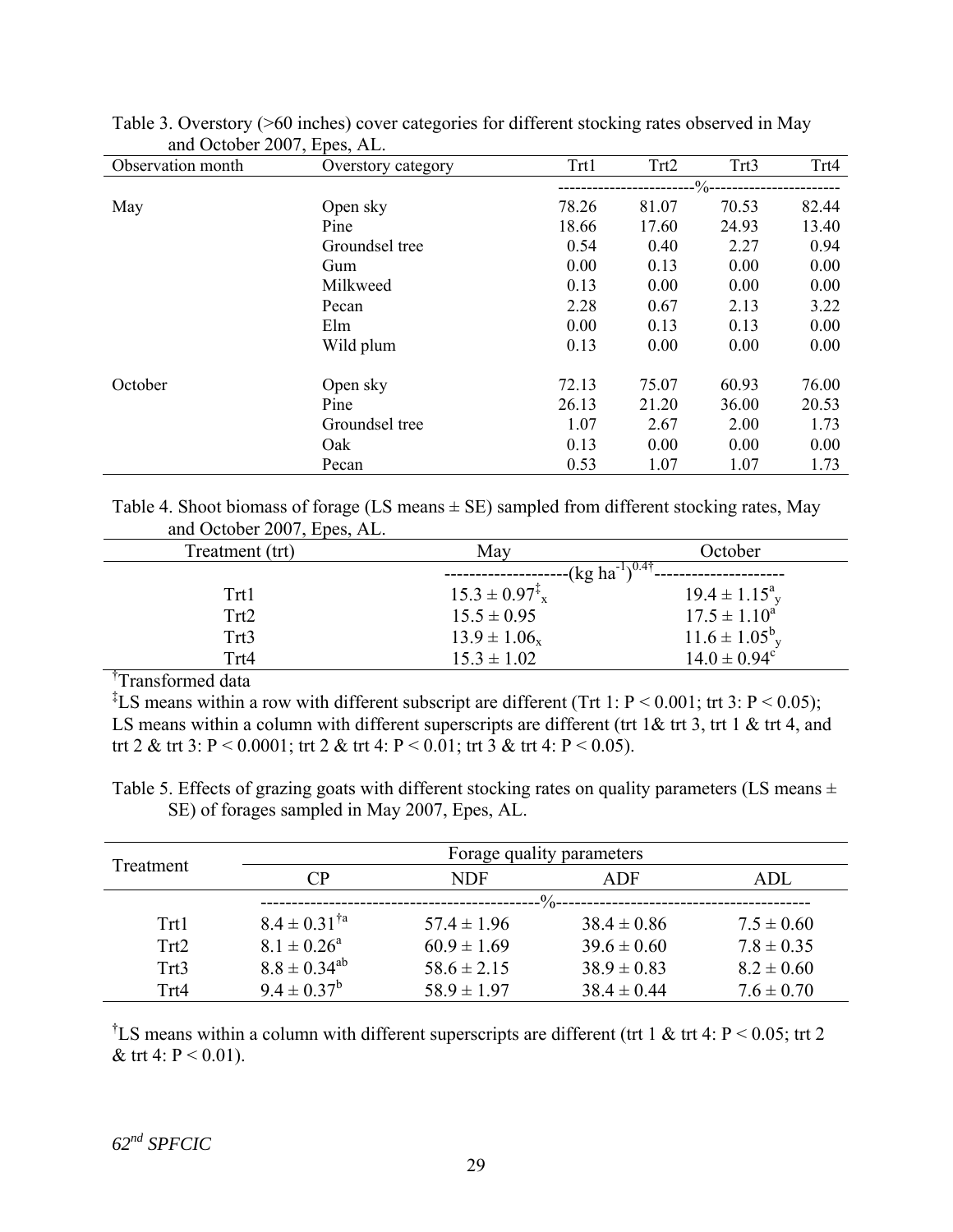|           |                | Forage quality parameters   |                         |                     |  |  |  |  |
|-----------|----------------|-----------------------------|-------------------------|---------------------|--|--|--|--|
| Treatment | $\cap$ P       | NDF                         |                         | ADL                 |  |  |  |  |
|           |                |                             | $- \frac{0}{0}$         |                     |  |  |  |  |
| Trt1      | $9.3 \pm 0.36$ | $57.5 \pm 2.26^{\text{ta}}$ | $38.6 \pm 1.15^{\circ}$ | $9.1 \pm 0.28^a$    |  |  |  |  |
| Trt2      | $9.4 \pm 0.46$ | $57.6 \pm 2.46^a$           | $38.6 \pm 1.43^{\circ}$ | $8.8 \pm 0.32^{ab}$ |  |  |  |  |
| Trt3      | $9.9 \pm 0.42$ | $56.9 \pm 2.24^{\circ}$     | $38.5 \pm 1.19^a$       | $8.8 \pm 0.31^{ab}$ |  |  |  |  |
| Trt4      | $9.3 \pm 0.38$ | $61.8 \pm 2.57^b$           | $41.6 \pm 1.28^b$       | $8.3 \pm 0.32^b$    |  |  |  |  |

Table 6. Effects of grazing goats with different stocking rates on quality parameters (LS means  $\pm$ SE) of forages sampled in October 2007, Epes, AL.

<sup>†</sup>LS means within a column with different superscripts are different (NDF: trt 3 & trt 4 - P < 0.01, others – P < 0.05; ADF: P < 0.05; ADL: P < 0.01).

Table 7. Effects of different stocking rates on blood urea nitrogen (BUN  $\pm$  SE) levels of meat goats grazed under pine silvopasture system, Epes, AL.

|                                                                    | BUN (mg/dL)              | BUN (mg/dL)                 | BUN (mg/dL)              | BUN (mg/dL)                 |  |  |
|--------------------------------------------------------------------|--------------------------|-----------------------------|--------------------------|-----------------------------|--|--|
| Stocking rate                                                      | at Day $0$               | at Day 30                   | at Day 60                | at Day 90                   |  |  |
|                                                                    |                          |                             |                          |                             |  |  |
| Trt2                                                               | $10.08 \pm 1.34^{\circ}$ | $10.17 \pm 0.73^{\circ}$    | $10.72 \pm 0.80^a$       | $13.35 \pm 2.28^{\text{a}}$ |  |  |
|                                                                    |                          |                             |                          |                             |  |  |
| Trt3                                                               | $11.61 \pm 1.09^a$       | $9.29 \pm 0.63^{\circ}$     | $11.79 \pm 0.66^{\circ}$ | $18.53 \pm 1.61^b$          |  |  |
|                                                                    |                          |                             |                          |                             |  |  |
| Trt4                                                               | $12.50 \pm 0.94^{\circ}$ | $10.16 \pm 0.58^{\text{a}}$ | $12.77 \pm 0.57^{\circ}$ | $17.02 \pm 1.55^{\circ}$    |  |  |
|                                                                    |                          |                             |                          |                             |  |  |
|                                                                    |                          |                             |                          |                             |  |  |
| Means within a column with unlike superscripts differ $(P<0.08)$ . |                          |                             |                          |                             |  |  |

Table 8. Effects of grazing goats with different stocking rates on average daily gains (ADG  $\pm$ SE) under pine silvopasture system, Epes, AL.

| Stocking rate | $ADG$ (g/d) (0-<br>$30 \text{ days}$ | $ADG (g/d) (30-$<br>$60 \text{ days}$ | ADG $(g/d)$ (60-<br>90 days) | ADG $(g/d)$ (0-<br>90 days) |
|---------------|--------------------------------------|---------------------------------------|------------------------------|-----------------------------|
| Trt2          | $12.60 \pm 0.04^{\circ}$             | $42.83 \pm 0.02^{\circ}$              | $17.63 \pm 0.02^{\text{a}}$  | $24.36 \pm 0.02^a$          |
| Trt3          | $25.20 \pm 0.04^{\circ}$             | $28.55 \pm 0.01^a$                    | $-10.08 \pm 0.01^a$          | $14.56 \pm 0.02^{\text{a}}$ |
| Trt4          | $32.75 \pm 0.03^{\circ}$             | $8.82 \pm 0.01^{\circ}$               | $-21.83 \pm 0.01^{\circ}$    | $9.52 \pm 0.01^a$           |
|               |                                      |                                       |                              |                             |

Means within a column with unlike superscripts differ (P<0.10).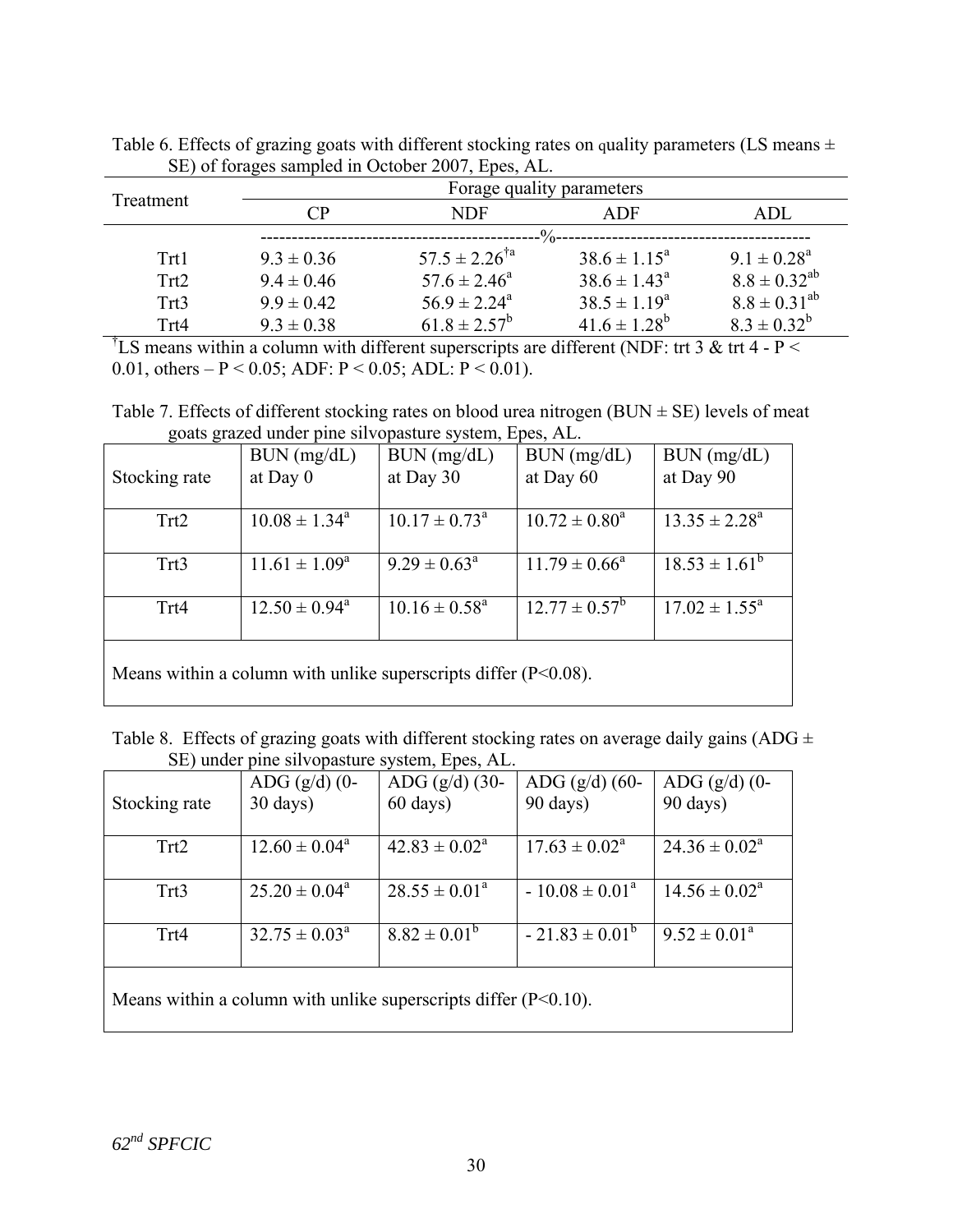## **SUMMARY AND CONCLUSIONS:**

The liveweight gains of goats were not satisfactory for any stocking rates. This could be due to unseasonably dry conditions experienced during the 2007 grazing period. The goats should have been supplemented with energy sources because the BUN values indicated that the protein intakes were adequate. At least three years of study are required to affect any changes in vegetation, especially woody and perennial species. The long-term effects on woody and herbaceous vegetation, soil nutrients and tree health need to be evaluated. The very preliminary results observed for changes in herbaceous biomass over the grazing period suggest that, from the standpoint of browse maintenance, 0.3AUE/acre may be a reasonable initial stocking rate in this system.

## **ACKNOWLEDGEMENT:**

The financial support for this project was provided by Alabama Land Grant Alliance (AALGA).

### **REFERENCES:**

- 1. AOAC, 1990. Official Methods of Analysis  $(15<sup>th</sup> Ed.)$ . Association of Official Analytical Chemists, Arlington, VA.
- 2. Clason, T. R. and Sharrow, S. H. 2000. Silvopasture practices. P. 119-147. In H. E. Garrett, W. J. Rietveld and R. F. Fisher (eds.) North American Forestry: An integrated science and practice. ASA, Inc., Madison, WI.
- 3. Escobar, E. N., F. Pinkerton, and T. N. McKinney. 1998. Use of goats as a vegetation management tool. Mimeo Report of E. (kika) de la Garza Institute of Goat Research, Langston University, Langston, OK.
- 4. Luginbuhl J.M., T.E. Harvey, J.T. Green, M.H. Poore, and J.P. Mueller. 1999. Use of goats as biological agents for the renovation of pastures in the Appalachian region of the United States. Agroforestry Systems. 44:241–252.
- 5. Rietviled, W. J., and C. A. Francis. 2000. The future of agroforestry in the USA. P. 387- 402. In H. E. Garrett, W. J. Rietviled and R. H. Fisher (ed.) North American Agroforestry: An integrated science and practice. ASA, Inc., Madison, WI.
- 6. Littell, R.C., G.A. Milliken, W.W. Stroup, R.D. Wolfinger, O. Schabenberger. 2006. SAS® for Mixed Models. SAS Institute Inc., Cary, NC.
- 7. SAS. (1998). Statistical Analysis System, Version 6.12. SAS Institute: Cary, NC.
- 8. Solaiman, S. G. 2005. Meat Goat Industry Outlook for Small Farms in Alabama and Surrounding States. George Washington Carver Agricultural Experiment Station, Tuskegee University. Publication No. 112-605.
- 9. Vere, D.T. and P.J. Holst. 1979. Using goats to control blackberries and briars. Agricultural Gazette of New South Wales 90:11-13.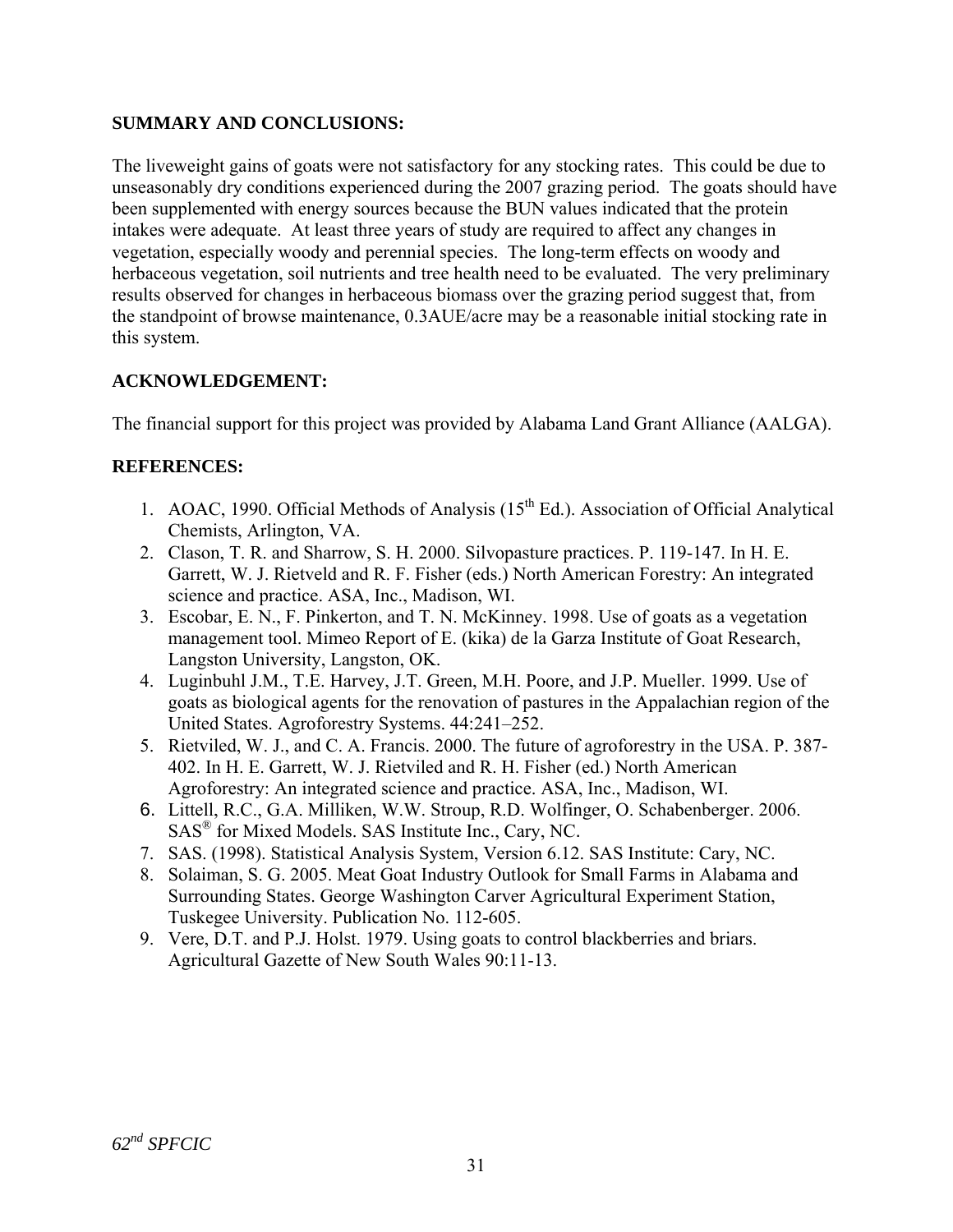*Proceedings 62nd Southern Pasture & Forage Crop Improvement Conference, 2008 Forage Utilization Work Group* 

### **The Role of Unconventional Forages in Lamb and Goat Production Systems in Georgia.**

Will R. Getz Georgia Small Ruminant Research and Extension Center, Fort Valley State University Fort Valley, GA 31030

Sheep and goats have consistently been able to utilize forages that cattle or horses regularly refuse or reserve for consumption during difficult times. Both species and especially sheep have made good use of broadleaf weeds, while goats are known to actively seek the plant parts of browse. These tendencies allow sheep and goats to be used in the same grazing areas as cattle or horses to enhance the total utilization of forage resources in the area. At the same time they recycle nutrients and enrich the soil resource.

Recent experience with sheep in kudzu and meat goats in a silvopasture system has provided evidence of these animal species ability to utilize unconventional forages. When speaking of high quality diets and forages nutritionally it is appropriate to include the several forbs, weed and browse species that are eaten with relish. While sheep and to some extent goats can survive and thrive on improved domesticated perennials such as Bermuda grass, Bahia grass, Ryegrass and Fescue they often prefer other choices. Stage of growth of some forage species determines the relative relish with which small ruminants consume them. Texas panicum (*Panicum texanum*) will largely be ignored during the vegetative stages of growth but actively eaten by goats and sheep as it approaches maturity and the seed head stage.

"High quality" forages for meat goats means a totally different thing as compared to high quality forages for beef or dairy cattle. A further factor that has an influence in the nutrient value of various unconventional forages for goats or sheep is the grazing habit and mouth configuration of those animals. The following table contains crude protein values for several unconventional forages utilized by goats and sheep.

| <b>Plant Species</b>                                      | Crude Protein (%) |
|-----------------------------------------------------------|-------------------|
| Pig weed (Amaranthus spp.) vegetative                     | 24%               |
| Honeysuckle (Lonicera japonica) buds and leaves           | 16%               |
| Curly dock (Rumex crispus) leaves                         | 30%               |
| <b>Blackberry leaves</b>                                  | 15%               |
| Buckhorn plantain leaves                                  | 18%               |
| Buckhorn plantain heads                                   | 16%               |
| Greenbriar (Smilax laurifolia) tips                       | 18%               |
| Mimosa (Albizzia julibrissin) leaves                      | 23%               |
| Puna chicory Forage chicory ( <i>Cichorium intybus.</i> ) | 20%               |

Several studies at the Small Ruminant Center at Fort Valley State University have validated the notion that goats and sheep will be productive on a diet composed primarily of these kinds of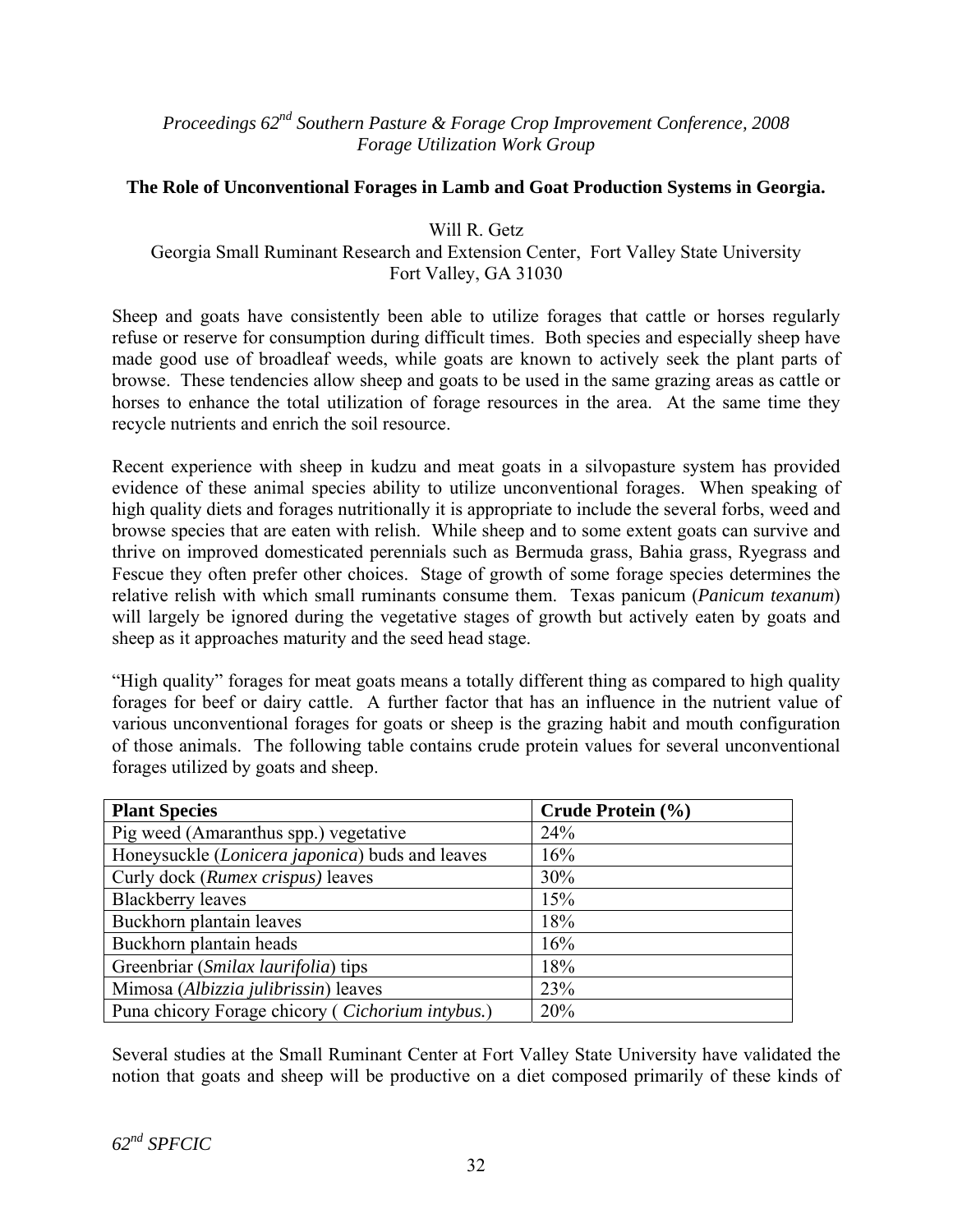unconventional forages. The outlines and preliminary results of two on-going studies are shared here.

Silvopasture Systems. In a current study being conducted on an unimproved site in collaboration with M. Goodman (Auburn University), two stocking rates of mature female goats have been allocated to an established volunteer stand of pine trees, hardwoods, and softwood deciduous trees. The two stocking rates were the equivalent of 15-16 goats per hectare and 30-31 animals per hectare, respectively. A baseline survey established that there were 36 species of plant growing naturally in the understory. There were 11 tree species of varying height growing as part of the overstory. Survey points of bare ground, leaf litter, pine needles, moss and open sky were recorded. Paddocks were allocated to grazing group within categories/degree of open sky on a vertical plane.

Among the several paddocks in the wooded experimental area blackberry was consistently high in prevalence. Other plant species of note in one or several paddocks included Carolina jesamine, goldenrod, honeysuckle, spleenwart fern, hairy aster, other asters, horsenettle, and mare's tail. The predominate species in the overstory included pine trees and sweet gum trees. Wild cherry and privet were other prevailing woody species.

The goats were allowed to stay in each designated area until all edible vegetation was removed as determined by ocular judgment. Goats were then removed to a non-experimental site where they remained until the experimental site had reestablished to a state of cover sufficient for supporting grazing for at least another two weeks. Annual weather play a major role in the extent of re-growth and frequency of defoliation. Visual evidence confirmed that goats consumed both understory vegetation to ground level and overstory vegetation to a height equivalent to goats standing on rear legs while foraging.

Plant species consumption preference was designed to be determined through microhistological analysis of fecal samples collected twice per week while goats were on experimental plots. While analysis of outcome data are yet to be completed, eventually only three species of plants remained in the understory. They included sickle pod (*Senna obtusifolia*), horse nettle (*Solanum carolinense*), and spleenwart fern (*Asplenium spp*). The goats refused to consume these species during each of the first two years of the study which continues for a third and final year.

Sheep in Kudzu. There is ample anecdotal evidence that sheep and kudzu make a good combination nutritionally. There is even evidence that sheep make an appropriate animal for the biological control or management of the aggressive vine. In middle Georgia the growth habit of kudzu allows it to be grazed from about mid-May through the first frost which is usually in November. Earlier work by Terrill et al. at Fort Valley State suggested the yield and quality of kudzu when harvested as hay would make it a suitable dried forage. When consumed fresh as a grazed product dry matter level will be much lower and could be of some concern if rapid growth is the objective. Nonetheless grazing kudzu on a regular and repeated basis adds to and overall expanded seasonal yield. Using the plant as a protein bank for a large number of animals for a short periods of time holds potential for the crop to compliment the more common pasture species during times of drought or low nutritive value.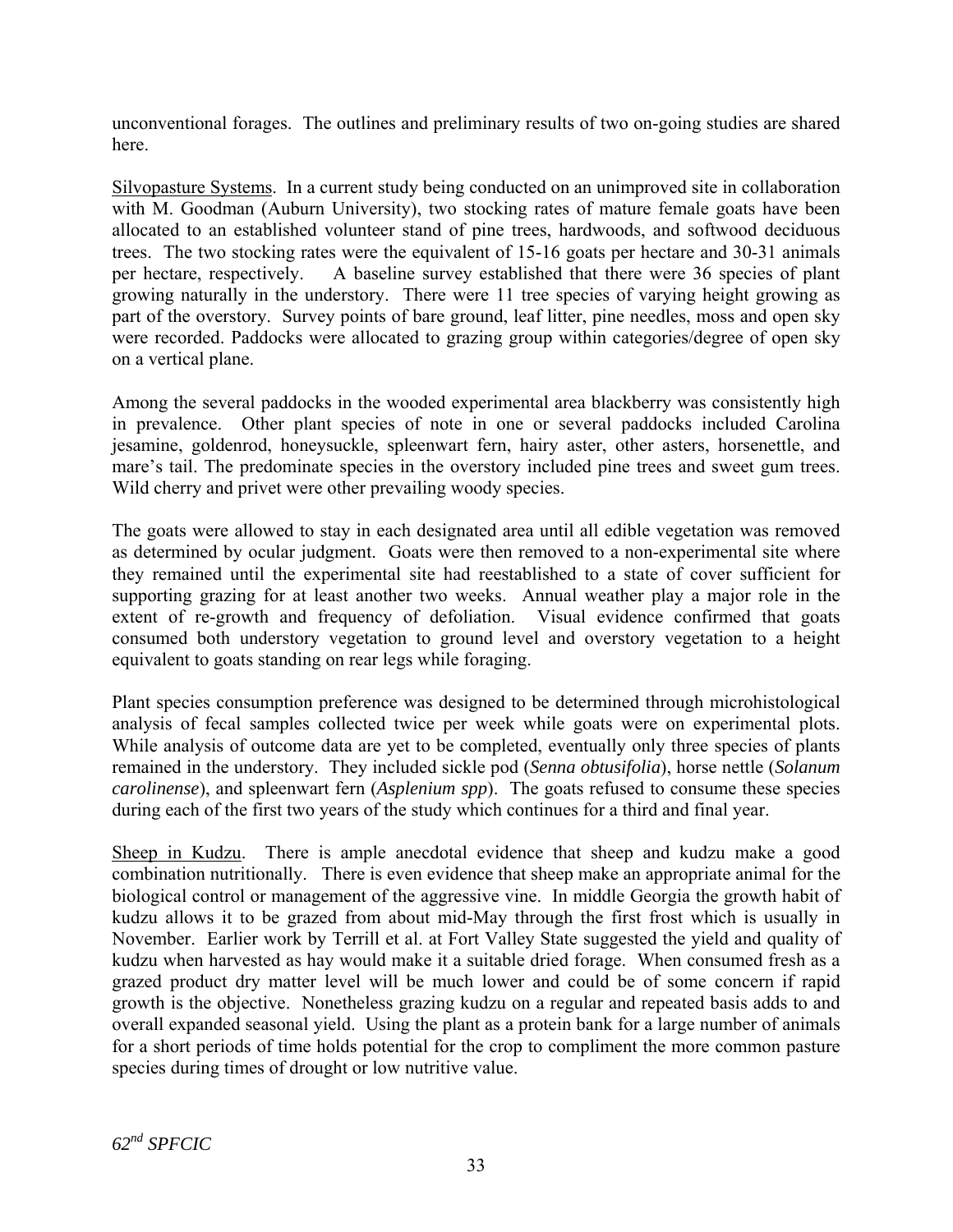During early summer 2007, 192 head sheep were placed in sequence on a series of .5 hectare paddocks in an established volunteer area of kudzu. The flock was composed of 94 adult sheep weighing an average of 59.8 kg, and 98 spring-born lambs weighing an average of 29.8 kg. Total weigh of the flock was 8539.4 kg for a grazing intensity of 6832 kg per hectare. The experimental protocol required that the sheep remain on any particular grazing area until the kudzu appeared to be 95% harvested.

In additional to the kudzu, common ragweed (*Ambrosia artemisiifolia*) was growing in the area with some vigor. Curiously the ragweed had not been especially prevalent in the area prior to 2007. It is speculated that an intentional winter season burn of dead kudzu vines may have encouraged the ragweed to grow vigorously early in the 2007 season and to become well established. The sheep were reluctant to consume the ragweed and voluntarily consumed very little. Later in the grazing season consumption of ragweed increased either in response to a more mature crop with some seed, or following the lead of a herd of meat goats that were added to increase grazing intensity after the lambs were removed for other research needs. Other plant species of some significant presence were Lambs quarter (*Chenopodium album*) and Aster spp.

A total of nine paddocks were constructed utilizing a commercially available electrified plastic wire netting. The study included three treatments: (1) No grazing, (2) Grazing once relatively early in the season, (3) Grazing repeatedly during the season as soon as complete ground cover was established. The aim was to establish the relative merits of each approach to kudzu elimination. Because adequate permanent fencing was not available, each "Once grazed" paddock and an adjacent "Repeated grazed" paddock were grazed simultaneously. At the end of each grazing session the kudzu was completely defoliated. By the end of the season the "once grazed" paddocks resembled the ungrazed control, and the "repeatedly grazed paddocks were completely defoliated including the invasive ragweed. A total of 92 grazing days were obtained utilizing sheep primarily and for one two-week period 94 adult sheep and 45 adult goats were grazing together.

Summary. The evidence suggests that several unconventional forages can be effectively used in commercial small ruminant production systems. Challenges include the matter of planting method and animal management. Portable electric fencing allows these relatively small animals to be moved to sites where these forages already exist. In additional to the examples shared, opportunities include utilization of weed growth and residues from crop production, forages growing in marginal areas, and weeds that are beginning to develop herbicide resistance.

## References:

Burner, D., D. Carrier, D. Belesky, D. Pote, A. Ares, and E. Clausen. 2008. Yield components and nutritive value of Robinia pseudoacacia and Albizia julibrissin in Arkansas, USA. Agroforestry Systems. 72:51.

Luginbuhl, J-M,, J. T. Green, J. P. Mueller, and M. H. Poore. 1996. Meat goats in land and forage management. In: Proceedings-Southeast Regional Meat Goat Production Symposium. Florida A&M University. Tallahassee.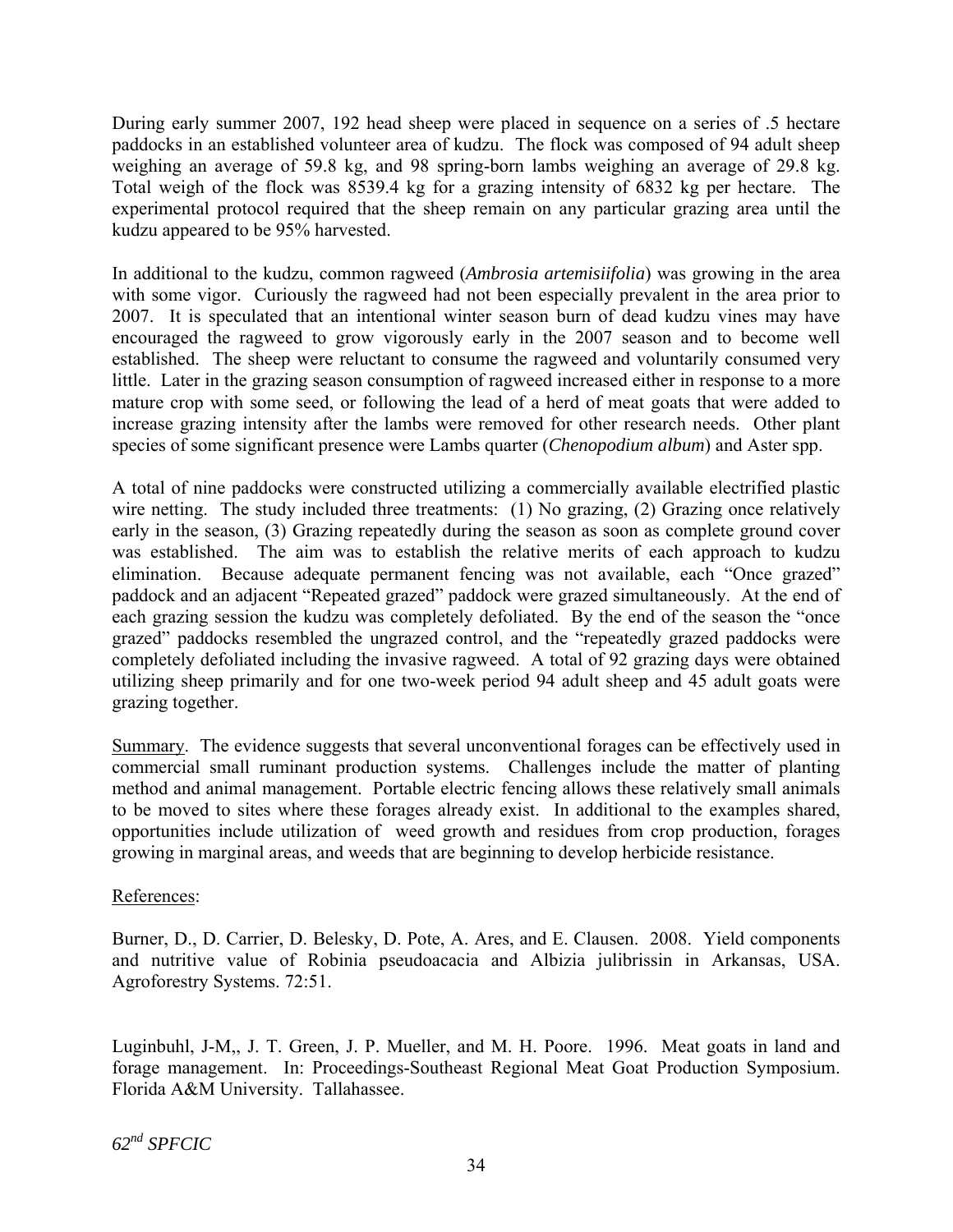Luginbuhl, J-M., J. T. Green, M. H. Poore, and J. P. Mueller. 1996. Use of goats as biological agents for the control of unwanted vegetation. In: Proceedings – Workshop on Use of Trees in Animal Production Systems. Pasture and Forage Experiment Station. Matanzas, Cuba. November 26-29.

Terrill, T. H., W. F. Whitehead, G. Durham, C. S. Hoveland, B. P. Singh, and S. Gelaye. 2004. Preference of grazing goats for cool-season annual clovers. South African J. Anim. Sci. 34:92.

Terrill, T., S. Gelaye, M. Mahotiere, E. Amoah, S. Miller, and R. Windham. 2003. Effect of cutting date and frequency on yield and quality of kudzu in the southern United States. Grass and Forage Science 58: 173.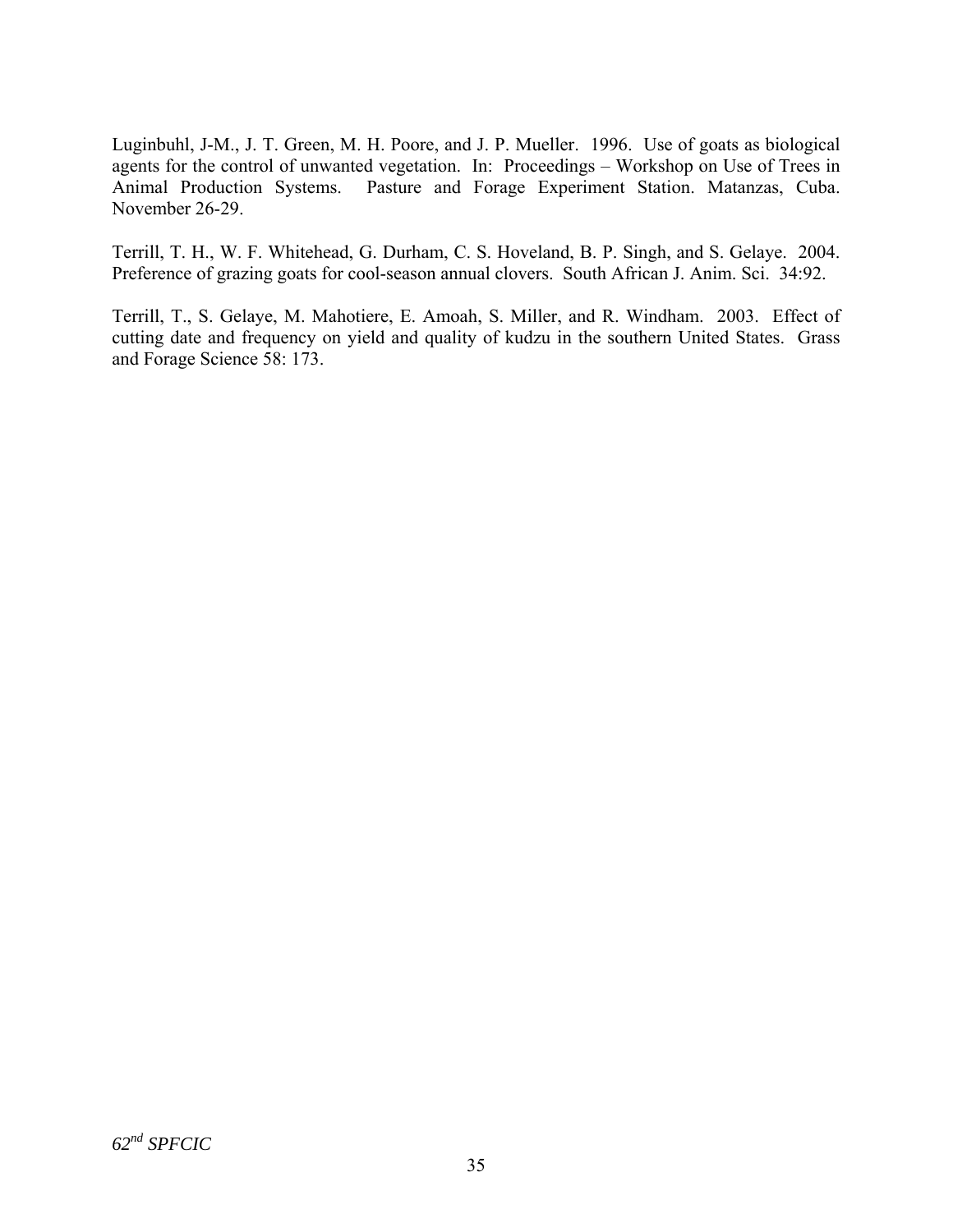*Proceedings 62nd Southern Pasture & Forage Crop Improvement Conference, 2008 Forage Extension Work Group* 

# **Climate Variability and Forage Extension Programs**

Dennis W. Hancock<sup>1</sup>, Joel O. Paz<sup>2</sup>, R. Curt Lacy<sup>3</sup>, Johnny E. Rossi<sup>4</sup>

Crop & Soil Sciences, Athens, GA;  $^2$  Biological & Agricultural Engineering, Griffin, GA;  $^3$ Agricultural & Applied Economics, Tifton, GA; <sup>4</sup> Animal & Dairy Sciences, Tifton, GA University of Georgia

In the southern United States, it is not a matter of IF drought conditions will occur; it is a matter of WHEN and HOW BAD. Forage utilization and grazing herd management are typically prone to drought conditions. Rapid-response forage extension programs are needed so that Extension Faculty and local staff can quickly identify drought conditions and implement timely programs.

Much of the Southeast experienced severe drought during 2007. For Georgia, this drought was the worst on record. This paper reports on how the Forage Extension Program at the University of Georgia recognized and responded to this drought. Recommendations are also offered herein on how others can prepare for and respond to severe drought conditions.

### **Early Recognition**

Early in April 2007, forecasts from the Southeast Climate Consortium ([www.agclimate.org\)](http://www.agclimate.org/) and the National Weather Service's Climate Prediction Center (<http://www.cpc.ncep.noaa.gov/index.htm>) predicted that La Nina conditions in the Pacific were developing. These conditions usually set up jet stream flows that prevent moisture in the upper atmosphere from being directed toward the Southeast. As a result, their precipitation forecasts predicted (what was at that time) a potentially disastrous drought.

#### **Response**

Beginning in April, Extension personnel began to develop educational fact sheets and to organize meetings to present management tactics and strategies to forage-based livestock farmers in Georgia. In addition to existing publications, nine Extension Special Bulletins, one computerized decision-aid, and two Extension Circulars where written: "Forage Use and Grazing Herd Management during a Drought" and "Nitrate Toxicity." These publications, along with eight popular-press articles, detailed specific pasture and hay production practices that producers could put into place that would minimize the long-term effects of a severe drought and could prevent livestock-poisonings resulting from the accumulation of toxins in some forage species.

These materials were assembled and posted to (or linked from) a special drought information page on the Georgia Forages webpage. Site counters for the website indicate that this special drought information webpage [\(http://www.caes.uga.edu/commodities/fieldcrops/](http://www.caes.uga.edu/commodities/fieldcrops/%20forages/drought.html)  [forages/drought.html\)](http://www.caes.uga.edu/commodities/fieldcrops/%20forages/drought.html) has been accessed over 6000 times by nearly 1000 unique visitors since it was developed in July 2007.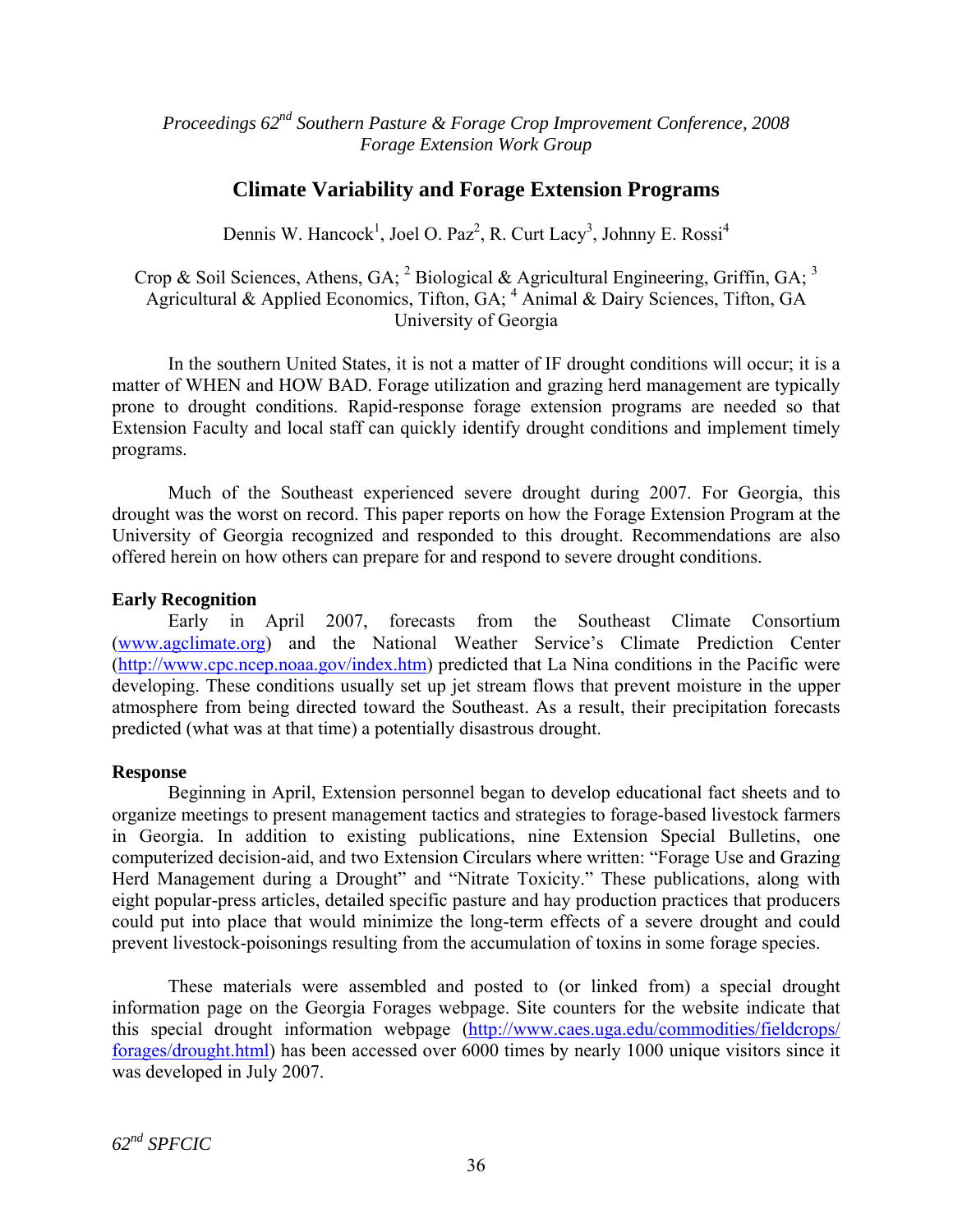Beginning in June and continuing through early August, eight meetings were planned and implemented throughout Georgia. The purpose for these 2 ½ hr meetings was to present and discuss best management practices for grazing herd management and safe forage utilization during a drought. Specific topics covered at the meetings included: i) the weather situation and outlook; ii) economic considerations and marketing strategies; iii) tax implications of weatherforced sales; iv) forage management issues (i.e., summer annuals as emergency forage, effects of overgrazing, planning for fall/winter grazing, etc.); and v) feeding options and management considerations that stretch forage supplies. These meetings were strategically located so that nearly all producers within the hardest hit areas would be within a 90-min. driving radius of these meetings (Figure 1). As a result, over 430 producers attended these meetings.

Members of the response team also presented these drought-mitigation recommendations to over 27 local livestock organizations and stakeholder groups throughout the state. In addition,



Figure 1. A) Locations of the eight regional meetings on "Grazing Herd Management" During Drought" held in Georgia in 2007. Blue polygons indicate a 90-min drive-time radius from the eight locations. B) Graph of pasture conditions in early July, as reported by the USDA-NASS Georgia Field Office's "Crop Progress & Condition Report." Districts are colored based on the percentage of pasture conditions reported as poor or very poor (Red: more than 50%; yellow: 30-50%; light green: 10-30%; dark green: less than 10%). C) U.S. Drought Monitor report showing the severity of drought on July 10. At the peak of the 2007 drought, over 56% of Georgia was in exceptional drought  $(1<sup>st</sup>$  percentile, 1 in 100 yr).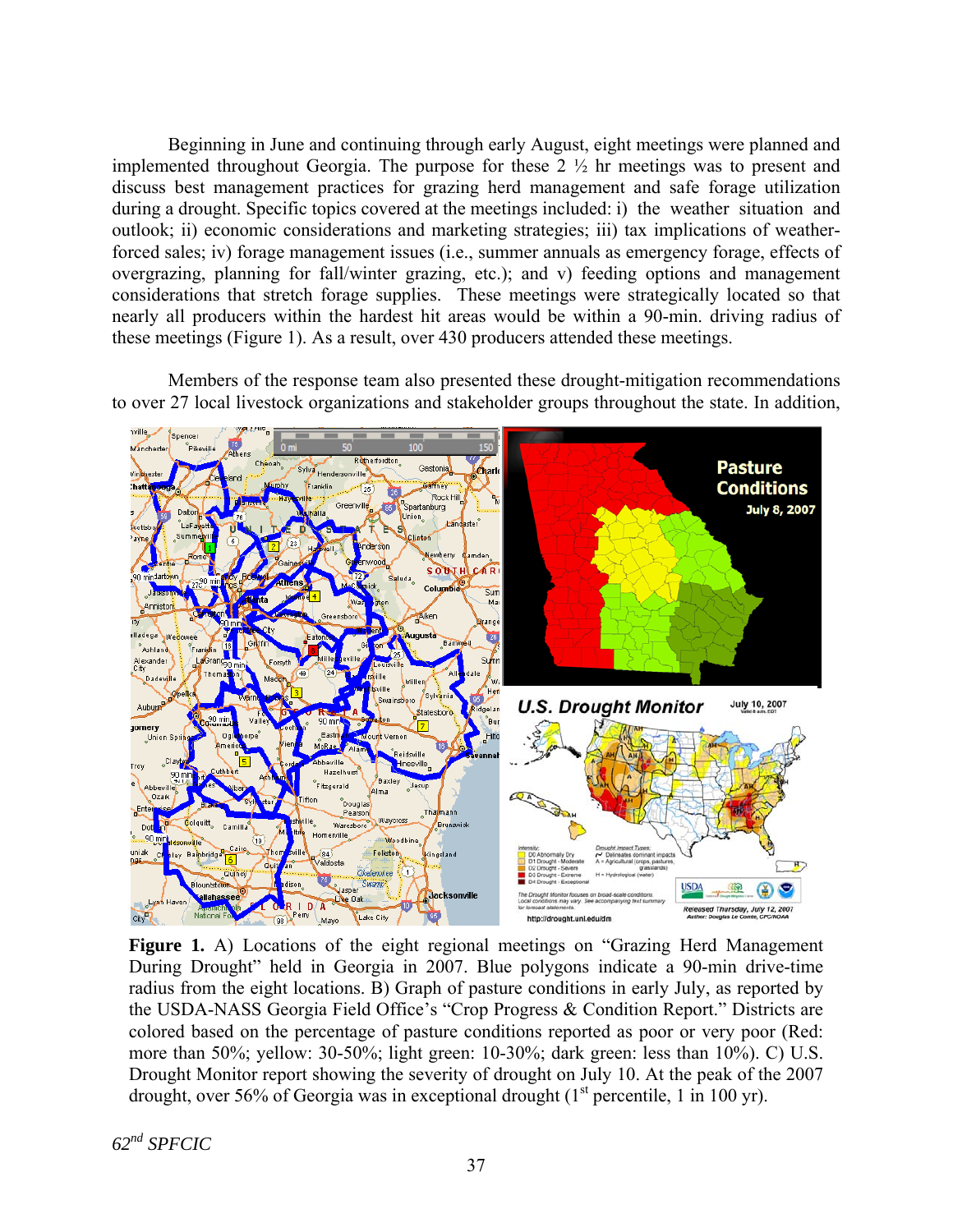the handouts and presentation notes from the regional meetings were posted on a special webpage ([http://www.caes.uga.edu/commodities/fieldcrops/forages/droughtmtgs.html\)](http://www.caes.uga.edu/commodities/fieldcrops/forages/droughtmtgs.html) dedicated to these meetings. This page registered over 1900 page-loads by over 480 unique visitors.

Immediately preceding seven of these eight regional meetings, trainings were performed for local Extension Agents. Agents attending these trainings were presented a preview of the information to be presented at the producer meetings, given more detailed training on droughtmitigation strategies, and informed on how to better counsel with individual producers as they struggle to deal with specific forage management issues related to the drought.

### **Impact**

Post-meeting surveys indicate that nearly all of the producers improved their knowledge about the practices presented at these meetings and how the practices could be implemented on their farm. Nearly 75% of the producers in attendance stated they better understood how to properly meet the nutritional demands of their animals during drought. Nearly 78% of the respondents indicated they would be making specific management changes as a result of these meetings. For example, 91% of respondents who do not routinely grow winter annuals for winter/spring grazing indicated that they planned to do so in the fall/winter of 2007-08.

These meetings may also have mitigated another source of potential economic loss: nitrate poisoning. Approximately 80% of respondents indicated that, as a result of these meetings, they intended to sample forages they suspect to be high in nitrates. Records at the CAES's Agricultural and Environmental Services Labs (AESL) indicate that these producers followed through on their intentions to sample their forages for an analysis of quality and toxin content. In the first five months of fiscal year 2007-08, over 2100 forage samples were received, whereas only 2075 samples were processed through the lab during the entire 2006-07 fiscal year. Of those samples received from forage species prone to having toxic nitrate concentrations, nearly 20% were above the 4500 ppm threshold. By submitting through the AESL, forages high in nitrates or other toxins and anti-quality factors could be flagged and local County Extension Agents could consult with individual producers to mitigate these issues.

## **Recommendations**

*Prior to drought:* 

- Develop an inventory of publications, fact sheets, web pages, and other resources with your Forage Extension program and related disciplines.
- Identify areas were new information is needed or old information needs to be updated.
- Identify Extension Specialists from other disciplines that would be able to help present a well-rounded program.
- Pre-assemble materials on a centralized website (does not have to be "live" until needed).
- Occasionally check short-, medium-, and long-term range precipitation and temperature forecasts from National Weather Service's Climate Prediction Center ([http://www.cpc.](http://www.cpc.ncep.noaa.gov/%20index.htm) [ncep.noaa.gov/index.htm\)](http://www.cpc.ncep.noaa.gov/%20index.htm) and climate predictions from the Southeast Climate Consortium ([www.agclimate.org](http://www.agclimate.org/)).
- Regularly monitor the U.S. Drought Monitor (http://www.drought.unl.edu/dm/ [monitor.html](http://www.drought.unl.edu/dm/%20monitor.html))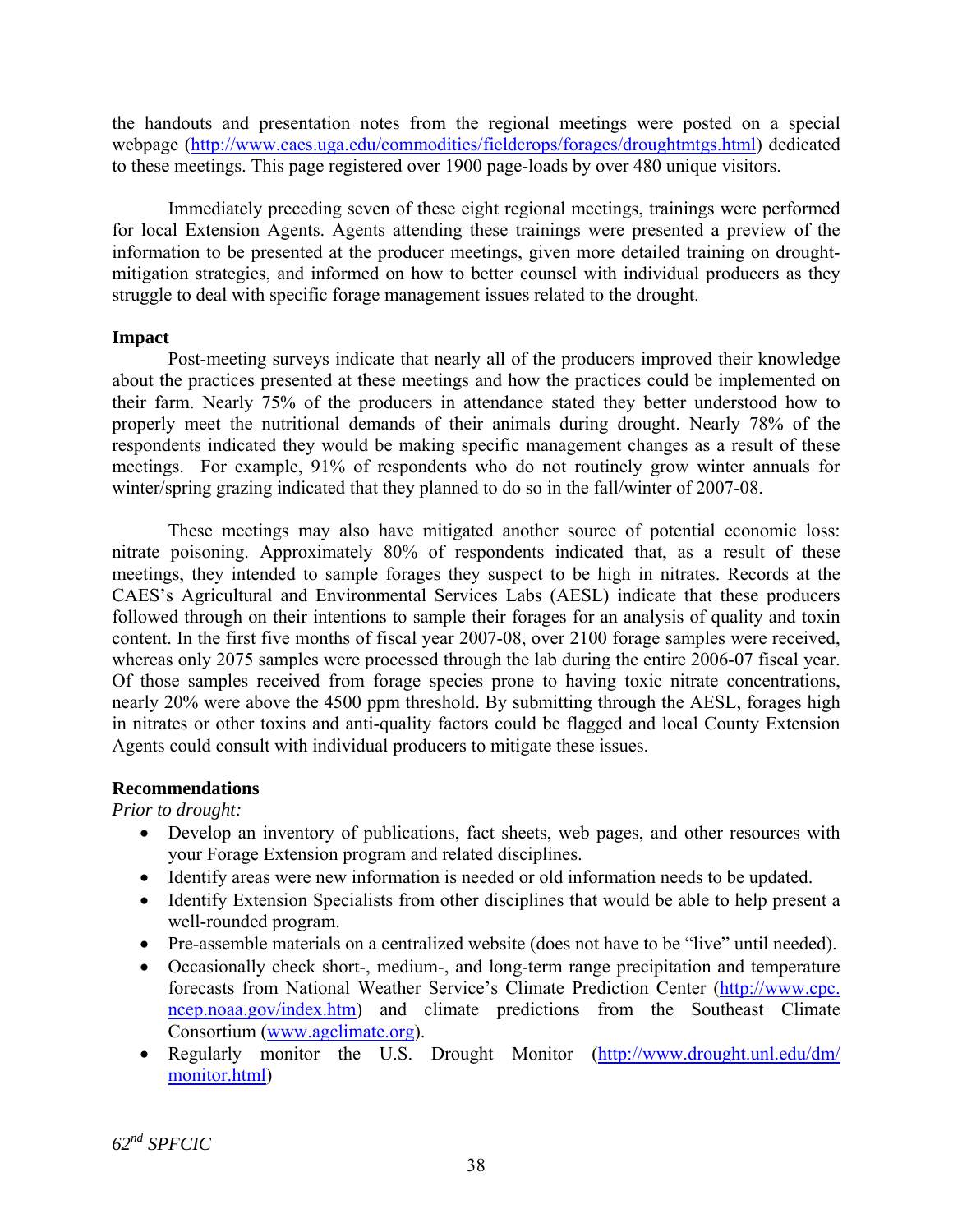- Sign up for a weekly summary of soil moisture and pasture conditions by subscribing to your state's NASS field office's "Crop Progress & Condition Report" (e.g., [http://www.](http://www.nass.usda.gov/Statistics_by_State/Georgia/Subscribe_to_GA_Reports/index.asp) [nass.usda.gov/Statistics\\_by\\_State/Georgia/Subscribe\\_to\\_GA\\_Reports/index.asp](http://www.nass.usda.gov/Statistics_by_State/Georgia/Subscribe_to_GA_Reports/index.asp)).
- Monitor precipitation maps and evapotranspiration data for trends that indicate soil moisture shortages.

*If conditions for a drought appear imminent or are on-going:* 

- Identify the severity of the drought. See guidelines here: http://pubs.caes.uga.edu/ [caespubs/pubcd/C914.htm.](http://pubs.caes.uga.edu/%20caespubs/pubcd/C914.htm)
- Make your drought information page "live" and notify the Extension Agents or your stakeholders of this resource.
- Encourage Extension Agents or appropriate stakeholders to acquire nitrate test kits or refresh out-of-date materials (e.g., [http://aesl.ces.uga.edu/publications/ForageNitrate.htm,](http://aesl.ces.uga.edu/publications/ForageNitrate.htm) <http://www.nitrate.com/nittest4.htm>).
- Plan and implement regional extension programs in coordination with local Agents. (For state-wide coverage, it is usually best to solicit for volunteers that are willing to host regional trainings. However, be sure to identify drive-time requirements and priorities based on thresholds of drought severity).
- Communicate with seed suppliers to determine the availability of summer annual forages.
- If you have access to forage quality test results, track the percentage of samples that have high concentrations of nitrate. Focus on those that will commonly have high nitrate levels (e.g., browntop millet, sorghums/sorghum family, pearl millet, bermudagrass, etc.).
- Develop news articles, radio programs, and other mass media programs to provide realtime information.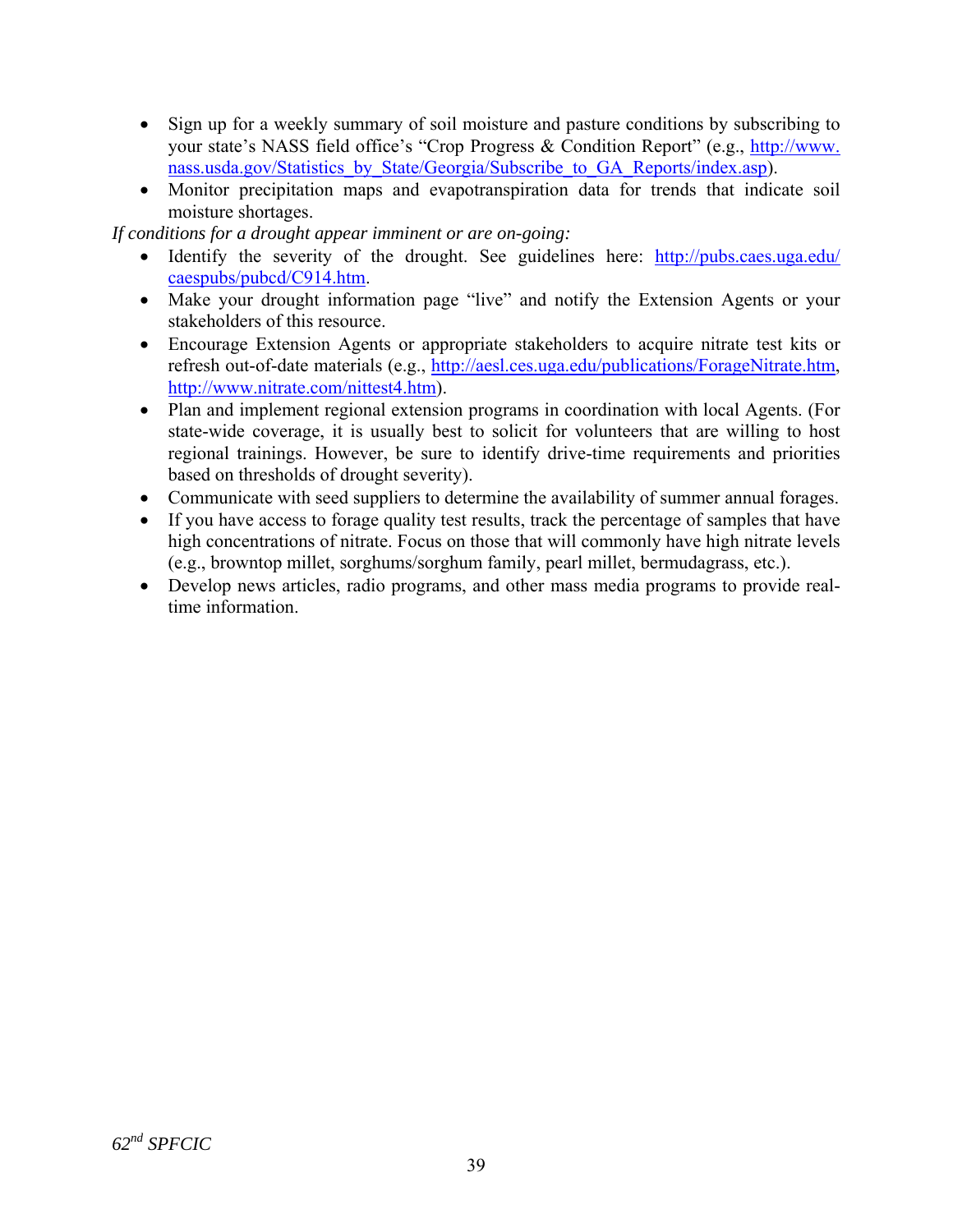*Proceedings 62nd Southern Pasture & Forage Crop Improvement Conference, 2008 Forage Extension Work Group* 

## **SWITCHGRASS: FORAGE AND BIOMASS CROSSROADS**

Gary Bates, Professor Plant Sciences The University of Tennessee

Switchgrass is a warm-season perennial grass native to much of the United States. Over the last few years it has received renewed interest as a renewable fuel source, since it produces large amounts of cellulose that can be digested and converted to ethanol. The high yields and environmental adaptability of switchgrass make it an excellent choice for biofuel production.

While there has been a great deal of media attention on the merits of switchgrass as a biofuel feedstock, many are less familiar with the potential of switchgrass as a forage crop. Switchgrass, like a number of other native warm-season grasses (NWSG), can actually produce high-quality forage. Yields of 2-5 tons per acre can be expected, depending on rainfall, soil type, as well as other environmental conditions. The nutrient content of this forage can be as high as 16-17 percent crude protein, if harvested correctly.

## **Characteristics that make switchgrass attractive as forage crop**

 $\blacktriangleright$  High yields – Switchgrass grown for forage can produce up to twice as much as tall fescue on an acre of land. Research in Tennessee has shown that, if grown exclusively for hay, 4-5 tons per acre are not uncommon. If switchgrass is planted primarily for biofuels production, there is potential to harvest the early growth through haying or grazing, then managing the remainder of the season's growth for biofuels.

► Summer production - Since switchgrass is a warm-season grass, it is adapted to hot, summer conditions. As peak growth occurs from May through September, it is easy to produce hay because of better drying conditions. It is not unusual to find switchgrass hay that is better quality than the average tall fescue hay This is not because switchgrass as a species is better than tall fescue, but because hay making conditions are better during the switchgrass growing season and because rain and cool temperatures often delay cutting tall fescue. Delayed tall fescue harvest results in decreased protein and energy.

► The summer growth of switchgrass also makes switchgrass an excellent forage for grazing. Since most cattle operations in the mid-South use tall fescue as their primary pasture grass, there is limited forage production during summer. This limited production reduces the performance of grazing cattle, and may lead to overgrazing and weakened stands of tall fescue. Switchgrass can provide good quality forage for grazing animals and provide the opportunity to rest tall fescue pastures during a stressful time of the year.

Research has shown switchgrass can be grown successfully as both a biofuel and forage crop. There is no need, however, to grow it as only one or the other. There is the possibility of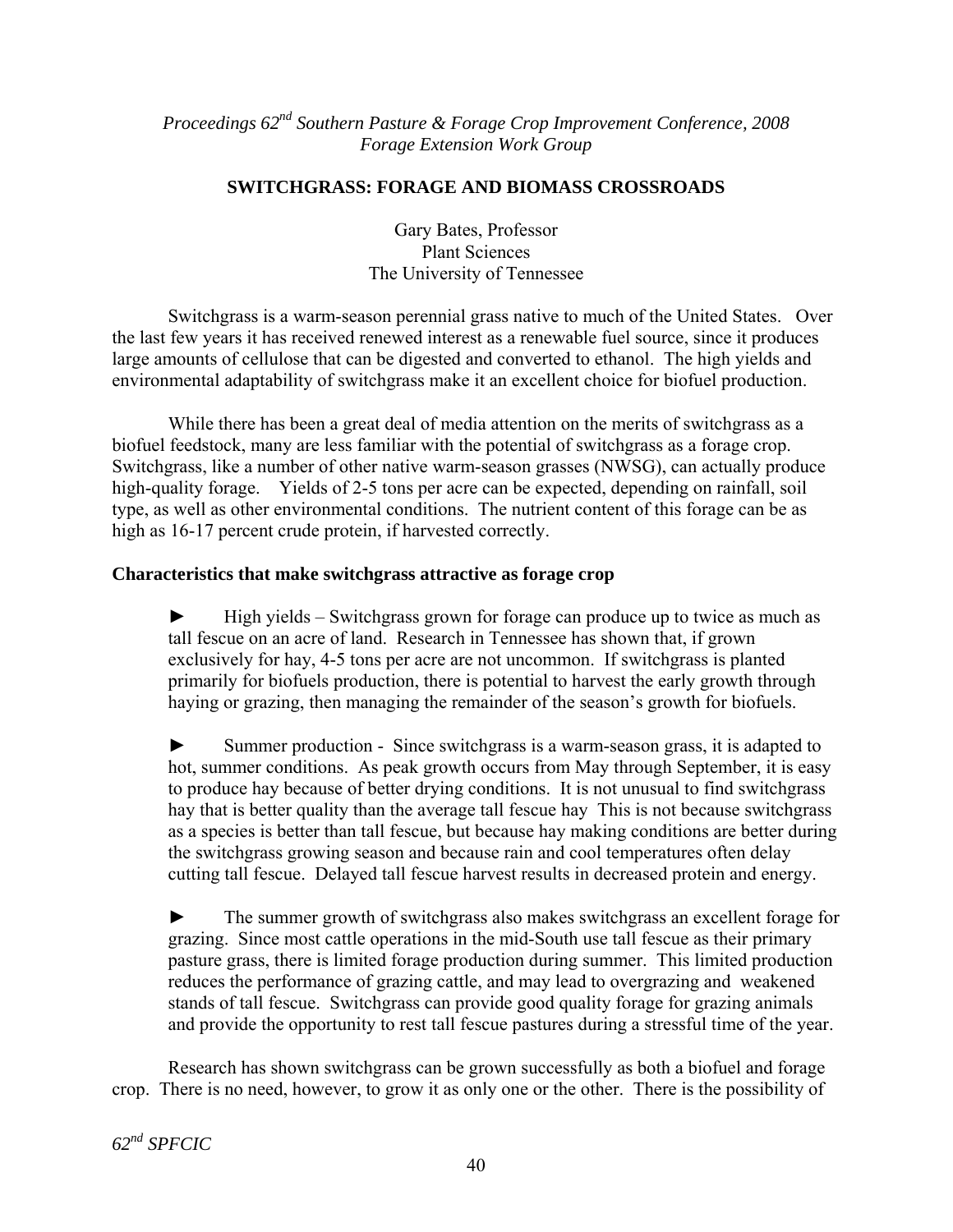having switchgrass as a "dual purpose" crop. The early growth of the forage, which is generally the highest quality, can be hayed or grazed. The later growth can be allowed to mature and harvested after frost as a biomass crop. Biomass production will be lower under this scenario, but, depending on the objectives and needs of the producer, may be a useful strategy.

### **Keys to using switchgrass as a hay crop**

Early-season production (late April – late May for switchgrass) produces the highest quality forage and can be easily diverted for hay. Crude protein levels could easily range from 14 - 20% at this time of the year. However, forage yields will be relatively low (e.g., 2 tons/ac depending on the timing of harvest). As with any hay crop, waiting a few weeks will increase yield and decrease quality (Fig 1.). The later the forage is harvested, the greater reduction in the final biofuel harvest for that season. Most biomass accumulation in switchgrass occurs in the first half of the growing season. In one southeastern study, 56% of annual biomass accumulation was obtained by late June each year. Obviously, delaying the forage harvest too late (past late boot stage) would also be counterproductive for forage production because of drop in forage quality in the maturing stand.

### **Figure 1. Crude protein changes with maturity in two switchgrass cultivars. (Sladden and co-workers. 1994. AFGC proceedings p. 242).**



Unlike dormant-season harvests, these early forage harvests (haying or grazing) should leave a minimum 8-inch residual height to ensure rapid regrowth and an adequate final biofuels harvest. Producers must realize that leaving high residual heights is very important to quick recovery of the plant because of the elevated growing point on switchgrass (often  $> 5$ " above the soil surface) and the minimal leaf surface area present below  $8 - 10$ ". Removing the growing point and all leaves will result in delayed regrowth that will substantially reduce final yields and, in the long run, stand vigor.

Because biorefineries will require switchgrass on a year-round basis, producers would have the opportunity to sell switchgrass harvested for hay later as biofuels if they find they do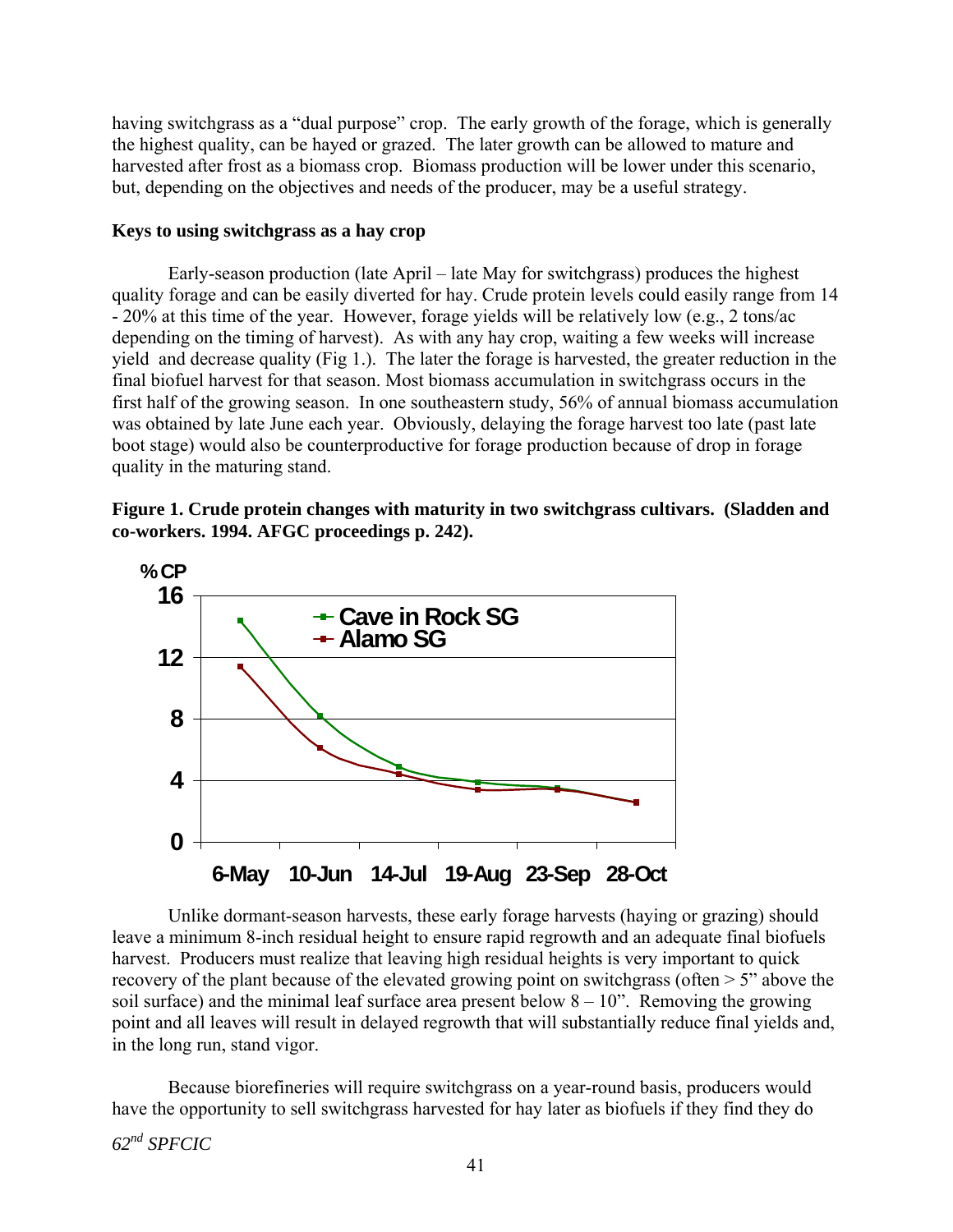not need as much as hay. While dormant-season harvested material is considered better quality for biofuels as a result of reduced mineral concentrations, there is no reason to believe midsummer "hay" crops will not be acceptable for biofuels. Following guidelines for proper hay storage will help ensure the material will be valuable for hay or biofuels in the future.

Caution About Horses and Switchgrass Hay: While switchgrass hay has excellent value for beef and/or dairy cattle, as well as other livestock, there is evidence that horses fed switchgrass hay may have a phototoxic reaction. In short, horses may lose some hair and suffer sunburns. Although it is not common, this problem is something horse owners should be aware of. At this time, switchgrass is not recommended for horse hay.

### **Grazing Switchgrass**

 Because early-season switchgrass has good nutritive value for cattle, the material could be removed through controlled grazing rather than haying. Grazing, of course, requires adequate fencing, access to water and shade. Where this infrastructure is lacking, the investment may not be cost-effective, given the relatively short grazing season that would be available in an integrated system where a good deal of growth will be reserved for biofuels. On the other hand, temporary fencing and leaving gates open back to water on other pastures could be effective; this will be more effective later in the spring when the quality and production difference between cool-season grasses and switchgrass is more pronounced.

Because of the reasons given above under haying guidelines, it is important not to graze switchgrass it too closely. Leaving a residual stand height of at least 8 inches, and preferably as high as 12 inches, will result in more rapid regrowth and greater yields for biofuels at the end of the season. While most producers managing switchgrass strictly as a forage crop will practice rotational grazing to accommodate this growth, it is unnecessary when attempting to integrate grazing and biofuels production. That is because only  $2 - 4$  weeks of grazing should be planned, which would be a single rotation. Switchgrass could be grazed later into the season, but as with haying, increased consumption as a forage crop will reduce final biomass yields.

Initial entry into switchgrass in the spring should occur once the stand is  $18 - 24$  inches tall, typically mid-May. Stocking at lower rates or creep grazing calves will make it possible to begin sooner. Stocking rates of 3 – 5 steers/ac will probably be best under normal circumstances. This should allow enough animals to remove the available forage within a  $2 - 4$ week period, freeing up the remainder of the growing season for accumulation of biofuels. Experience will dictate how to adjust these stocking rates to achieve desired results. Keep in mind, during the establishment year, no grazing should be planned unless it is a brief period of high stocking to remove a weed canopy. During the second year of the stand, there will be production, but it will likely be only  $50 - 70$  percent of the stand's potential. It is important to not overgraze the stand this second year to enable the root system to fully develop. Such a system will ensure full production levels in future years and promote considerable stand longevity typical of switchgrass ( $> 15$  years).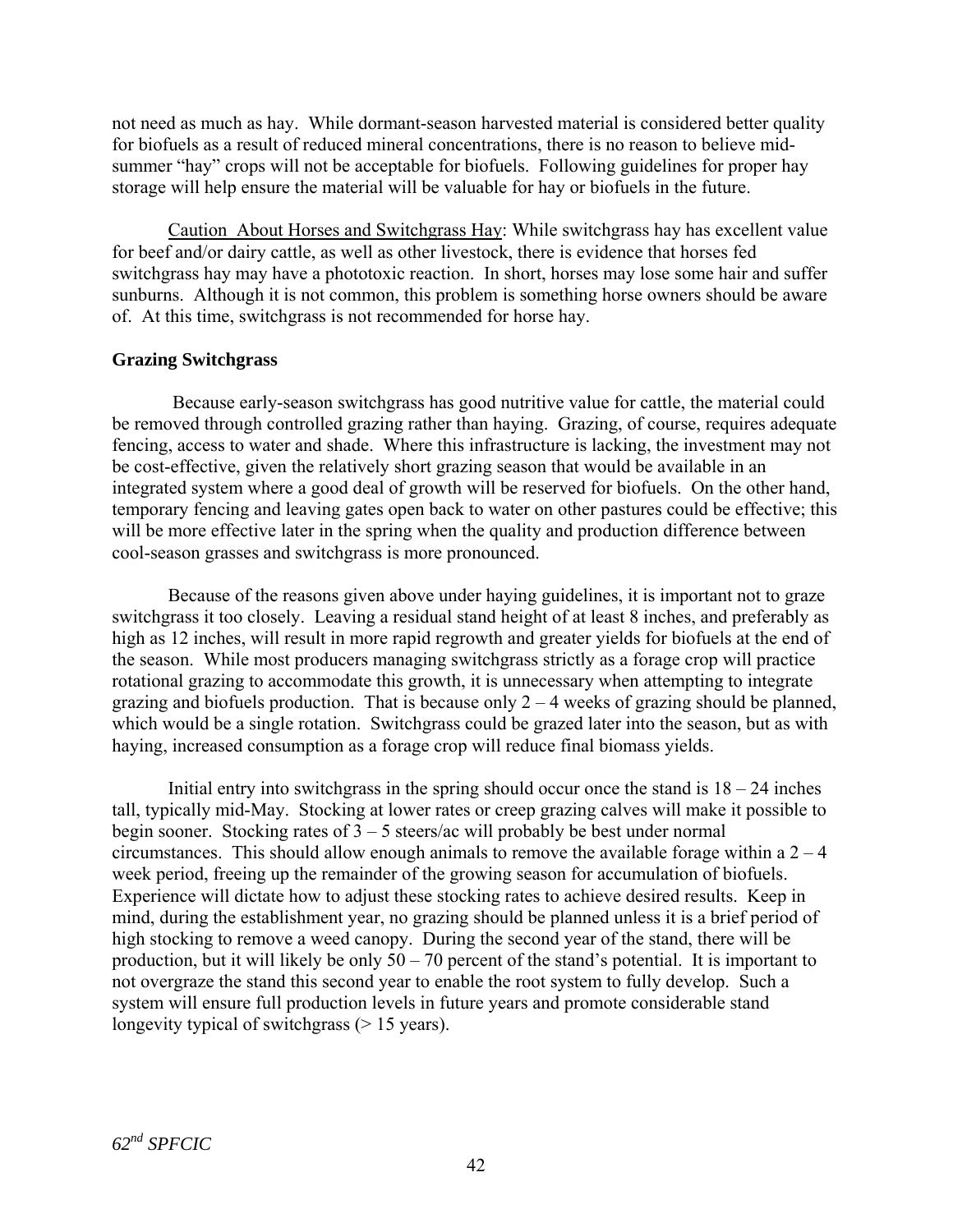### **Fertilization of Switchgrass for Forage Production**

Even though these grasses are adapted to poor soil fertility, in order to produce large amounts of high quality forage, adequate levels of potash, phosphate and nitrogen should be provided. Also, best production will occur when soil pH is kept above 6.0. This can be monitored through soil testing once every 2-3 years. Nitrogen should be only be applied to native grasses if soil moisture is not limiting, and if extra forage production is desired (Table 1).

|                                                                                    | early summer               | mid-summer      |  |  |
|------------------------------------------------------------------------------------|----------------------------|-----------------|--|--|
| use                                                                                | -- lb actual N per acre -- |                 |  |  |
| hay<br>*mid-summer application should be<br>eliminated if soil moisture is limited | $45 - 60$                  | $45 - 60$       |  |  |
| grazing<br>* apply N only if extra forage growth is<br>needed.                     | $45 - 60$                  | up to $60 lb$ N |  |  |
|                                                                                    |                            |                 |  |  |

**Table 1. Nitrogen fertilization recommendations for switchgrass used for forage.** 

### **Summary**

 Even though many people are currently focused on switchgrass as a biofuel, it should be kept in mind that switchgrass can also be used as a forage crop. High yields and good quality forage can be produced during summer, if it is managed correctly. If switchgrass is cut while it is young and leafy, the nutrient content will be equal to other grasses. If switchgrass is allowed to mature and become fibrous, forage quality will suffer drastically. Of course, the tendency of switchgrass to produce high amounts of fiber when mature is what makes it desirable for biofuel production.

It should also be kept in mind that this crop does not have to be used only for forage or only for biomass. It can be harvested as a dual purpose crop, so early growth can be used for forage, and later growth can be used for biomass. Haying early may reduce biomass production, but the ability to use some of the growth for cattle production will add flexibility to a producer's operation, and the opportunity to increase profitability.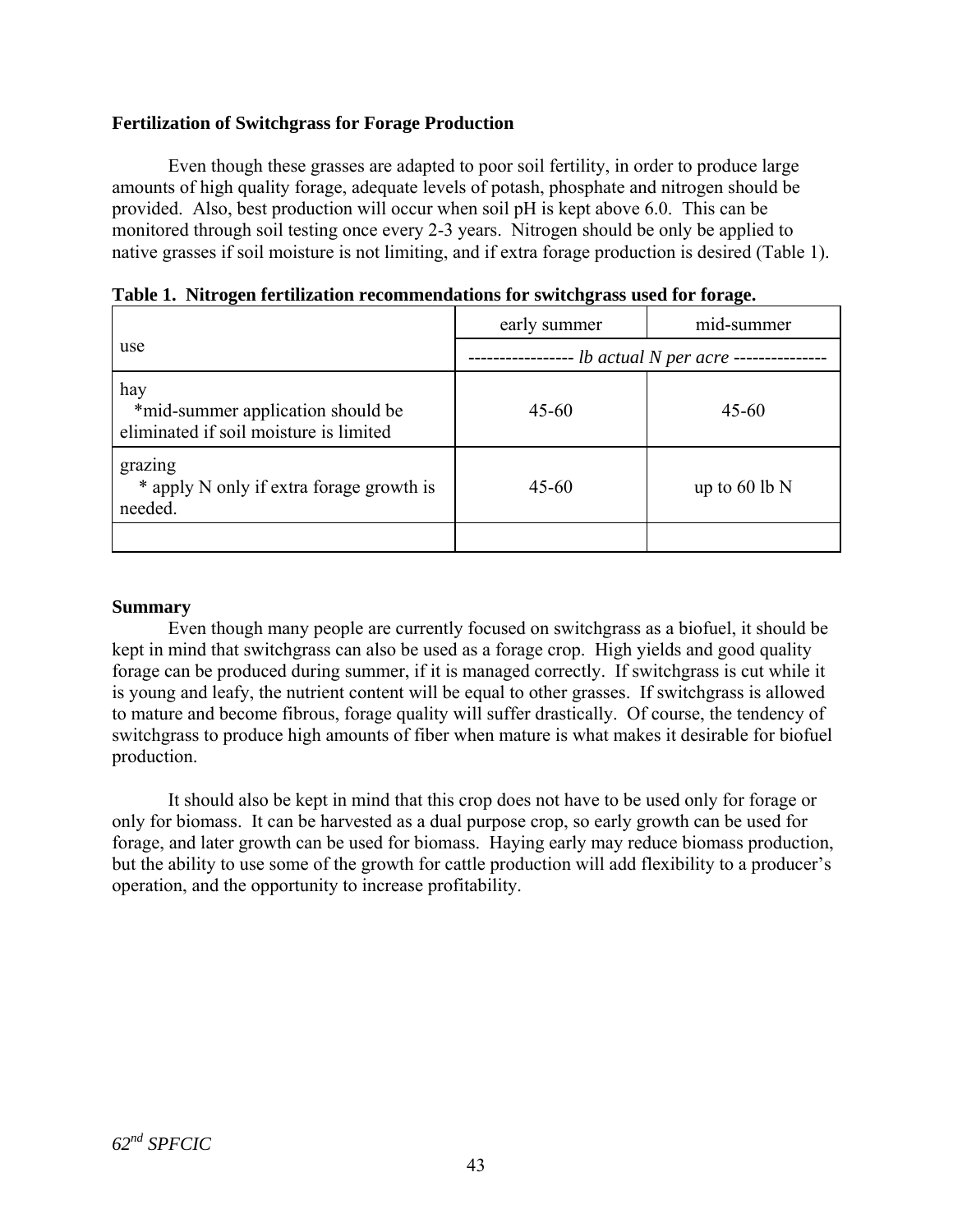*Proceedings 62nd Southern Pasture & Forage Crop Improvement Conference, 2008 Forage Extension Work Group* 

#### **UK Horse Pasture Evaluation Program: A Success Story**

**S. Ray Smith and Tom Keene**  Extension Forage Specialist and Hay Marketing Specialist University of Kentucky

#### **Overview**

 Since 2001-2002 and the outbreak of Mare Reproductive Loss Syndrome (MLRS) the University of Kentucky has been developing stronger ties with the state's equine industry. Approximately 30% of the foal crop was lost in the Central Bluegrass region during this period with a devastating impact on the industry. Traditionally, many Thoroughbred farms have functioned as independent entities, but MLRS helped them to realize that the University of Kentucky had tremendous amount of expertise that they could provide in the areas of animal health, forage management, and other areas. Initially, there were many theories as to the cause of MLRS with tall fescue and other potential toxic plant species often mentioned. In the end, MLRS was found to be caused by the accidental ingestion of eastern tent caterpillars, but one of the positive outcomes was that farms realized the need to better understand the composition of their pastures.

 Horse farms in the Central Kentucky are interested in UK's assistance with pasture evaluation. Although some farms rely on the expertise of their county agents or independent consultants, during the fall of 2005 a team from the UK Forage Extension Program conducted a pilot project to provide an extensive evaluation of horse pastures on 14 Central Kentucky farms. One of the focuses of the pilot project was the evaluation of pastures for percent tall fescue and the potential for stands with significant fescue to cause fescue toxicity in pregnant broodmares. In 2006 and 2007, the program was continued with tremendous success and now almost 50 farms have been enrolled in the program totaling almost 10,000 acres.

 Evaluations from participants in the program have been very positive. Mike Owens, past president of the Kentucky Thoroughbred Farm Managers Club (KTFMC) and a program participant said, "UK's Pasture Evaluation project has proved to be a very useful tool in pasture management on the farm. The project identifies and gives the percentage of grasses and weeds in any given pasture, along with the ergovaline levels. Their identification and recommendations are presented in a professional package with a CD that makes for a quick reference tool." Another former KTFMC president, Steve Johnson, states that the "equine industry sorely needs the monitoring and consultation being provided with this service." Steve goes on to add that "It's very gratifying to know that UK is addressing the issues that are important on horse farms in Central Kentucky." A recent participant adds, "I cannot imagine having access to a program that will have as much overall impact on the quality of the horses that we are producing here in the Bluegrass. This program is long overdue!"

 With the success of the program, we are offering an expanded pasture evaluation service to horse farms in the Central Bluegrass area in 2008. At the end of this paper an excerpt of the registration form provided to farm owners and managers is included.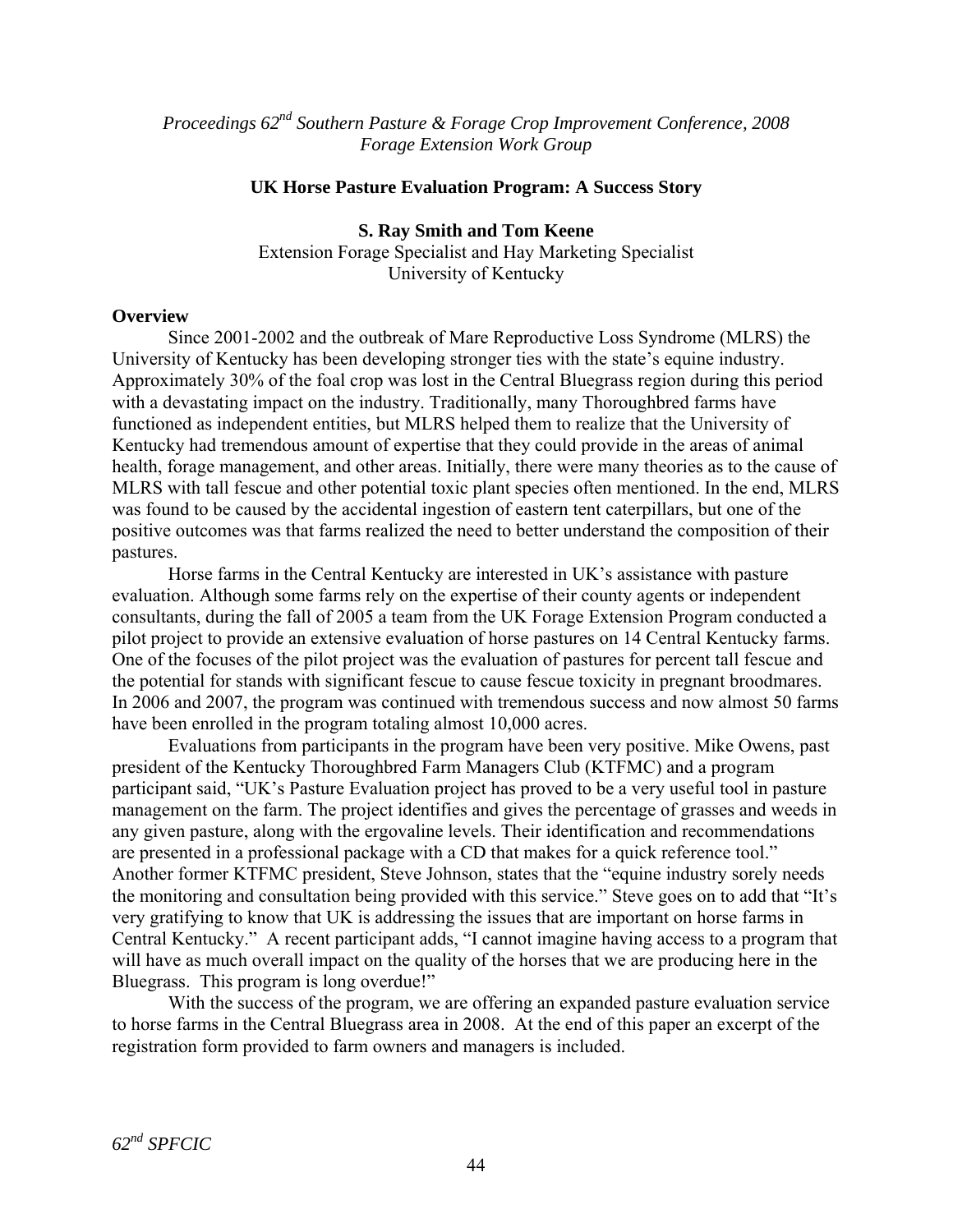#### **Information Provided to Farms**

After the pasture evaluation is completed, the program leader and coordinator sit down for 1 to 2 hours with the farm manager and/or owner and explain the data obtained from their farm evaluation. Each farm receives a notebook containing an overall farm map, a soils map taken from web soil survey, detailed species composition charts from each paddock (20 quadrat samples per paddock), photographs of all quadrat areas, individualized pasture management recommendations, additional publications, and other information on their farm. Since many horse farms do not have a strong agronomic background, a complete explanation of soil types and carrying has proved very useful (Figure 1).

Figure 1. Horse farm soil map taken from web soil survey with explanation of carrying capacity and acres in each soil type.



 Although there are many pages of data provided to each farm one of the most useful tables is the average species composition from the evaluated pastures, including the percentage of tall fescue, endophyte infection rate, and ergovaline levels at the time of sampling (Figure 2). Part of the discussion includes an explanation of tall fescue consumption by broodmares grazing mixed species pastures and the potential health risks during the last trimester. Microhistological analysis conducted by Morrison (2008) showed that tall fescue consumption is closely correlated with botanical composition in the pasture (Figure 3).

Figure 2. Average species composition, endophyte percentage, and ergovaline (ppb), from 47 horse farms evaluated in Central Kentucky during 2005-2007.

| Tall<br><b>Fescue</b>                          | <b>Blue</b><br>Grass | Orchard<br>Grass | White<br>Clover | Weeds | <b>Bare</b><br>Soil | Ergovaline<br>ppb | Endophyte<br>infection % |
|------------------------------------------------|----------------------|------------------|-----------------|-------|---------------------|-------------------|--------------------------|
| 24                                             | 26                   | 12               | 8               | 20    | 10                  | 301               | 71                       |
| Amount of Available Forage = 70%               |                      |                  |                 |       |                     |                   |                          |
| Amount of Tall Fescue in Forage = 34%          |                      |                  |                 |       |                     |                   |                          |
| Ergovaline Conc. of Available Forage = 102 ppb |                      |                  |                 |       |                     |                   |                          |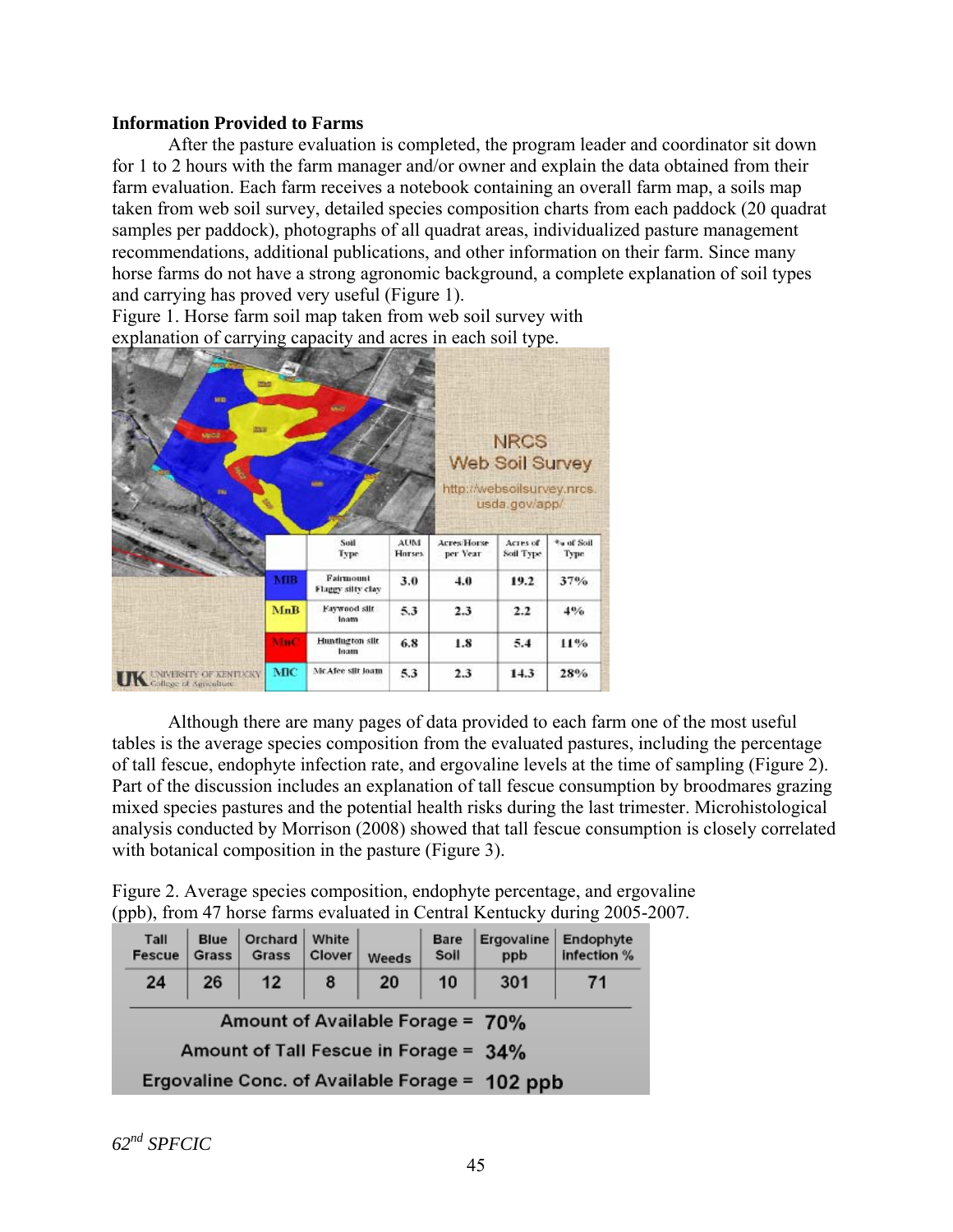The results from each farm make up the majority of information presented, but some time is spent discussing the principles of pasture management based on research findings in other studies. A number of researchers have shown variation in ergovaline levels over the growing season, but most horse farm owners and managers are not aware of these findings. They are surprised to learn that ergovaline levels are low in Central Kentucky from December into early April (Bush and Long, unpublished data). Since the goal for Thoroughbred births is early January and the majority are born by early April, then there is a wide window of opportunity for safe late term gestation even on pastures with high percentages of tall fescue. The take home message is that tall fescue is a good cool season forage grass for pasture cover, non-pregnant mares and other classes of horses, but care should be taken when grazing broodmares on fescue pastures.



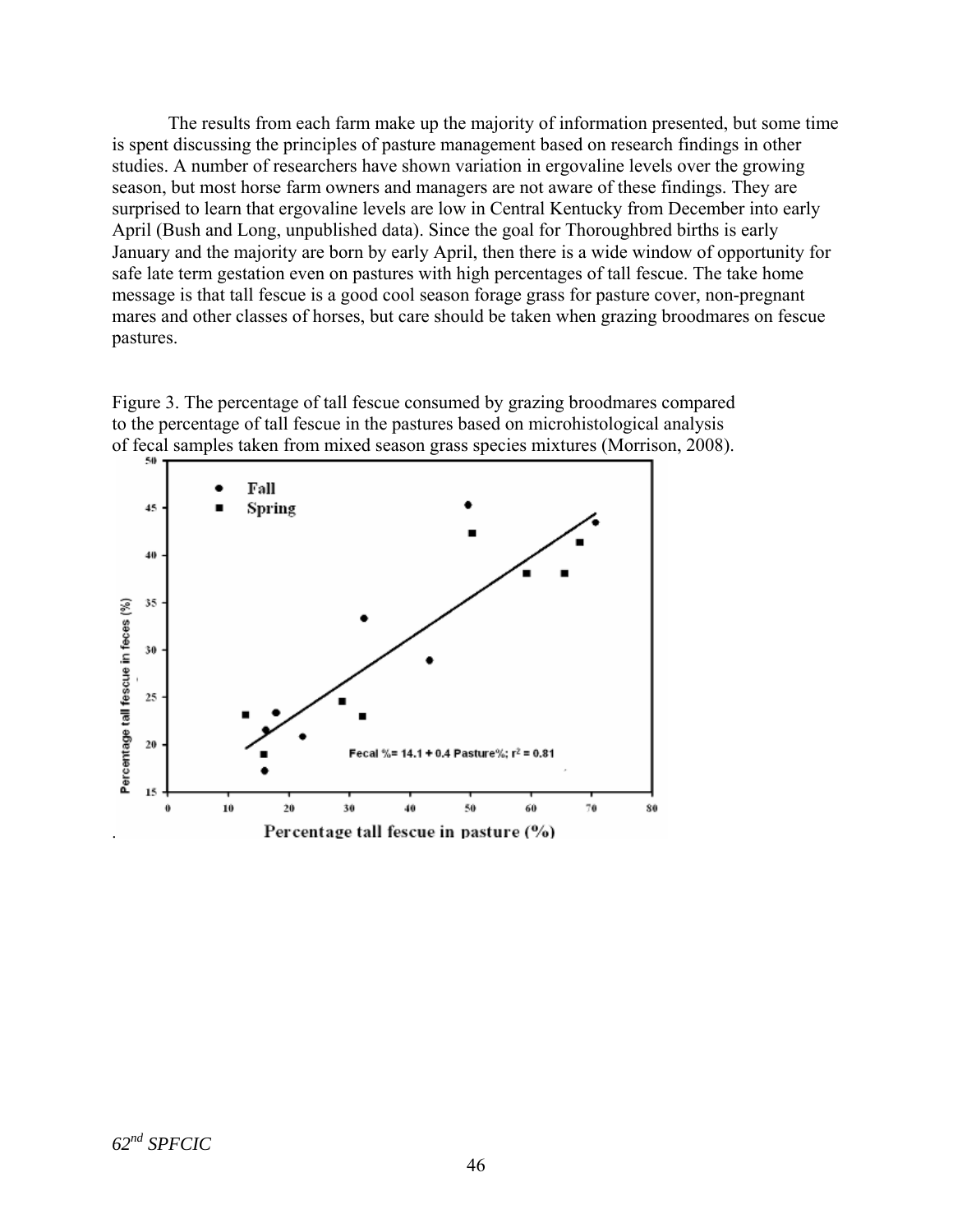Figure 4. Ergovaline levels (ppb) from all farms monitored during the spring and summer of 2002-2004 (Bush and Long, unpublished data). Levels represent the average of the maximum levels from each farm.



## **Example of Recommendations to Farms**

#### **Fields 19, 26, 27 Weed Control**

Most prominent weeds: Narrowleaf (Buckhorn) Plantain, Nimblewill and Dandelion.

We commend you on an excellent job of weed control in these fields. Field 19 had the most weeds at 15%, so spraying would be an option against narrowleaf plantain and dandelion. The most effective herbicides for these broadleaf weeds are Cimarron Max, 2,4-D, Crossbow, Redeem, and Forefront. See the herbicide charts (Green et al., 2007) for more details and costs of application.

There were several small patches of nimblewill in fields 19 and 26. Since there are not available herbicides for this weed, the only control method (without complete spraydown and replanting) is good pasture management to maximize competition of desirable grasses.

## **Seeding**

Seeding recommendations are based on percent bare soil in fields and since these field were between **10-25% bare soil** Seeding is an option (Field 19 -13%, Field 26 – 14%, and Field 27 – 11%. Since each of these fields contains more than 20% bluegrass, there is a good chance that it will fill in and provide a good cover.

## **Fertility**

Soil test these pastures every 3 years, submit the samples to your local county agent, and apply recommended levels of lime, phosphorus, potassium, and micronutrients. We recommend Nitrogen should only be applied in the fall at rates not to exceed  $40 - 60$  lbs of actual nitrogen per acre. See page 6 of these recommendations or the "Fall Nitrogen Fertilization of Horse Pastures" publication at the end of this notebook.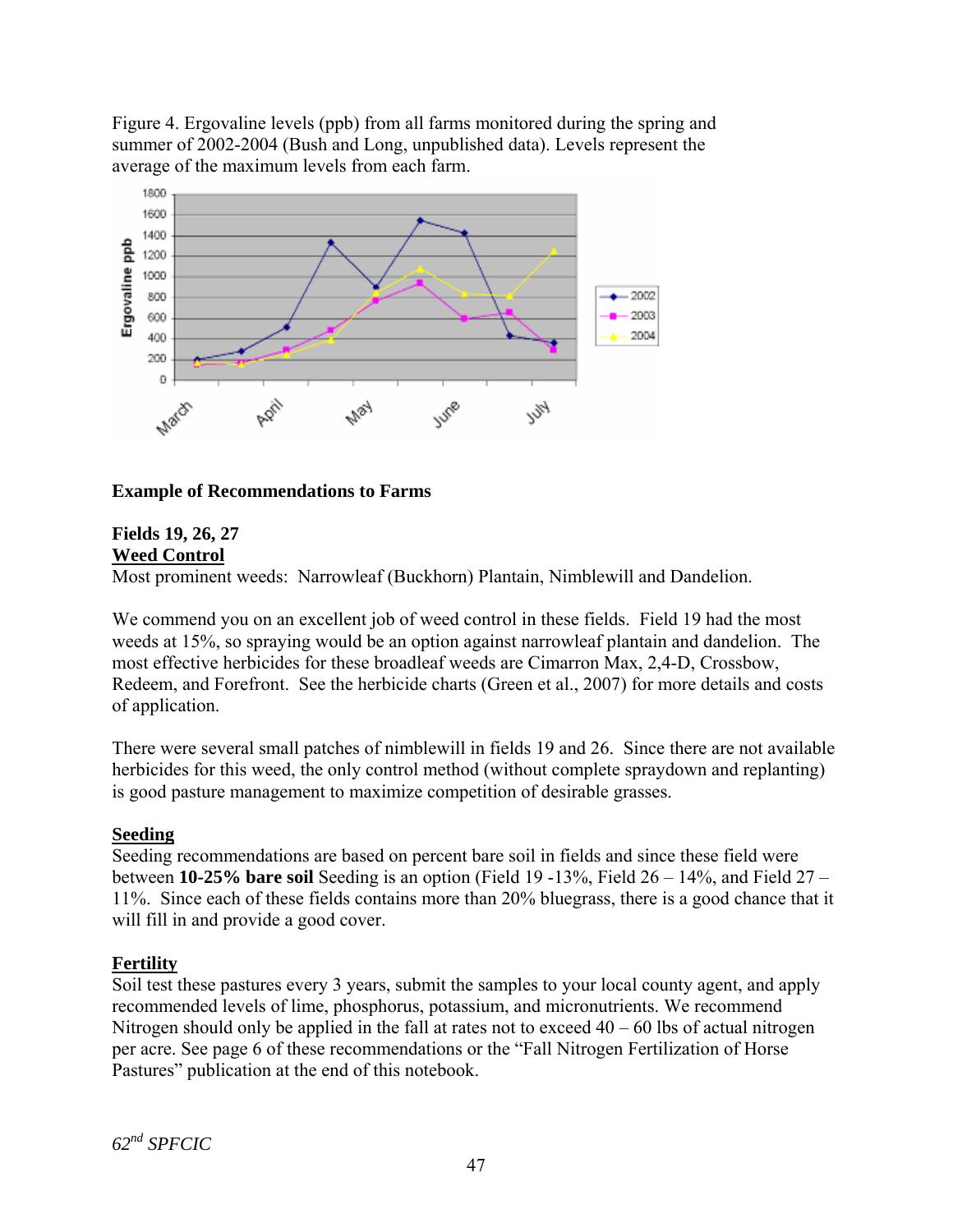### **Sample Registration Information for Horse Pasture Evaluation Program**

#### **Overview**

 The University of Kentucky is developing stronger ties with the state's equine industry in the areas of research, extension and teaching. Many horse farms in the Bluegrass Region are interested in UK's assistance with pasture evaluation and we are continuing to offer our pasture evaluation program to horse farm in the region during 2008. Please read through the options below. If interested in this year's program, please complete and submit the attached information form; farms will be contacted in the order in which we receive the forms. We look forward to the program this year, and plan to continue expanding the number of farms and services in coming years.

### **Farm Enrollment:**

 Simply fill out the enclosed enrollment form and fax or mail it to Dr. Ray Smith. You may also email the requested information to tom.keene@uky.edu. If you have any questions on the program call Tom Keene at 859-257-3144 or Dr. Ray Smith at 859-257-3358 or visit the U.K. Forage Website at http://www.uky.edu/Ag/Forage/HorseLinks.htm. We will first make an initial visit to your farm to explain the complete details of the evaluation program before the actual sampling date. The basic evaluation service *includes up to 6 paddocks per farm, but no more than 80 acres* (for example, if all of your paddocks are 25 acres in size we could only sample 3 paddocks). See the following pages for additional options. For farms *less than 20 acres*, feel free to contact the program coordinator for alternate pricing.

#### **Basic Service: 6 paddocks or 80 acres (as described above): \$750**

- Assessment of pasture species composition
	- Tall fescue KY Bluegrass Orchardgrass
		-
	- Clover Weeds Bare Soil
- 
- $\triangle$  Percent of tall fescue plants infected with fungal endophyte
- $\triangle$  Concentration of ergovaline (toxin) in tall fescue at date of sampling
- Estimate of ergovaline intake for horses grazing each paddock
- Comprehensive soil map of entire farm
	- $\triangleright$  Carrying capacity based on each soil type present on farm
	- $\triangleright$  Recommended acres per horse per year for each soil type present on farm
	- $\triangleright$  Explanation of soils on farm with total acres of each type
- We will link you with your county agent to provide consultation for soil sampling and analysis.
- Satellite photo of your farm
- GPS map of each sampled field, useful for tracking improvements in pasture management
- $\triangle$  Printed digital photographs of individual pasture areas sampled
- \* "Pasture and Paddock Action Log" for keeping records in each field
- General guidelines on management of pastures, including options for: weed control, soil fertility, grazing management, pasture renovation and reestablishment, grass species and variety choices, tall fescue management, interpreting ergovaline levels, and options for removal of tall fescue from Central Kentucky pastures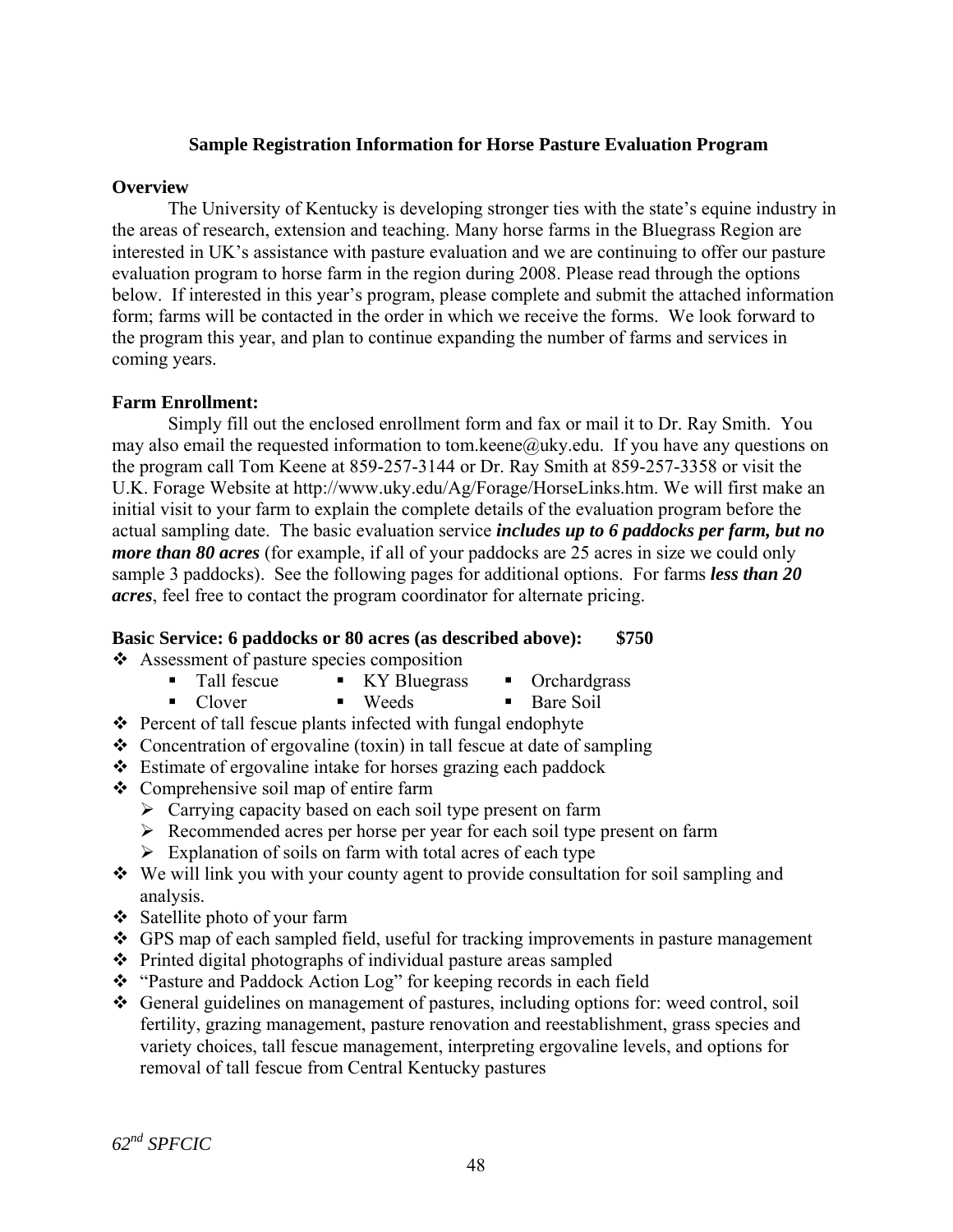- CD ROM containing all data, photographs, analysis, and an electronic version of "Pasture and Paddock action Log" in Microsoft Excel
- Complete set of University of Kentucky extension publications related to horse pastures and selected national and international publications
- \*Survey\* of the evaluation of your farm. Your input, suggestions and ideas are vital for our program as we try to make it as beneficial as possible and expand services in coming years.

## **Final delivery of comprehensive report issued to each farm:**

We will have a personal follow-up consultation, lasting about one hour, with forage experts from UK to interpret and explain all of the information gathered for your farm. This will be an opportunity to discuss your farm's pasture management in detail, and ask any questions concerning your farm.

## **Additional options:**

- Pilot Study Measuring Ascarid Egg Contamination Optional pilot study. If preliminary research is successful, we will collect soil and plant samples from one pasture, examine ascarid egg contamination microscopically, and report any concerns and recommendations for that pasture. No charge this year for the pilot study.
- Whole farm service or additional fields If you would like more than 6 fields or 80 acres sampled, we will do so for \$10 per acre.
- Follow-up ergovaline measurements We will re-sample your fields at a later date and report the ergovaline levels. Cost: \$75 for each field sampled.

## **References**

- Morrison, J.I. 2008. Using Microhistological Techniques to Predict Botanical Composition of Horse Diets on Central Kentucky Cool-Season Grass Pasture. MSc. Thesis, University of Kentucky.
- Smith, S.R. and T.C. Keene. 2008. Fescue Toxicity for Horses: Historical Overview and Kentucky's Successful Pasture Evaluation Program. *In* Proceedings of the Amer. Forage and Grassland Council and Society for Range Management Annual Meeting. 26-31 Jan. 2008. Louisville, KY. Amer. Forage and Grassland Council. Chicago, IL.
- Green, J.D., W.W. Witt, and J.R. Martin. 2007. Weed management in grass pastures, hayfields, and other farmstead sites. UK Agricultural Experiment Station Publication AGR-172. www.ext.edu/Ag/Forage/Publications/AGR-172.pdf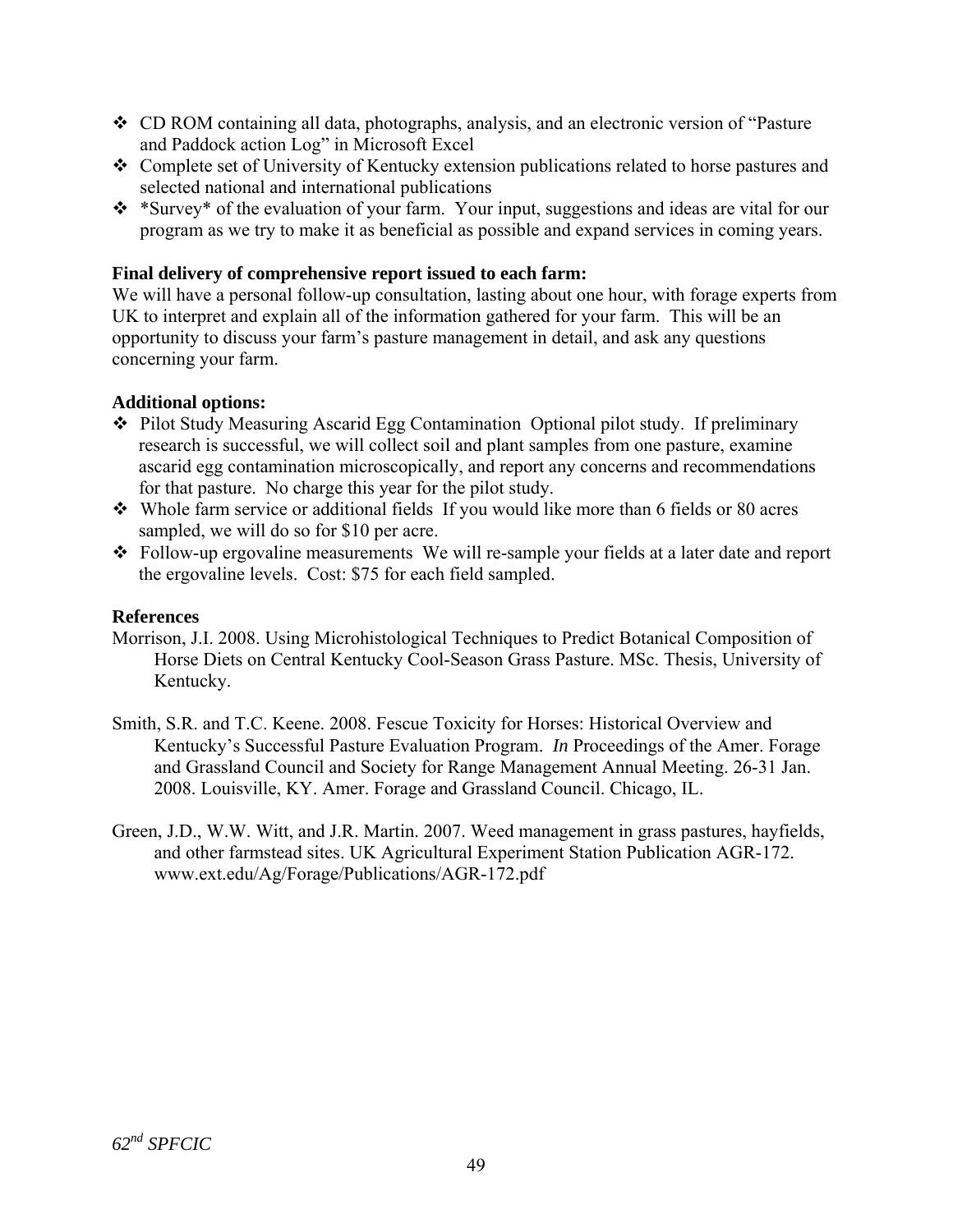*Proceedings 62nd Southern Pasture & Forage Crop Improvement Conference, 2008 Forage Extension Work Group* 

#### **Role of the Extension Service in Addressing Needs of Hispanic Farmers**

Rocky Lemus Extension Forage Specialist Mississippi State

The number of Hispanic farmers and ranchers are increasing in the southeastern US (Texas, Arkansas, Tennessee, Kentucky, Louisiana, Mississippi, Alabama, Georgia, Florida, North Carolina, and South Carolina). They are the largest and fastest growing farmer minority group in the United States because they are in a transition from "farm work to farm ownership." In many of these states, agriculture is the sole source of income for most Hispanic residents. About 40% of the cattle farms (beef and dairy) in the Southeast are operated by Hispanic owners (USDA, 2000). Today, this community's agricultural survival is threatened, in part due to a lack of information of where to find outreach support and cooperation from the Extension service, USDA agencies, and community-based agricultural organizations.

Educating Hispanic farmers about information and services that are available through their local Extension service is one of the major obstacles to overcome. This is especially true when they are new immigrants and they are not familiar with the information and services that Extension could provide to them. Other possible barriers such as limited English language skills, possibly, cultural barriers to seeking assistance and illiteracy may keep some Hispanic farmers from seeking out and participating in Extension programs. It can be challenging for Extension agents to demonstrate the need for such programs in their counties if they are not able to identify potential participants. Obviously this can lead to low numbers of participants in programs that could support and assist this target audience. Including more of these producers in the county mailing lists would help the county Extension faculty to reach out and interact more closely with the clientele and integrate them into some of the programs and newsletters they offer. When Extension agents view cultural differences as an opportunity, they are more likely to find ways to reach and work with varied groups.

The Extension service has worked with Hispanic farmers in the Southeast in many ways over the years. For example, Texas and Florida have developed educational curricula, translated materials, hosted Spanish language radio programs, and created videotapes in Spanish to better serve their clientele. The extent of this programming varies from state to state, depending on the population and training of the Extension agents and specialists. Other important factors to consider when working with Hispanic farmers are to identify the subgroups to be served (Cubans, Mexicans, and South or Central Americans, etc.) to provide appropriate outreach and assistance to these groups.

The development of an educational network system between the University's Cooperative Extension Service and the different states is necessary to provide outreach assistance to minority farm and ranch producers. An excellent resource for Extension personnel who work with Hispanic farmers could be web pages that could be linked institutionally to webpages by each state's Extension Web site dedicated to providing information in Spanish and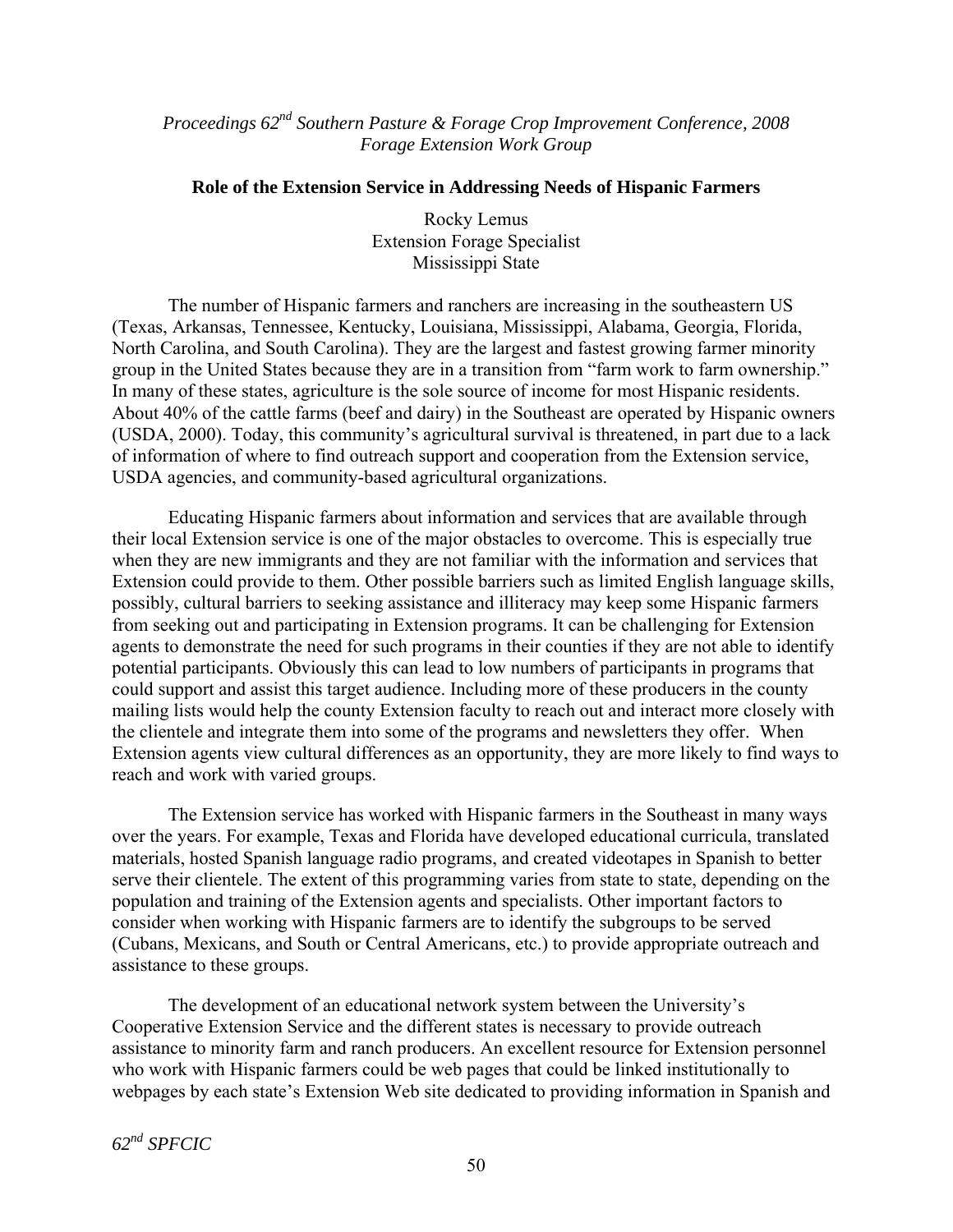written by Extension specialists from across the Southeast. These webpages could be a great asset for serving this minority group since the Southeast is fortunate to have a number of specialists who are bilingual and can aid in this task. The recruitment of volunteer leaders in the different Hispanic communities also could be an important tool to disseminate information about Extension education programs. Interaction with high schools and community colleges that are engaged in agricultural production is another way to consider reaching out into the Hispanic communities.

Some of the ways that the Extension service could increase Hispanic involvement in agricultural programs include the following strategies:

1. Develop a mailing list of Hispanics in the area and invite them to participate in other Extension programs.

2. Translate flyers and registration materials about field days into Spanish to increase attendance.

3. Know which Hispanic subgroup and commodity groups Extension agents are working with to provide the necessary information.

4. Organize focus groups with Hispanic farmers to determine topics for future programs.

5. Place a Hispanic representative on the Extension Advisory Committee to make producers aware of the efforts Extension specialists are involved across the southeast.

6. Extension specialists could conduct diversity training with staff members in an effort to broaden their knowledge and involve them in more programming with Hispanic clientele.

7. Ask professionals who speak Spanish to present training sessions. There might be professionals across some states at other universities that will be willing to network, providing more services to the Hispanic clientele.

## **Summary**

Agricultural training is needed by the growing Hispanic farmer population. Extension agents need to understand cultural and language barriers in order to develop effective training programs that will empower Hispanic farmers and provide them with the skills to function in the agricultural business. Providing basic agricultural and business education to farmers and ranchers will guide them to acquire the knowledge and skills necessary to successfully operate their farm and business enterprises. It is important to make sure that Hispanic farmers view the Extension service as a user-friendly agency that meets their agricultural needs.

## **References**

NRCS, 2007. Natural Resources Conservation Service (NRCS) Support for Hispanics in Agriculture. <http://www.economics.nrcs.usda.gov/technical/hispanics/>

U.S. Department of Agriculture. 2000. *Quick facts. Characteristics of Hispanic farm operators*. National Agricultural Statistics Service and Secretary's Hispanic Advisory Council.

Brandsberg, G. T. 1991. How Extension is serving Spanish- speaking clients in the United States. Paper presented at the National Extension Technology Conference, Hershey, PA.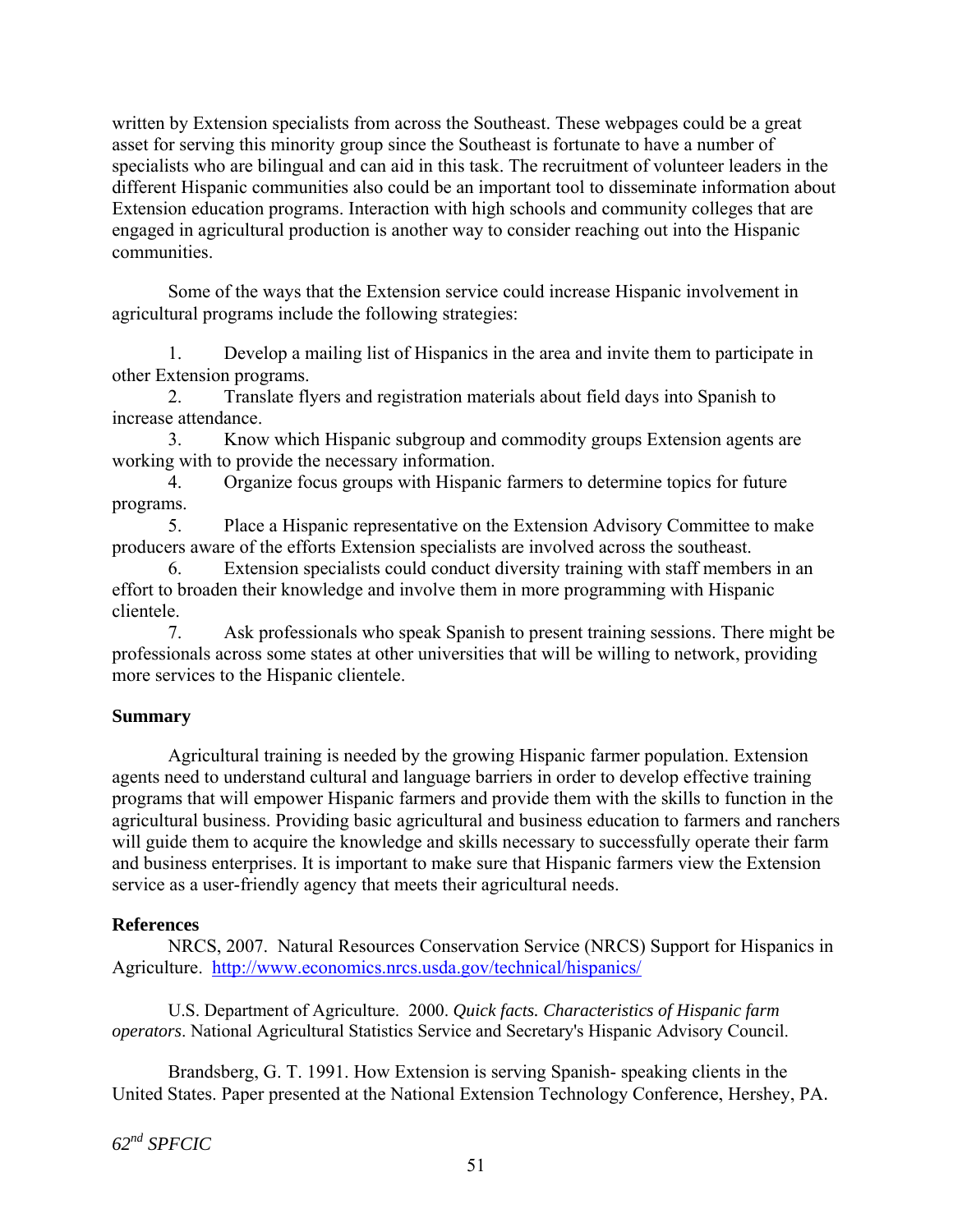*Proceedings 62nd Southern Pasture & Forage Crop Improvement Conference, 2008 Forage Extension Work Group* 

### **EXTENSION FORAGE SPECIALIST LESSONS AND OBSERVATIONS**

#### **Don Ball**

Extension Forage Crop Agronomist, Auburn University

It has been said that, "The only constant is change," and also, "The more things change, the more they stay the same." There is some truth in each of these statements. In the 32 years I have worked as Extension Forage Crop Agronomist at Auburn University, many things have indeed changed, while others have stayed the same (or nearly so).

During the past 5 to 10 years there have probably been more personnel changes in Extension Forage Specialist positions in the Southeast than occurred in 25 years before that. In view of this, I was asked to reflect on some things I have observed and learned during my career, the idea being that this might be of interest and value to some of the younger extension forage workers (including County and Regional Agents). I agreed to do so, but there is a great deal of subjectivity in such an exercise. Thus, the topics I choose to mention and some of the statements I will make regarding my impressions and attitudes might differ considerably from those someone else might provide.

#### **Forage/Livestock Situation**

 Livestock production is in some ways similar to what it was in 1976, but different in other ways. The total number of beef cows on farms within the state has declined by about 35% as pine trees, urban sprawl, rural home sites, etc. have displaced pastures and cattle in many areas. As was the case 32 years ago, the average beef cattle herd in Alabama is between 25 and 30 animals, but we have more people who own livestock on what might be termed "hobby farms." Most livestock producers, both then and now, either have off-farm sources of income or have diversified farming operations.

Beef cow/calf production is still overwhelmingly the most common type of livestock enterprise. Stocker cattle production, which thirty years ago we thought was likely to greatly increase, has declined as far as the number of animals in stocker programs, although the average stocker operator now runs more animals. Despite there being increased interest in grassfed animal products recently, beef finishing is still a very small part of the picture in terms of overall income for beef producers.

Milk production per dairy cow has increased by about 65%, but today there are less than one-fourth as many dairy operations in Alabama and about one-seventh as many dairy cows (though at present the outlook for irrigated grazing-oriented dairies seems bright in the Southeast). The number of horses in the state is estimated to be about the same as in 1976. We still have almost no sheep, but meat goat numbers have increased dramatically, and will probably continue to increase in the future.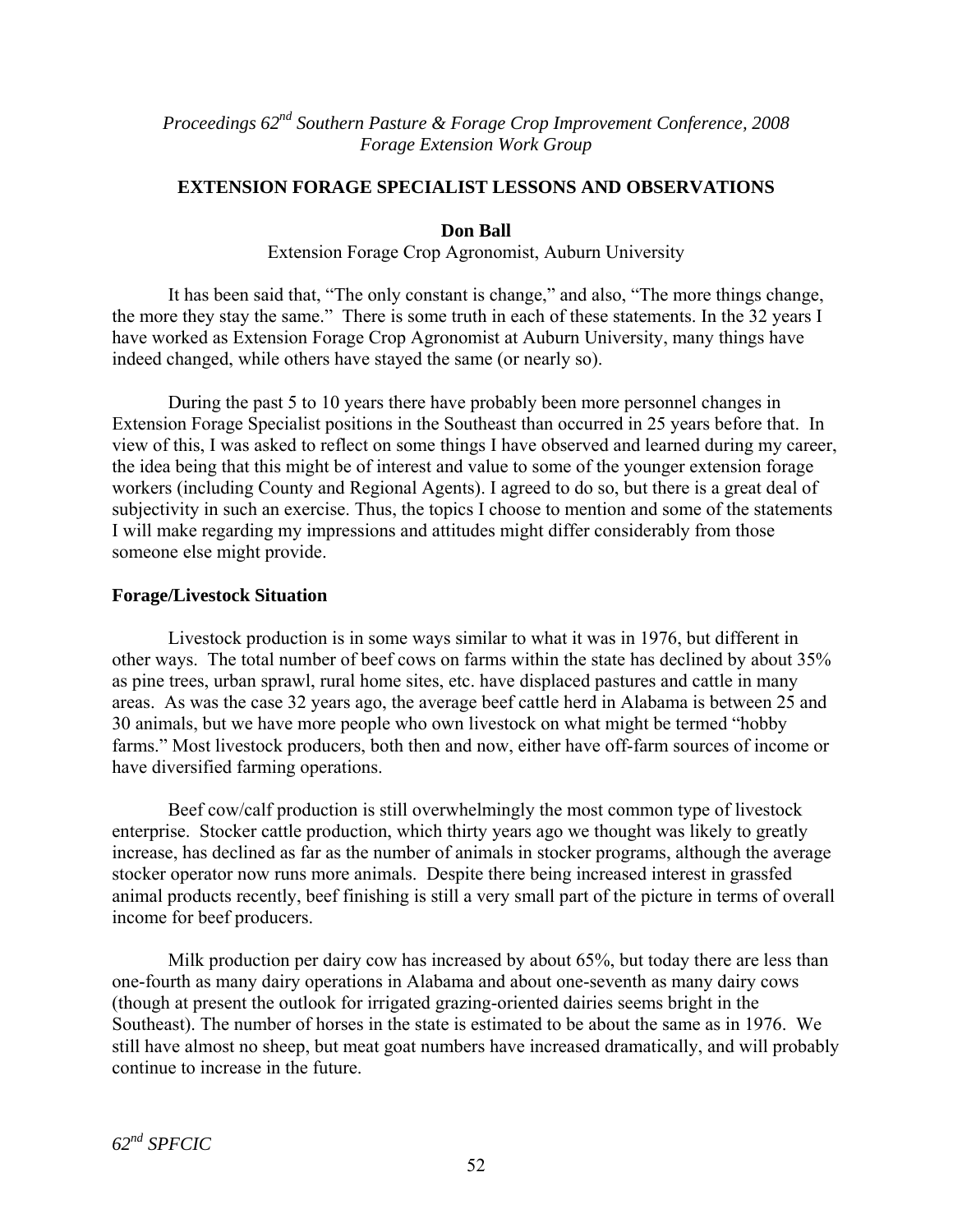During the past 32 years there has been substantial scientific and technological progress, including the development, release, and commercial availability of numerous improved forage cultivars. In the 1970's there were relatively few no-tillage drills on farms, but many producers now own or have access to such equipment, and no-till planting of forage crops is common. Numerous new herbicides have been developed that facilitate control of various weeds in pastures and hayfields. Near infrared reflectance spectroscopy (NIRS) has made it easier and cheaper to assess forage nutritional value in samples associated with research studies as well as producer-submitted samples.

Probably the single most important scientific development pertaining to forage/livestock production during my career has been the knowledge and insights and production strategies that have resulted from tall fescue endophyte work. While contributions have been made by workers in many disciplines, in many states, and in numerous countries, much of this important work has been done by people involved with the Southern Pasture and Forage Crop Improvement Conference (SPFCIC).

#### **Method Of Operation Of Extension Workers**

In the 1970's, most Extension Forage Specialists had 100% extension appointments. However, most Specialists hired in recent years have split appointments. Thus, more applied research is being done by Extension Specialists than used to be the case (County and Regional Agents are also more often involved in applied research today). Along with this trend has come increased pressure to seek funding for research.

 **T**echnology has impacted greatly on day-to-day extension work. This includes use of cell phones, voice mail, and fax machines. But the most dramatic and important development is widespread use of computers, including laptops that many extension workers take virtually everywhere, and availability of the internet. Most extension workers use this tool to both receive and disseminate a great deal of information, and spend many hours each week reading and responding to e-mail messages. Power Point presentations and LCD projectors have made slides and slide projectors obsolete.

The number of people doing forage research and extension work has declined during the past three decades. This has made it essential that there be more dissemination of forage information via non-face-to-face methods. Distance learning equipment is used widely, and much forage information is provided via web sites. The number of students taking forage courses has declined, but there is a definite trend in extension to offer more intensive training sessions to producers. The membership of, and the numbers of people participating in, forage-oriented organizations has declined, SPFCIC being one of them.

 There are fewer county-level, but more multi-county extension meetings held today, and many extension workers now attend more Experiment Station field days, statewide commodity meetings, and industry events of various types. Overall travel requirements may have declined slightly for some extension forage workers (though it has increased for others), but positionrelated travel funding by universities and extension organizations is generally much less than it used to be, or is even non-existent.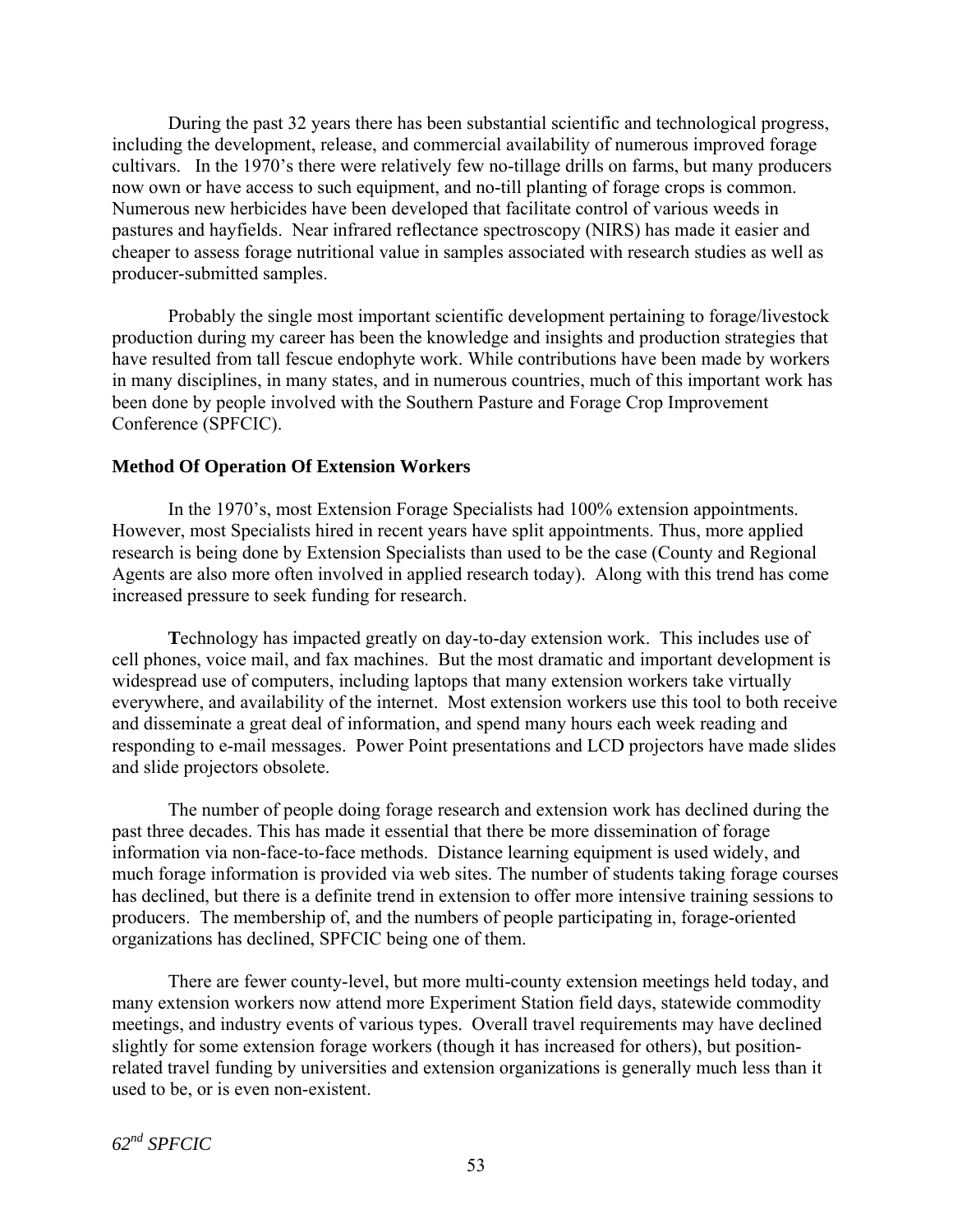#### **Extension Programming**

 A development during my career is that **s**everal states now offer grazing schools or other programs that provide in-depth training on grazing management. One reason is that many producers are more concerned about the cost of stored feed, and thus are interested in extending grazing. This is probably a direct result of the efforts of many extension workers who have recognized that this is a key to profitability in livestock production. One strategy for lowering hay requirements is to minimize hay storage and feeding losses, another area that has been a focus of extension programs in many states.

 In the 1970's, most producers recognized the value of forage legumes, but many were not willing to expend much effort to grow them. Evidence that circumstances can greatly influence attitudes in a relatively short period of time has been demonstrated in just the past three years or so, mainly as a result of skyrocketing fertilizer costs. Today there is more interest in forage legumes than I have seen before in my career. Producers are also seeking other means of lowering their fertilizer costs where possible.

Forage quality and forage testing have been a focus of extension workers in the Southern region during the past 30 years, but despite the advent of NIRS testing, progress in this area has been slow. However, efforts such as the Southeastern Hay Contest and hay shows (local, area, and statewide) are beneficial.

A few topics that were rarely mentioned in the mid-1970's now get a significant amount of attention by extension forage workers. Some Southern Region extension workers at the state, area, or county level spend a substantial amount of time advising wildlife enthusiasts on planting forage crops in wildlife food plots. Concern about the environment has increased greatly, and the role of forages in issues such as disposal of organic wastes or erosion control is discussed more frequently.

The demographics of extension clientele has changed and continues to change, which has also impacted on extension programming. Given the large number of people who have moved from urban areas to live on small acreages, several states have initiated educational programs to meet their unique educational needs. Some extension programs are now oriented toward Spanish-speaking people.

#### **Lessons Learned**

I have saved until last the "Lessons Learned" portion of this paper. To a young extension worker this could potentially be the most important part. It is also the part that probably is most subjective and thus is most subject to criticism and/or to being misunderstood. Many of the statements I will make are simply common sense. A number of them are not unique to extension work. I probably would have agreed with most or all of them on the first day I was on the job. However, through the years I have had experiences (or observed experiences of others) that have made me realize just how true and important they really are. Therefore, I feel strongly that they are worthy of mention.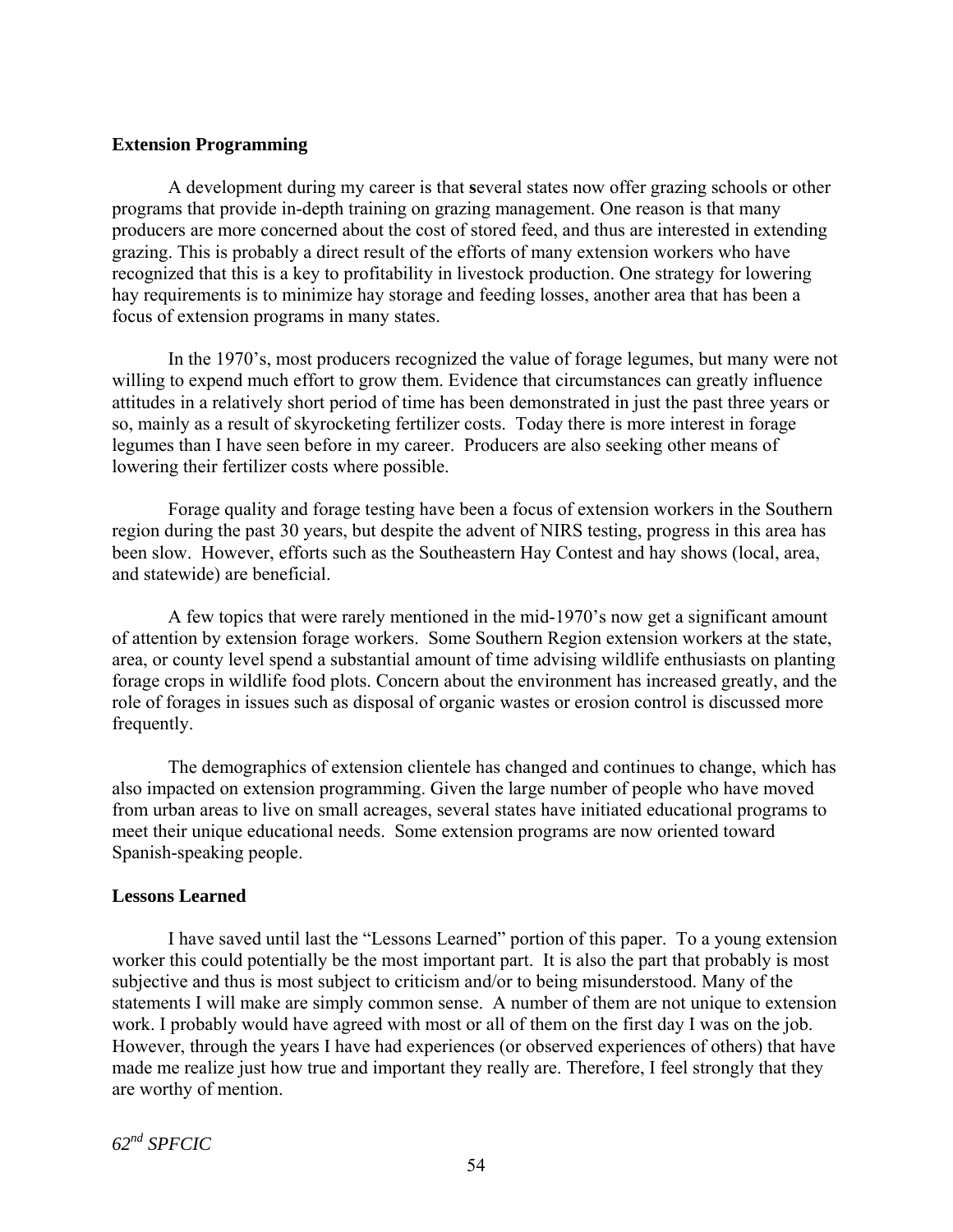\*Throughout my career I have heard the statement, "People don't care how much you know until they know how much you care." I have observed that people really can sense very quickly (even over the phone) how concerned you are about helping them. The lesson here is that one's tone, demeanor, and approach have a huge effect on how well a message is received. In particular, anyone who "talks down" to people or tries to impress them with how smart they are will largely nullify the value of information they present.

\*Within reason, an extension worker should strive to treat all clients with equal respect. Regardless of the size or economic impact of an operation, the concerns a producer has are important to him or her. I think it is also worthwhile to mention that I have learned that profit is not the only (and surprisingly often not even the primary) motivating factor for many livestock producers, especially beef producers.

\*It is helpful to critically assess your personal strong and weak points. Don't kid yourself on this. When possible, one should choose to do the things he or she does best.

\*You can get more done working with other people than you can get done working alone. People stimulate ideas in each other, and they are more likely to stay motivated when others are depending on them. Also, working together facilitates various people having the opportunity to focus on tasks they can do well.

\*To the extent possible, one should strive to work and associate as frequently as possible with the best and most productive people at one's location or within one's organization and profession.

\*Professional success requires lots of work, but there is a limit to how much you can do. Learning to prioritize effectively is one of the most valuable skills an extension worker can develop. Learning to tactfully say "no" is another. There is a fine line between outstanding and laudable professional commitment and insane workaholism. If a good honest effort has been made, one should not feel badly about what didn't get done.

\*Enthusiasm for, and a sense of excitement associated with, a project go a long way toward it being successfully achieved. If you are able to view a task as fun, it is much more likely to turn out well.

\*Staying organized is a never-ending struggle, but is worth the effort. As one example, maintaining a good filing system in which articles and publications on various topics can be readily accessed will pay off.

\*If you don't know the answer, say so. People realize that you can't know everything. Being able to find an answer quickly (see example above) is almost as good as knowing the answer.

\*Professional visibility is important in an extension position. There is a strong correlation between visibility and perceived credibility.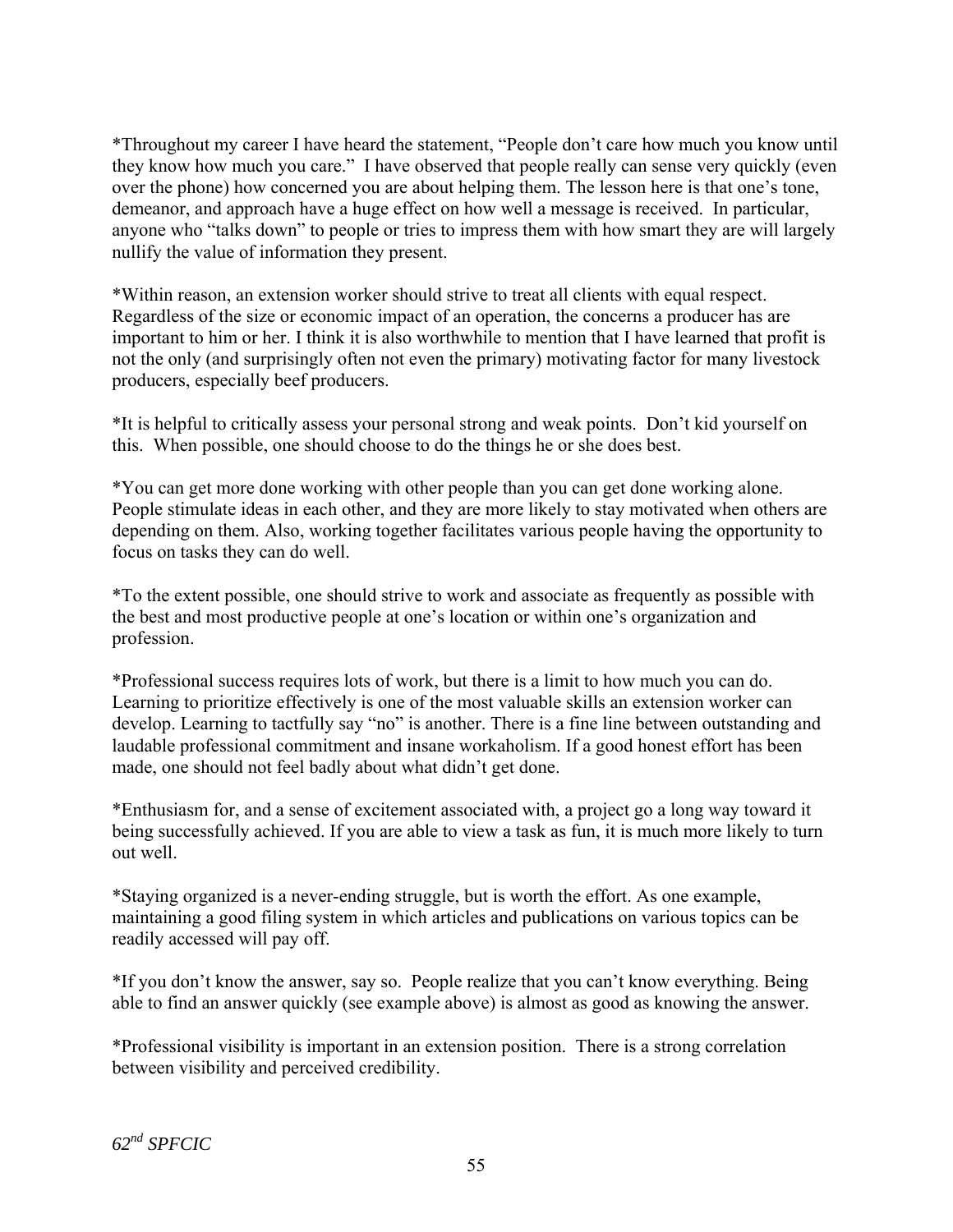\*You get paid for doing a job, not for putting in hours. If you can find a more effective way to get the job done in some unorthodox way, do it.

\*A picture (image) sometimes can be worth a thousand words, so it makes sense for an extension worker to carry a camera whenever he or she leaves the office to visit a farm or Experiment Station. If a good shot is available, it is important to take the time to get it.

\*Credit from a successful project can be divided an infinite number of times without diminishing the value. If someone deserves credit, they should be given credit. Failure to give credit where it's due decreases the likelihood of future cooperation.

\*Anytime some educational product is developed, one should consider whether it might be used in another way. Any product developed should be saved as it may be useful later.

\*One should never put someone's name on a paper or other product (regardless of how certain one is that they wouldn't mind) without getting their approval.

\*Before criticizing a commercial product one should have data to back up the statements.

\*With regard to interaction with other people, you tend to get back what you give out. This is an argument for being positive, polite, and cooperative.

\*Technicians, secretaries, and other support personnel are generally the people who actually get things done. It isn't smart to treat them badly.

\*Being against an idea or approach tends to make people mad and is not conducive to progress or cooperation. However, stating that you like two or more ideas or approaches but favoring one more than another is rarely a problem.

\*Consider whether criticism is valid and if not, don't take it too seriously. Some people who feel their poor performance is becoming too obvious in comparison to others try to remedy this by criticizing those who outperform them.

# **Conclusion**

 Based on what I have observed during my career, I think it is likely that during the next 32 years some things will change a great deal and others will change very little (but predicting which things will change is tough). There will likely be many scientific advances, there will be technological changes that will radically affect the way extension workers do their jobs, and there will be important changes in producer demographics and expectations that will necessitate changes in the areas of focus of extension workers. *However, the statements included in the "Lessons Learned" section of this paper were true in 1976, they are true today, and I expect they will be equally true in 2040.*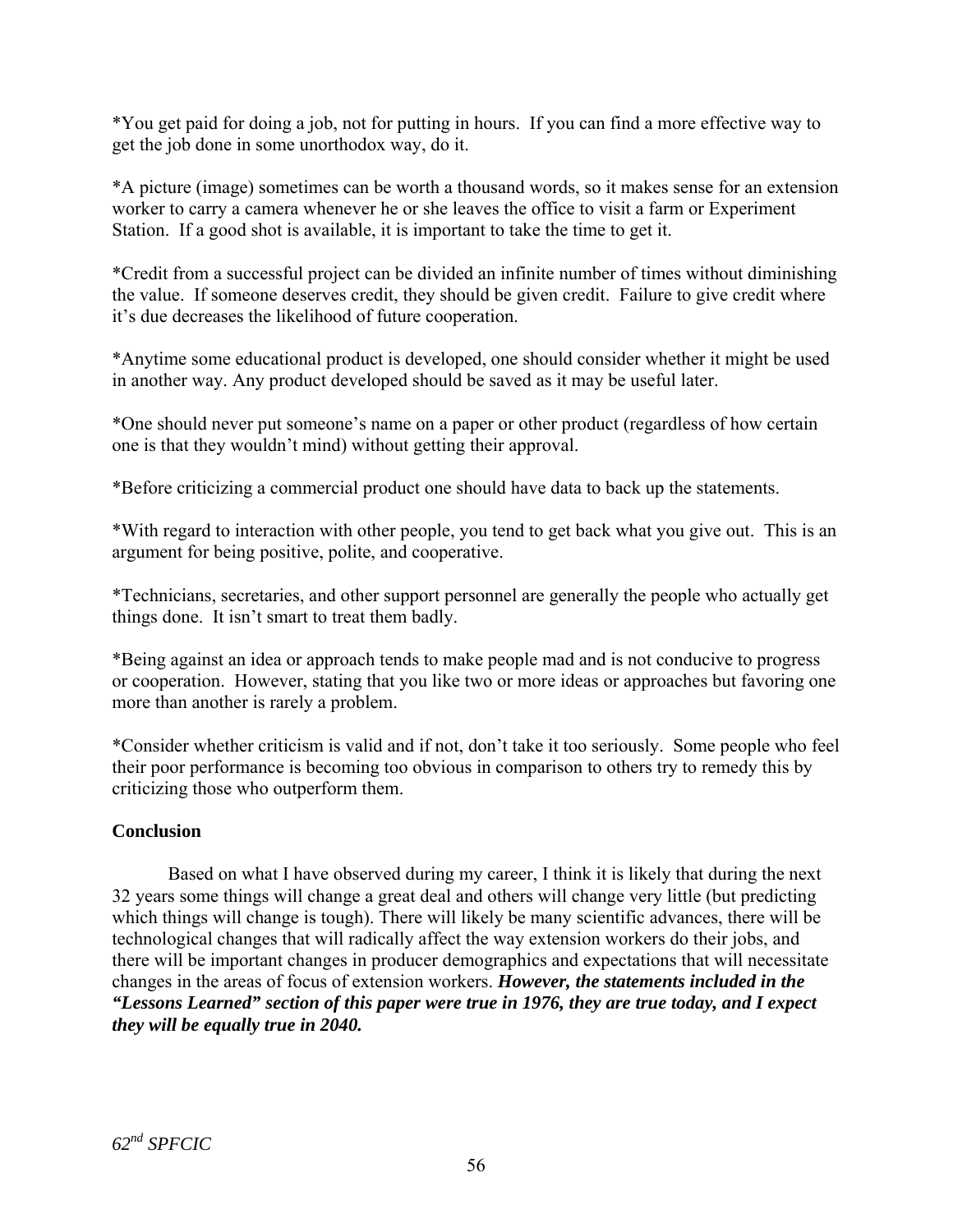*Proceedings 62nd Southern Pasture & Forage Crop Improvement Conference, 2008 Forage Ecology/Physiology Work Group* 

#### **Plant Growth promoting rhizobacteria as inoculants for cereals: recent developments and future prospects**

Gladys Alexandre

Department of Biochemistry, cellular and Molecular biology and Department of Microbiology, The University of Tennessee, Knoxville, TN 37996

Achieving sustainable agriculture is a current challenge in modern agriculture in order to meet the increasing worldwide demands for food while minimizing the long-term impact on the environment. Since their introduction in farming practices in the early to mid  $20<sup>th</sup>$  century, chemical fertilizers have been responsible for a constant increase in crop production. However, the low cost of these chemicals have led to their widespread excessive use leading to several adverse effects including persistence of recalcitrant pesticides in the soil, decreased soil biodiversity and groundwater pollution. In developed countries, the rising costs of petroleumderived products together with the social demand for environmentally-friendly agricultural practices have stimulated research for alternative solutions. Beneficial microorganisms (bacteria and fungi), that are natural soil inhabitants, have been used as biofertilizers for improving soil fertility and crop production.

 Plant-growth promoting rhizobacteria, so called PGPR, that form beneficial associations with the roots of a variety of crops represent such a promising alternative. The rhizosphere, which corresponds to a region in the soil in contact with the roots (and under the influence of the root exudates) harbors a very active community of microorganisms. Microorganisms present in this environment include some that have beneficial effects on plant growth via their activity on the roots. An overview of how beneficial microorganisms are currently used to promoter plant growth and crop production will be presented and the different mechanisms involved in plant growth promotion will also be briefly discussed.

Bacteria of the genus *Azospirillum* are free-living nitrogen-fixing bacteria that are found in association with the roots of cereals and grasses including important crops such as corn, sorghum, rice or wheat. These bacteria have been found to exert beneficial effects on plant growth and yield of many important crops with positive effects ranging from 5 to 30% yield increase in 60% to 70% of the reported experimental sites. Several biofertilizer-containing *Azospirillum* spp. are commercially available worldwide. This presentation will describe examples of the use of *Azospirillum*-containing bioinoculant in long-term field experiments. In addition, this presentation will also include recent field data obtained with a bioinoculant containing a combination of beneficial microorganisms in rice in Vietnam. Finally, current challenges and issues to be resolved in the field of bioinoculant and biofertilizer production will be discussed.